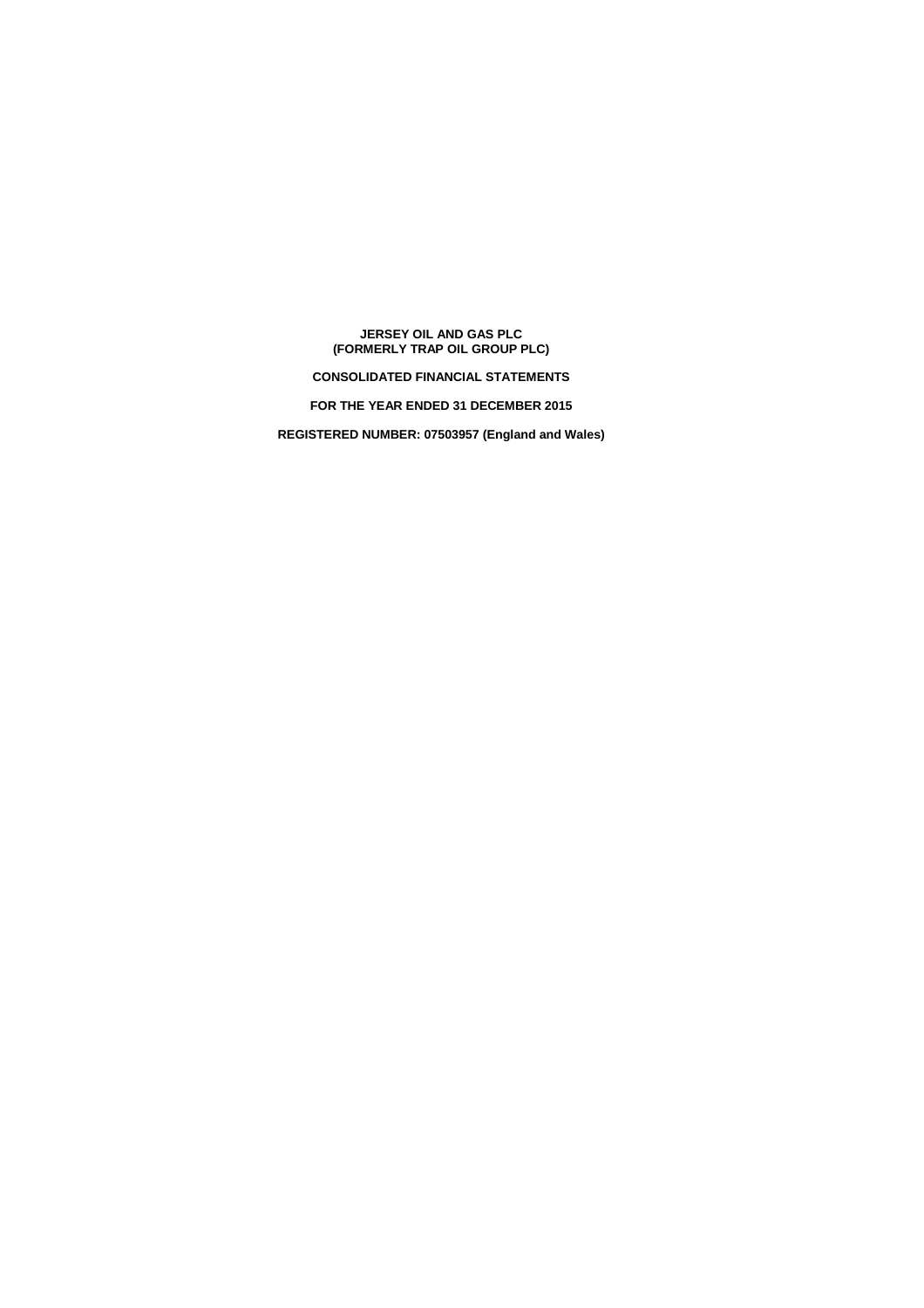|                                                       | Page           |
|-------------------------------------------------------|----------------|
| <b>Highlights and Outlook</b>                         | 1              |
| <b>Chairman's Statement</b>                           | $2 - 3$        |
| <b>Chief Executive Officer's Report</b>               | 4              |
| <b>Strategic Report</b>                               | $5 - 6$        |
| <b>Board of Directors</b>                             | $\overline{7}$ |
| <b>Corporate Governance</b>                           | $8 - 10$       |
| <b>Report of the Directors</b>                        | $11 - 12$      |
| <b>Remuneration Report</b>                            | 13-14          |
| <b>Directors' Responsibilities</b>                    | 15             |
| <b>Independent Auditors' Report</b>                   | $16 - 17$      |
| <b>Consolidated Statement of Comprehensive Income</b> | 18             |
| <b>Consolidated Statement of Financial Position</b>   | 19             |
| <b>Consolidated Statement of Changes in Equity</b>    | 20             |
| <b>Consolidated Statement of Cash Flows</b>           | 21             |
| Notes to the Consolidated Financial Statements        | 22-35          |
| <b>Independent Auditors' Report</b>                   | 36-37          |
| <b>Company Statement of Financial Position</b>        | 38             |
| <b>Company Statement of Changes in Equity</b>         | 39             |
| <b>Company Statement of Cash Flows</b>                | 40             |
| <b>Notes to the Company Financial Statements</b>      | 41-43          |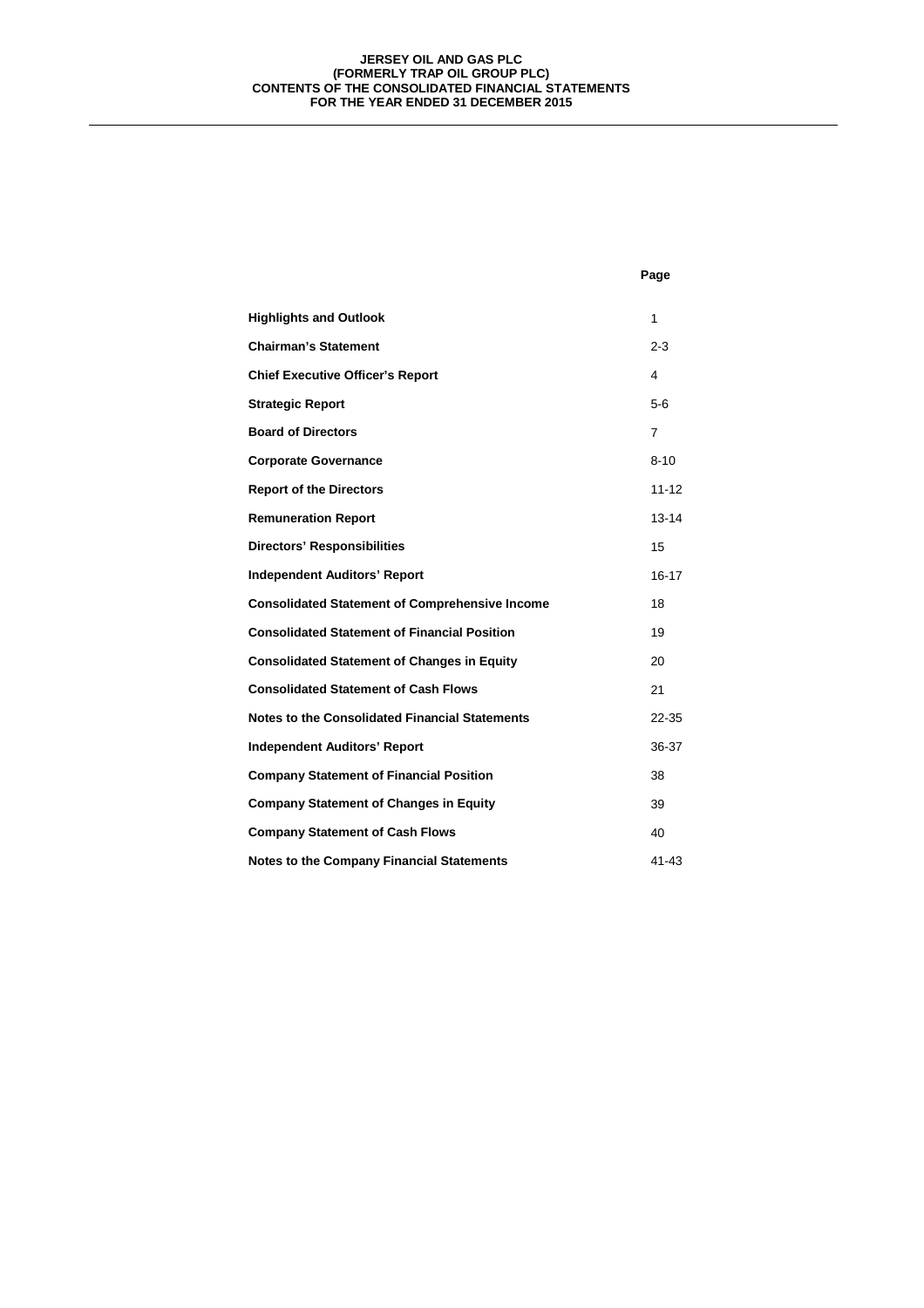## **Highlights**

- Settlement agreement negotiated and entered into with the Athena oilfield consortium to ring-fence the Group's contractual liabilities associated with its interest in Licence P.1293 Block, 14/18b ("Athena")
- Agreement also reached with CGG Services (UK) Limited ("CGG") to expunge the Group's remaining debt due to CGG
- Acquisition of Jersey Oil and Gas E&P Limited, refined business strategy and appointment of Andrew Benitz as Chief Executive Officer and Ron Lansdell as Chief Operating Officer
- Change in Company's name to Jersey Oil and Gas plc
- Placing to raise approximately £0.82m (before expenses) to provide additional working capital
- Exploration well drilled on Licence P.1889, Block 12/26b & 27 ("Niobe") thereby satisfying licence obligations, however no significant hydrocarbons were encountered
- Worked up prospectivity for Licence P.2170, Block 20/5b ("Cortina")
- Capital reorganisation involving, inter alia, a 1 for 100 share consolidation
- Active in nine sales processes involving more than 25 field interests
- Loss (before and after tax) for the year of £1.4m (2014: £44.4m)
- Cash at the year end of £0.9m

## **Post period end**

- Sale and purchase agreement ("SPA") signed with Azinor Catalyst Limited ("Catalyst") for the farm-out of the Group's 50 per cent. interest in Seaward Production Licence P.1989, Blocks 14/11, 12 & 16
- Farm out process underway for Licence P.2170 which contains the Verbier and Cortina prospects with oil in place estimates of 300MMbbls and 212MMbbls respectively
- Relinquishment of Licence P.1610, Block 13/23a ("Liberator"), Licence P.1666, Block 30/11c ("Romeo"), Licence P.1889, Blocks 12/26b & 27 ("Niobe-Kratos") and Licence P.1556, Block 29/1c ("Orchid") due to the cost of maintaining such licences and limited realisation opportunities in the current oil price environment
- Actively engaged in ongoing asset/corporate opportunities with a further pipeline of potential deal flow
- Working closely with a major bank who is keen to support us as a possible provider of Reserve Base Lending against production assets that the Company acquires

## **Outlook**

- An active acquisition and divestiture market exists in the UK North Sea region and the continued depressed oil price environment is providing an increasing number of asset acquisition opportunities
- The Board remains confident in the Group's ability to transact on a number of acquisition targets during 2016
- Business strategy remains focused on creating shareholder value through the acquisition of cash generative, profitable, producing target assets, beneficially using the Group's valuable tax losses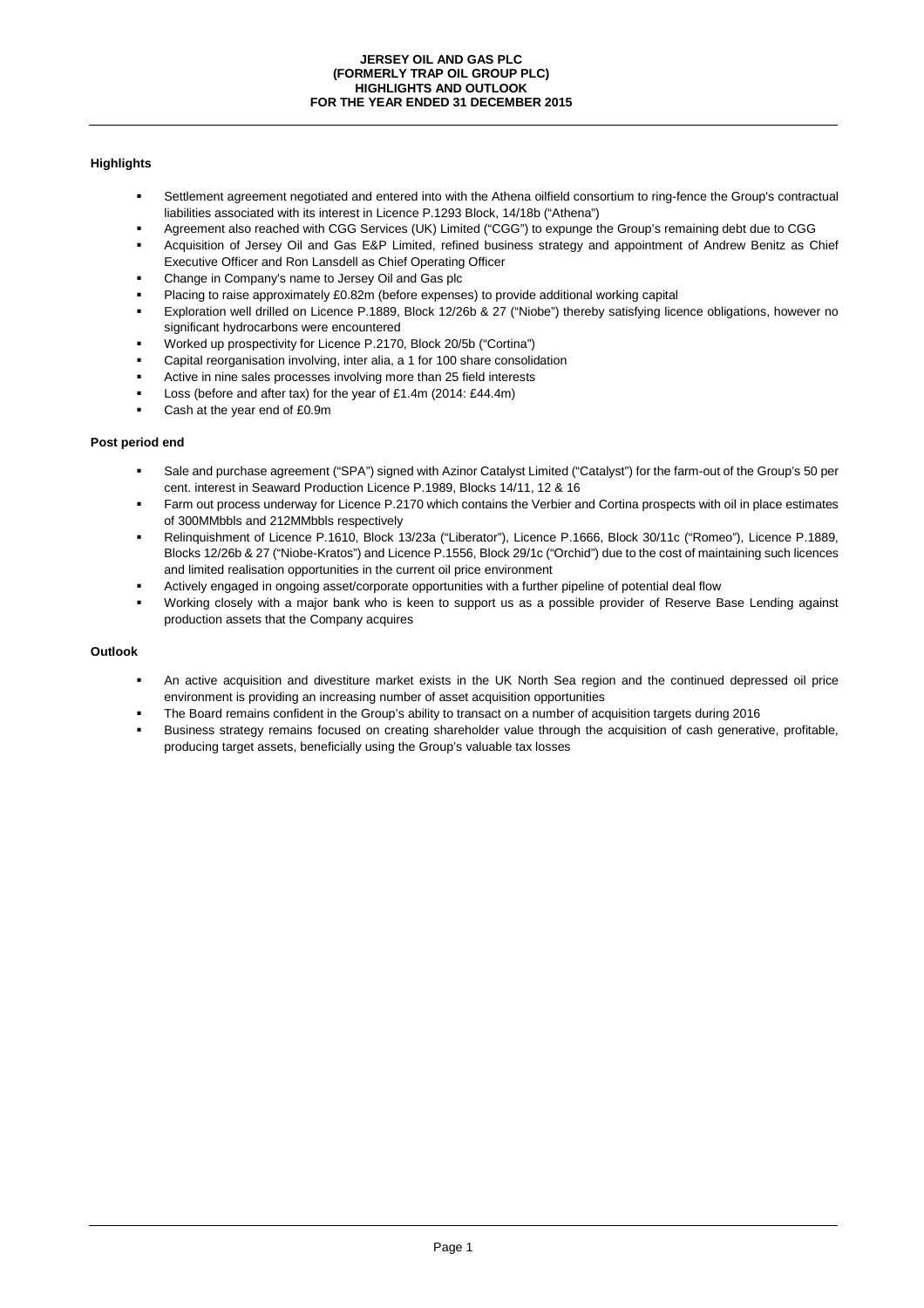## **Introduction**

The year ended 31 December 2015 was another year of great change for both the Company and the North Sea oil and gas operating environment, set against a backdrop of continuing and substantial falls in the price of oil. For the Company itself, 2015 can be broken down into two parts, the first of which saw us negotiate terms with our major creditors in order to enable the Company to look at strategic alternatives going forward. The second part of the year saw the Company successfully complete the acquisition of Jersey Oil and Gas E&P Limited ("JOG E&P") and a re-capitalisation of the business via a placing. The Company's name was then changed to Jersey Oil and Gas plc ("JOG" or the "Company") and, with new senior management personnel, we adopted a refined business strategy of seeking to unlock the inherent value in the Group's existing asset portfolio and it's tax losses, together with the identification of potential acquisitions of North Sea producing assets. I was particularly pleased to welcome Andrew Benitz as the Company's new CEO following the JOG E&P acquisition. Andrew and his executive team have approached the new strategy with great dedication and energy. He has brought with him a mature deal flow pipeline and a major bank which is keen to support us as a possible provider of Reserve Based Lending against those production assets that we seek to acquire. The other theme for the year was reducing costs, which was done very effectively with G&A costs currently running at approximately £0.9m per year, down from £1.5m during 2015.

## **Agreement Reached with Creditors**

The combination of the significant drop in the oil price, a large increase in the expected decommissioning costs on our 15% interest in the Athena oilfield (Licence P.1293, Block 14/18b) and a significant ongoing deferred payment liability to CGG Services (UK) Limited ("CGG"), led to a position where it was thought likely that the Company may well have had liabilities greater than its assets. By far the largest of our financial commitments was to our partners in the Athena oilfield consortium (the "Athena Consortium"). A precursor to the agreement eventually reached between the Company and the Athena Consortium was for the renegotiation of the consortium's existing contract with BW Offshore (UK) Limited ("BW Offshore") the provider and operator of the Athena Floating Production, Storage and Offloading vessel. Whilst the amended contract, which was effective from June 2015, reduced the Athena Consortium's overall loss exposure, it did however necessitate a larger cash outflow in June 2015 than would have been required under the pre-existing contract. Subsequent to the revised contract with BW Offshore being agreed, and also effective from June 2015, the Company successfully entered into agreements with both the Athena Consortium and CGG such that, in return for an aggregate payment of £2million by the Company to the Athena Consortium and CGG, all of the Company's contractual liabilities to these parties would be ring-fenced and/or expunged.

Under the terms of these settlement agreements, all future liabilities (including decommissioning costs) relating to Athena are now to be met by the partners in the Athena Consortium, other than the Company, and the Company will no longer have any outstanding debt due to CGG. Repayment to the Athena Consortium can only be sought from future revenue generated from the Athena Field and 60 per cent. of any petroleum sales or net disposal proceeds stemming from certain other specified licence interests, being Magnolia (Licence P.1610, Block 13/23a), Romeo (Licence P.1666, Block 30/11c), Niobe (Licence P.1889, Block 12/26b & 27b), Homer (Licence P.1989, Blocks 14/11, 12 & 16) and Cortina (Licence P.2170, Blocks 20/5b and 21/1d). Should the Company not have repaid the outstanding debt obligation by the time the Athena Field is decommissioned the remaining debt will be written off by the Athena Consortium. The decommissioning of the Athena field has since commenced and, as noted below, we have relinquished our interests in Magnolia, Romeo and Niobe.

## **Acquisition of Jersey Oil and Gas E&P Limited**

Having entered into the settlement agreements referred to above it was then possible for us to seek ways of potentially extracting value from the Company's tax losses (amounting to approximately £25m as at 31 December 2015), its quotation on AIM and its then remaining licence interests.

In August 2015, the Company acquired Jersey Oil and Gas E&P Limited for a consideration of £0.495m, satisfied by the issue of 2,250,000 new ordinary shares. In addition, the Company successfully re-capitalised the business via a placing to raise approximately £0.82m (gross) and strengthened its senior management team through the appointments of Andrew Benitz and Ron Lansdell (both founding shareholders and directors of JOG E&P), as Chief Executive Officer and Chief Operating Officer of the Company respectively. As detailed further in the Chief Executive Officer's Report, the enlarged Group has since been evaluating numerous potential acquisition opportunities involving late stage North Sea oil and/or gas producing assets.

#### **Review of Operations**

#### **Athena**

In February 2015, the Company reported that despite continued stabilised production rates of approximately 4,800 bopd gross (720 bopd net to JOG), due to the then prevailing oil price of approximately US\$58/barrel, the Athena oilfield was incurring a cash outflow of approximately £380,000 per month after absorption of the Group's share of the field's operating costs. The field continued to produce throughout the first six months of the year, although the rate had declined to less than 3,800 bopd (570 bopd net to the Company) by the end of June 2015. It was against this background that the contract between the Athena Consortium and BW Offshore was renegotiated, followed by the settlement agreement between the Company and the Athena Consortium.

#### **Niobe**

Our drilling prospect in the period was the Niobe exploration well (Licence P.1889, Blocks 12/26b & 27b), which was drilled by Suncor Energy UK Limited in June 2015 (Suncor Energy UK Limited, operator (49.5 per cent. equity interest)), Norwegian Energy Company UK Limited (22.5 per cent. equity interest) and JOG (28 per cent. equity interest, of which 2.5 per cent. was a carried interest).

The exploration well (for which the expected costs had been pre-paid), was drilled to its target depth of 5,005 feet Measured Depth Below Rotary Table within the Late Jurassic Heather Formation. No significant hydrocarbons were encountered and the well was therefore plugged and abandoned, with the licence interest subsequently being relinquished with an effective date of 31 December 2015.

#### **Orchid**

In line with our cost minimisation strategy, the Company relinquished its interest in Orchid (Licence P.1556, Block 29/1c) following extensive efforts to secure a potential farm out.

### **Licence P.2032**

Total E&P UK Limited ("Total") had a conditional agreement to pay the Company £1m in relation to the termination of its farm-in to Licence P.2032, Blocks 21/8c, 21/9c, 21/10c, 21/14a and 21/15b in certain circumstances. Total is disputing that the conditions giving rise to the obligation to pay the Company the claimed amount have been satisfied and we are taking steps to pursue recovery of this amount.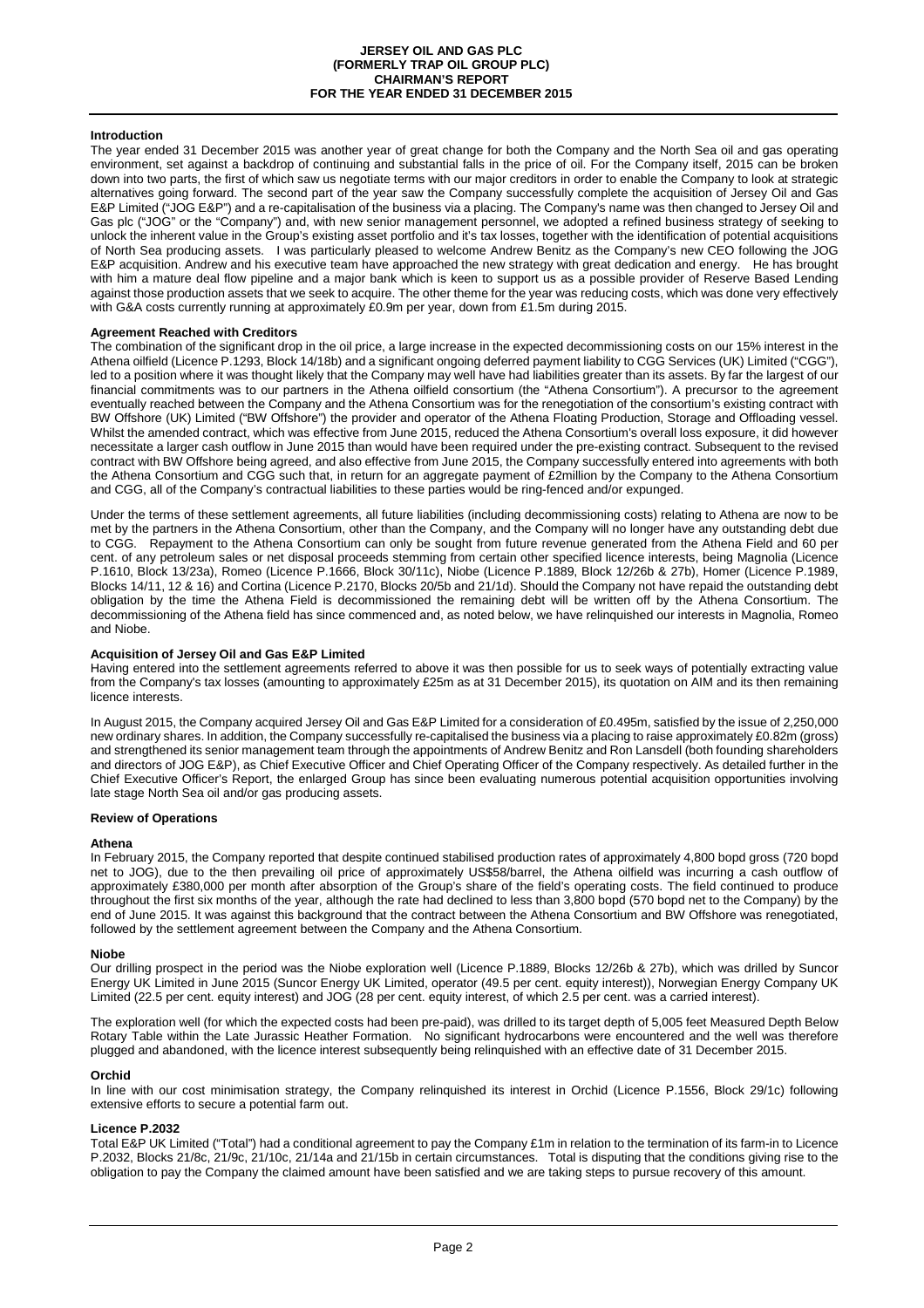## **Post Year End Licence Interests**

## **Liberator**

Effective 6 January 2016, and as a result of significant ongoing licence fees, Licence P.1610, Block 13/23a ("Liberator") was relinquished. The Company has therefore forgone its 10 per cent. carried interest in this licence.

## **Licence P.1989**

In January 2016, the Company entered into a sale and purchase agreement (the "SPA") with Azinor Catalyst Limited ("Catalyst") for the farm-out of its 50 per cent. interest in Seaward Production Licence P.1989, Blocks 14/11, 12 & 16 (the "Licence").The balancing 50 per cent. interest in the Licence was held by Norwegian Energy Company UK Limited ("Noreco") and under the terms of the SPA, Catalyst agreed to acquire 100 per cent. of the Licence from both Trap and Noreco, and to be appointed as Operator. By way of consideration, Catalyst has undertaken certain firm work commitments, as set out in the terms of the Licence. These terms include the drill-or-drop obligation in respect of an exploration well, and a commitment to make certain payments to each of the Company and Noreco contingent on the occurrence of certain future events, namely:

- US\$2m within 90 days of the date when an exploration well, drilled within the Licence area, exceeds a threshold of net pay with a vertical extent of no less than twenty metres of sands with a hydrocarbon saturation above sixty per cent. and a permeability cut-off of 1mD; and
- a further US\$2m within 90 days of the date when a Field Development Plan in respect of the aforementioned exploration well is approved by the Secretary of State for Energy and Climate Change.

### **Romeo**

Effective 11 February 2016, a decision by the joint venture partners was made to relinquish Licence P.1666, Block 30/11c ("Romeo"). Relinquishment of this licence interest has removed further cost exposure for JOG.

## **Licence P.2170, Blocks 20/5b & 21/1d ("Cortina")**

The Company and its co-venturer, CIECO Exploration and Production (UK) Limited are currently seeking farm-in partners for their Cortina blocks. Two large medium risk oil prospects have been identified with most likely unaudited in place volumes of 300 and 212 million stock-tank barrels ("Mmstb") respectively, analogous to the adjacent Tweedsmuir fields. Prospectivity has been confirmed following extensive geological and geophysical analysis undertaken by JOG utilising the latest and best quality seismic data available, including a stratigraphic re-interpretation of 12 key wells and a petroleum charge study.

#### **Financial review**

The Company made a loss before and after tax of £1.4m for the year ended 31 December 2015 (2014: a loss of £44.5m). This result included an exceptional gain of £3.3m (2014: £21.8m), which was largely a result of the settlement agreement reached with the Athena Consortium and CGG, offset in part by the writing off of goodwill relating to the acquisition in the year. The year end net cash position was £0.9m.

Corporate annual overheads for 2015 were £1.5m, down from £3.1m in 2014 and £4.5m in 2013.

Subsequent to the year end, management and senior employees agreed to take further salary cuts therefore enabling the Company to operate within its existing cash reserves into 2017; further details can be found in the remuneration report.

#### **Share Capital Reorganisation**

In August 2015, a capital reorganisation was implemented pursuant to which the number of ordinary shares in issue was effectively reduced by a factor of 100. In addition, shareholder approval was obtained to amend the Company's Articles of Association so as to increase the Company's borrowing powers, increase the Directors' authority to allot shares and disapply certain pre-emption rights. Full details of these changes were set out in a circular to shareholders published on 28 July 2015, a copy of which is available on the Company's website at www.jerseyoilandgas.com.

#### **Outlook**

We have an unencumbered company with significant tax losses. Since the new team members joined the Company in August 2015, they have worked diligently reviewing a large number of acquisition opportunities in the North Sea and are continually updating and enhancing our large database of North Sea fields. Although several bids have been made to date, no acquisitions have yet been consummated, due in part to the volatile oil price in the second half of 2015 which has led a number of vendors expectations remaining unrealistic.

Nonetheless, the business strategy has never been more relevant and the continued sustained depression in the oil price is leading us to see an increasing number of opportunities as vendor expectations become more realistic or lenders force companies to dispose of noncore assets to meet their debt and banking obligations. Although it is clearly difficult to forecast a definitive date for our first acquisition, which itself will be dependent on agreeing acceptable terms with vendors, I am confident that the team we have in place, positive indications of funding support, a pipeline of potential deals and the current business environment will lead to the successful acquisition of production assets in 2016 and beyond.

Mattente.

**M J Stanton** Non-Executive Chairman 22 April 2016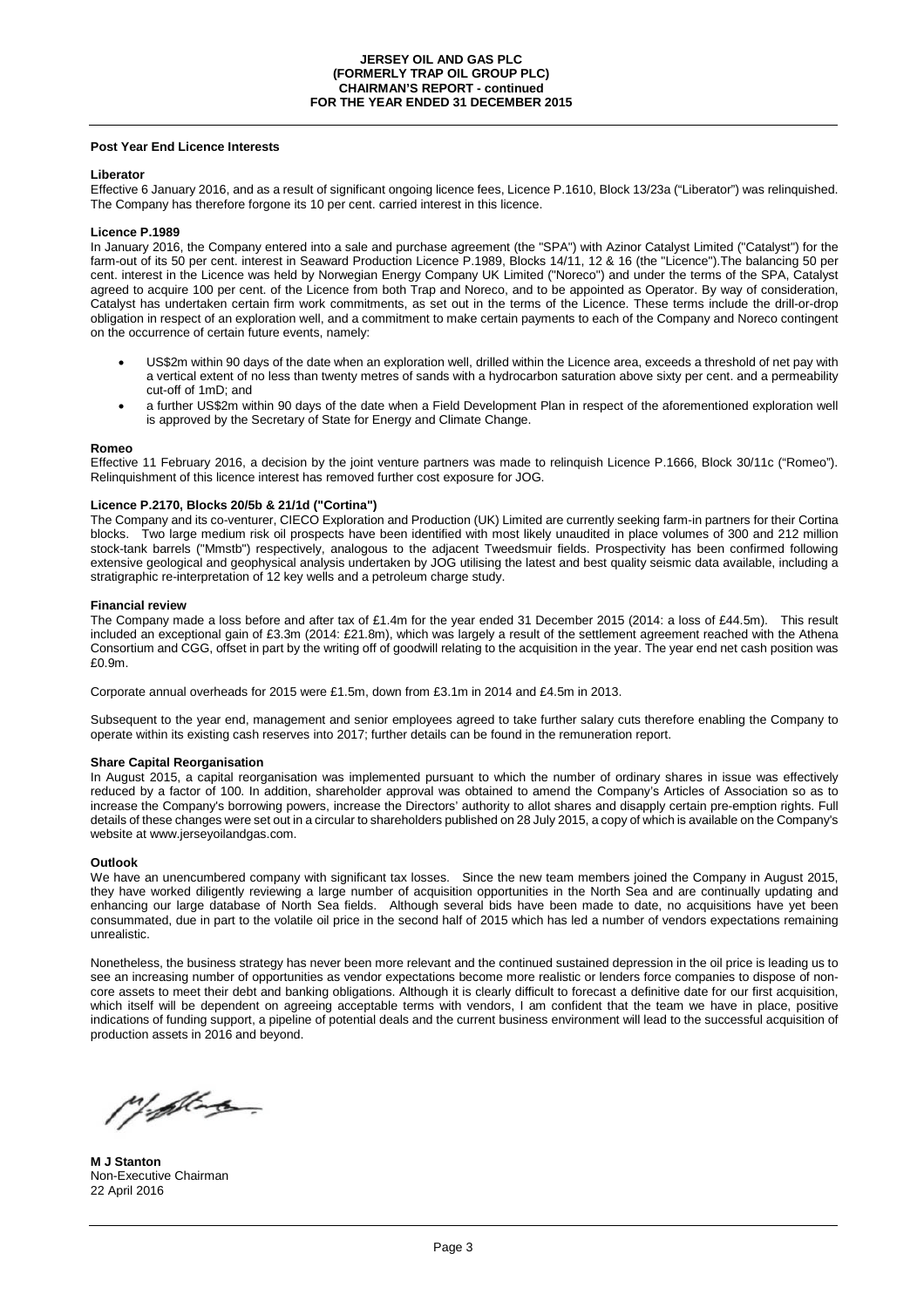### **JERSEY OIL AND GAS PLC (FORMERLY TRAP OIL GROUP PLC) CHIEF EXECUTIVE OFFICER'S STATEMENT FOR THE YEAR ENDED 31 DECEMBER 2015**

In August 2015, Jersey Oil and Gas E&P Limited ("JOG E&P") combined with Trap Oil Group plc ("Trap Oil") to form an enlarged group with a renamed parent entity, Jersey Oil and Gas Plc ("JOG"). JOG E&P was launched as a private company in 2014, following the careful assessment of the oil and gas market with a targeted strategy to acquire production assets within the UK Continental Shelf ("UKCS") sector of the North Sea. This was driven by an acknowledgment that exploration activities held limited appeal to investors and could not be appropriately financed under the current depressed market conditions. However, attractive cashflow generating assets remained viable, and JOG E&P felt that it had a key market advantage taking into account its core technical team's excellent working knowledge of the UKCS, built through decades of active involvement within the North Sea.

As a private company, when approaching potential vendors of suitable assets, JOG E&P was often asked whether it had any tax losses that could serve to make its bids more competitive, which at that time it did not. As a result it undertook a thorough review of North Sea operators, one of which was Trap Oil. The two companies were able to negotiate a mutually beneficial business combination that enabled Trap Oil to secure new senior management personnel to pursue a refined business strategy whilst JOG E&P obtained access to tax losses and an established platform from which to grow its enlarged quoted business. We were also pleased to complete a placing at the time of the business combination. We now have a company with sizable existing tax losses and an experienced management team, and can move forward with our strategy from this strengthened position.

Post the business combination we quickly integrated teams, reduced costs further and set our sights on pursuing our main objective of acquiring positive cashflow generating production assets. I purposefully use the term 'positive cashflow' because, as the oil price continued to slide, we have had to hunt harder to find such assets. They do exist and we have evaluated and submitted bids on assets in a number of fields in the North Sea with operating costs as low as US\$10/barrel. Since August 2015, I am most proud of how the team has developed our approach to identifying, evaluating and bidding on assets, and would encourage shareholders to look at our latest corporate presentation to better understand our methodology. For a small team, we have covered large swathes of the North Sea and have current knowledge of almost every producing field. Bidding on a working interest in a field is a multi-faceted process; the combination of contributions from our technical and commercial teams, alongside input from our various advisers is a very thorough and detailed process that we have developed to the highest industry standards.

Since August 2015, we have been involved in nine sale processes involving more than 25 field interests. We remain actively engaged on a number of asset/corporate opportunities and subsequent to the year-end, we have continued to identify further potential deal flow. As the oil price has dipped and subsequently found a new base during 2016, we have stuck to our investment principles and continue to evaluate deals at the prevailing oil price futures-curve. Compared to most analyst price decks, we believe that this leaves considerable upside potential for our shareholders and we are inherently governed by doing the right deal, whilst being prepared to miss out on the wrong one. Whether proactively opening discussions with potential vendors or being invited into formal bid processes, we are continually sourcing opportunities to grow the Company.

We are one of a limited number of quoted entities that is currently actively bidding. Unencumbered and keenly valued, we hold a competitive advantage over many of our rivals. We have nudged up alongside some of the private equity competitors which, generally speaking, are chasing the larger deals, leaving us well placed to pick and choose the best opportunities to successfully build shareholder value – and our business model is truly scalable. Subsequent to the year end, we were pleased to note a favourable UK budget, in particular from JOG's perspective, with respect to clarity regarding decommissioning tax relief on retained liabilities, which will have a positive impact for late-life asset divestments.

We have also made great progress in developing strong relationships with potential funding partners. We are working closely with a major bank, which is keen to support us as a possible provider of Reserve Based Lending against production assets that we may acquire. We introduce this bank at an early stage when evaluating opportunities, so that we can obtain a good indication of the level of their potential funding support. We also have good relationships with major trading groups that have put forward a variety of possible financing options. Equity markets remain challenging, although in our view there is a general feeling that investment funds have been underweight in the sector for too long. Furthermore, it is worth noting that whilst the industry might well be reeling from a 70% drop in the global oil price, JOG represents a new investment opportunity starting at the bottom of the cycle rather than at the top.

The exploration assets within our portfolio have been managed closely. In January 2016 we were pleased to conclude a successful deal with Azinor Catalyst Limited on our Homer licence, leaving us with no cost exposure, but a potential future success fee payment. The Farm out process is underway for Licence P.2170 which contains the Verbier and Cortina prospects with oil in place estimates of 300MMbbls and 212MMbbls respectively. JOG is the licence operator with a 60% working interest.

I would like to take this opportunity to thank the JOG team for their considerable work effort and complete dedication in these early stages of the Company's growth, which extends to agreeing to work for salaries that fall very much towards the lower quartile for the industry. We are all in this together and simply want to be part of a great future success story.

I would also like to thank our shareholders for their continued patience and support. I am very pleased that we have loyal shareholders that see merit in our stated business strategy and the exciting value creation opportunity that JOG represents.

With some current stability around the US\$40+ per barrel level and fundamentals pointing to an oil price recovery later this year, we remain excited about JOG's prospects for 2016 and look forward to updating shareholders on our progress in due course.

**Andrew Benitz** Chief Executive Officer 22 April 2016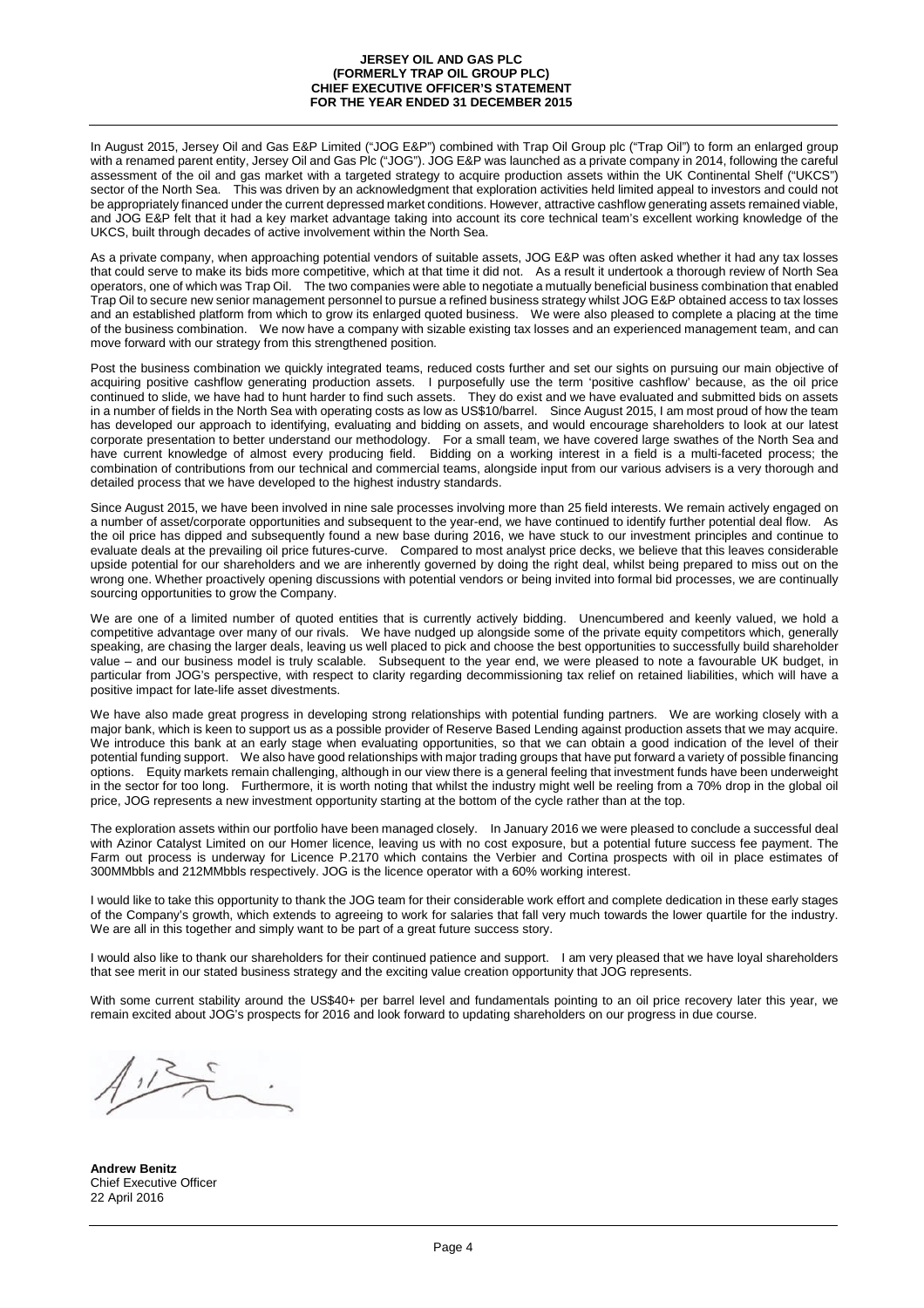## **Business Review and Future Activities**

The principal activity of the Company is oil and gas exploration, appraisal, development and production in the United Kingdom. The Company is a public limited company incorporated in England and Wales (company number 07503957) and is quoted in London on the AIM market of the London Stock Exchange plc (AIM) under the designation JOG. The Company is required by the Companies Act 2006 to set out in this report a review of the business of the Group during the year ended 31 December 2015 and the position of the Group at the end of the year and principal risks and uncertainties facing the Group. The information that fulfils these requirements, including discussion of the business and future developments, is set out in the Chief Executive Officer's Statement, the Chairman's Statement and the Strategic Report.

#### **Risks**

The Group operates in an environment that has substantial risks, albeit ones that it aims to mitigate and manage. These risks have to be carefully balanced to maximise the chances of providing good returns for our shareholders.

#### **Financial Risks:**

The key financial risks relate to:

- Availability of funding and access to capital and debt markets
- Cost inflation
- Oil and gas price movements
- Adverse taxation legislative changes
- Co-venturer and third-party counterparty credit risk
- Adverse foreign exchange movements

#### **Managed:**

Close relationships are maintained with banks and the investor community as the Group will require capital and debt funding to facilitate the acquisition of producing assets. The Group is in ongoing discussions with various debt lenders with a view to supporting the Group in the future once producing assets are acquired. We are also regularly in talks with various third parties and shareholders about further possible fund raisings in order to provide the necessary equity capital to move forward with any planned acquisitions.

The Group relies for funding on its own cash reserves, however our cash reserves are being depleted by the Group's overheads. Budgets and cash flow projections taking into account a range of cost inflation and joint venture investment scenarios are prepared and updated regularly, circulated to all Directors and reviewed at Board meetings. Subsequent to the year-end and as a result of further salary cuts taken by management and employees of the Company, the Company should now be able to operate within its existing cash reserves into 2017.

The Group currently has no exposure to oil price fluctuations since there is no longer any production accruing to the Company from our remaining asset portfolio.

The Group also continuously reviews its portfolio of assets and considers the farming-out and potential sale of assets as part of its financial planning process. During 2015, the Group significantly reduced its asset base and relinquished a number of licences. It is now looking at ways of farming-out its last remaining licence. The Group is exposed to changes in the UK tax regime and supports the work of industry bodies in influencing government policy to encourage investment in oil exploration and production, in addition to the management of tax planning and compliance. The Group has had exposure to US Dollar exchange rate risk through cash deposits as well as both oil and oil services often being sold in US Dollars or linked to the US Dollar. We have kept a close eye on matching our exposure to our liabilities as part of the on-going business risk appraisal process by the Board.

#### **Operational Risks:**

- Loss of key employees
- Delay and cost overrun on projects, including weather related delays
- HSE incidents
- Poor reservoir performance
- Exploration and appraisal well failures
- Failure of third-party services
- Lack or failure of operational production resources
- Inherent uncertainties as to the precise geology and location of hydrocarbons under the earth's surface

#### **Managed:**

The Group recognises that to achieve its long-term strategy it will need to continue to take an active approach through its Nomination and Remuneration Committees to identify, attract and retain the skills and expertise needed and to incentivise employees appropriately. The oil and gas sector is a particularly expensive sector in which to operate from a personnel perspective.

The Group typically holds shared equity and carried interests in its assets. As a result, it will have to rely on third-party contractors and service suppliers. Joint venture partner ability to fund their own share of developments and manage projects to effectively cover other operational risks is also monitored, together with relationships with government and regulators as part of the on-going Board review process.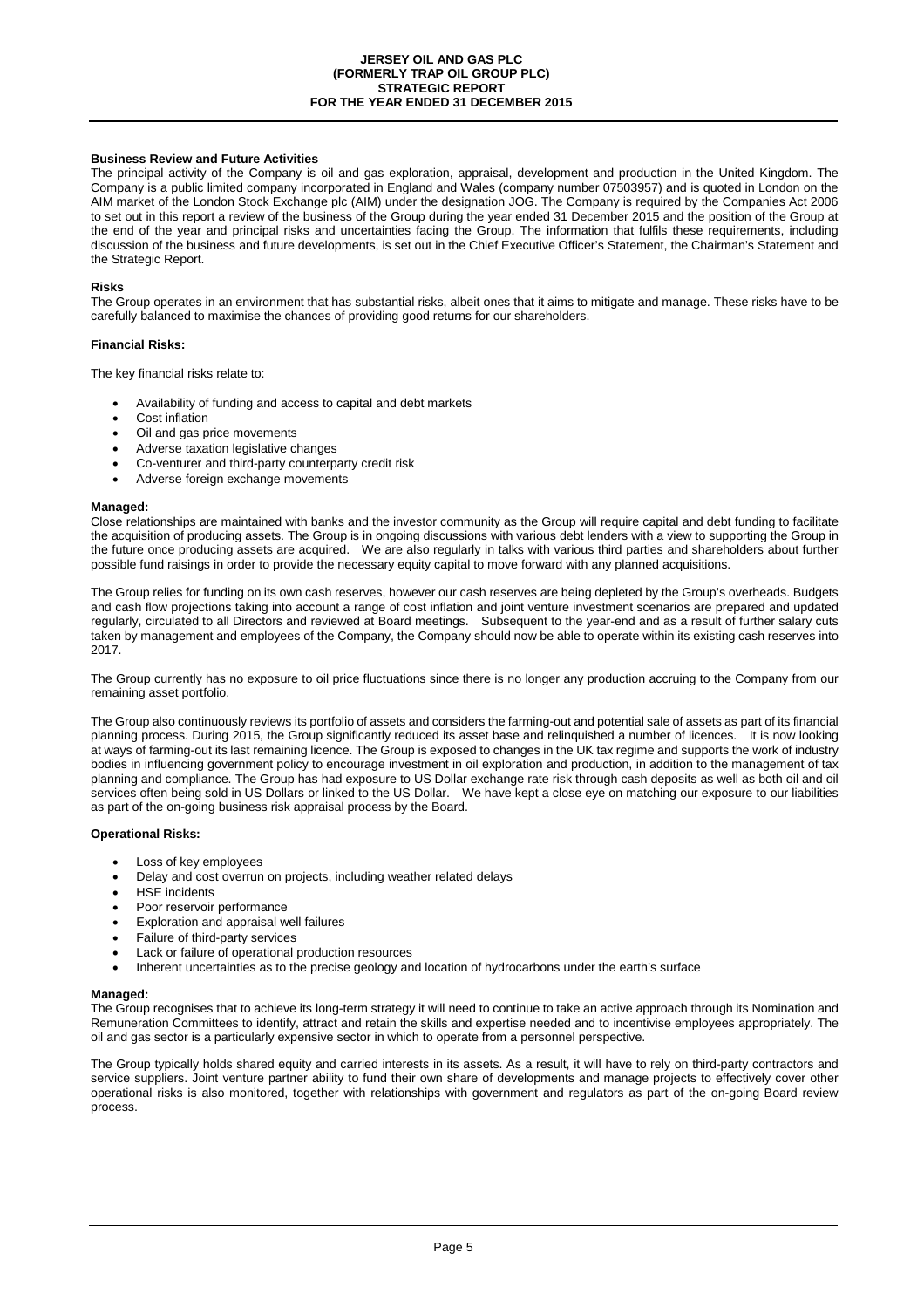#### **JERSEY OIL AND GAS PLC (FORMERLY TRAP OIL GROUP PLC) STRATEGIC REPORT - continued FOR THE YEAR ENDED 31 DECEMBER 2015**

Full operational risk cover and advice is provided through the Group's insurance brokers. The Group monitors and evaluates all aspects of Health and Safety Executive ("HSE") performance and has adopted continuous improvement business practices and processes, monitored and evaluated at every level of the organisation. The Group will continue to conduct its operations in a responsible manner that protects the health and safety of employees, contractors and the public and minimises the impact on the environment.

### **Strategic and External Risks:**

- Deterioration of capital markets, inhibiting efficient equity and/or debt raising for projects
- Commercial misalignment with, or default of co-venturers
- Material fall in oil price
- Material changes in the abandonment costs of oil and gas fields

The risks set out above are not exhaustive and additional risks and uncertainties may arise or become material in the future. Any of these risks, as well as other risks and uncertainties discussed in this report, could have a material adverse effect on the business.

There is no absolute assurance that the Group's acquisition or divestiture activities will be successful. The Group seeks to manage these risks through portfolio management, balancing them across a range of field interests, which carry varying technical and commercial risks, and carefully managing the financial exposure to each licence in the portfolio through arrangements agreed with joint venture partners. At the current time, however, the Group has only one licence interest, which it considers has good prospects and for which it is intended that a farm out arrangement is agreed with a suitable third party, but intends to acquire more producing assets in the future to provide asset diversification. Given our limited licence base following relinquishments during the year and the difficulties of attracting interest in North Sea exploration, the Group had only a limited range of potential investors given the economic climate for the industry prior to refocusing its strategy on the acquisition of producing assets there remains significant investor interest.

The Group competes with other exploration and production companies, some of whom have much greater financial resources for the identification and acquisition of oil and gas licences and properties and also for the recruitment and retention of skilled personnel. The market price of hydrocarbon products can be volatile and is not within the control of the Group.

The successful progression of the Group's oil and gas assets depends not only on technical success, but also on the ability of the Group to obtain appropriate financing through equity financing, debt financing, farm-outs and other means. The availability of funding may continue to be influenced by macroeconomic events, such as oil price fluctuations or the overall state of the economy, both of which remain outside the control of the Group. There is no assurance that the Group will be successful in obtaining the required financing going forward. The Group's financial risk management policies are set out in note 4.

### **Cash Resources and Short-Term Investments**

We ended 2015 in a much stronger position than we entered it. We have an enhanced and enthusiastic management team, a new strategy and a strengthened balance sheet. As at 31 December 2015, we had over £0.9m of cash in the bank. The Group has also carried out a number of significant cost reduction exercises, the latest in January 2016, which lead to us having annual running costs of approximately £0.9m.

#### **Statement of Comprehensive Loss**

2015 saw a significant reduction in our revenues to £4.1m from £13.4m in 2014. Our revenue was largely derived via production from the Athena oil field (Licence P.1293, Block 14/18b) for which the Group had exposure in the first half of 2015 until we agreed a deal with the Athena Consortium to ring-fence this liability. The Athena field, however, continued to lose money for us in 2015 with operating costs for the Athena field amounting to c.£8.6m net to the Group during 2015, in addition we impaired our assets in the year to the extent of around £3.9m following the settlement with the Athena Consortium and also relinquishments of exploration and production licences at the year end. However this was offset in part by the £6.4m onerous contract provision we had made in 2014 which was released through Cost of Sales in 2015, the Group made a Gross Loss of around £2.9m by the time certain other costs of the field had also been taken into account. Our agreement with the Athena Consortium and CGG led to an exceptional profit of £3.8m largely relating to our release from the field and the decommissioning liabilities which has been reflected in the exceptional costs but we also had a £569,884 impairment on the goodwill in the business combination.

#### **Financing**

In 2015, the Group raised approximately £820,000 before expenses through a share issue in order to partially recapitalise the business.

## **Administrative Expenses**

2015 saw further reductions achieved in the Group's cost base. Even though there are now more employees and we have access to significant technical resource, we have achieved a reduced "G&A" cost base of around £0.9m per annum reflecting the significant sacrifices all employees and Directors have made in their determination to provide the Company with every opportunity to succeed.

#### **Exceptional Items**

As noted above, during the year there was an exceptional write-back/profit of c.£3.8m relating to our agreement with the Athena Consortium to ring-fence our loss making Athena producing asset and thus after releasing the onerous contract provision and writing off of field associated liabilities such as the decommissioning and site restoration costs.

## **Outlook**

The Directors consider that the Group remains lightly capitalised, but have significantly reduced the Company's cost base and relinquished assets where it was perceived there was little likelihood of near term value creation. Our key remaining asset, being Cortina, has minimal obligations and is at an early stage of what we hope will be a successful farm out process.

The Group currently has sufficient financial resources to continue in operation through to the first quarter of 2017 and expects to undertake a variety of transformational deals during 2016 which it also believes will lead to an injection of new capital as producing assets are brought into the Group.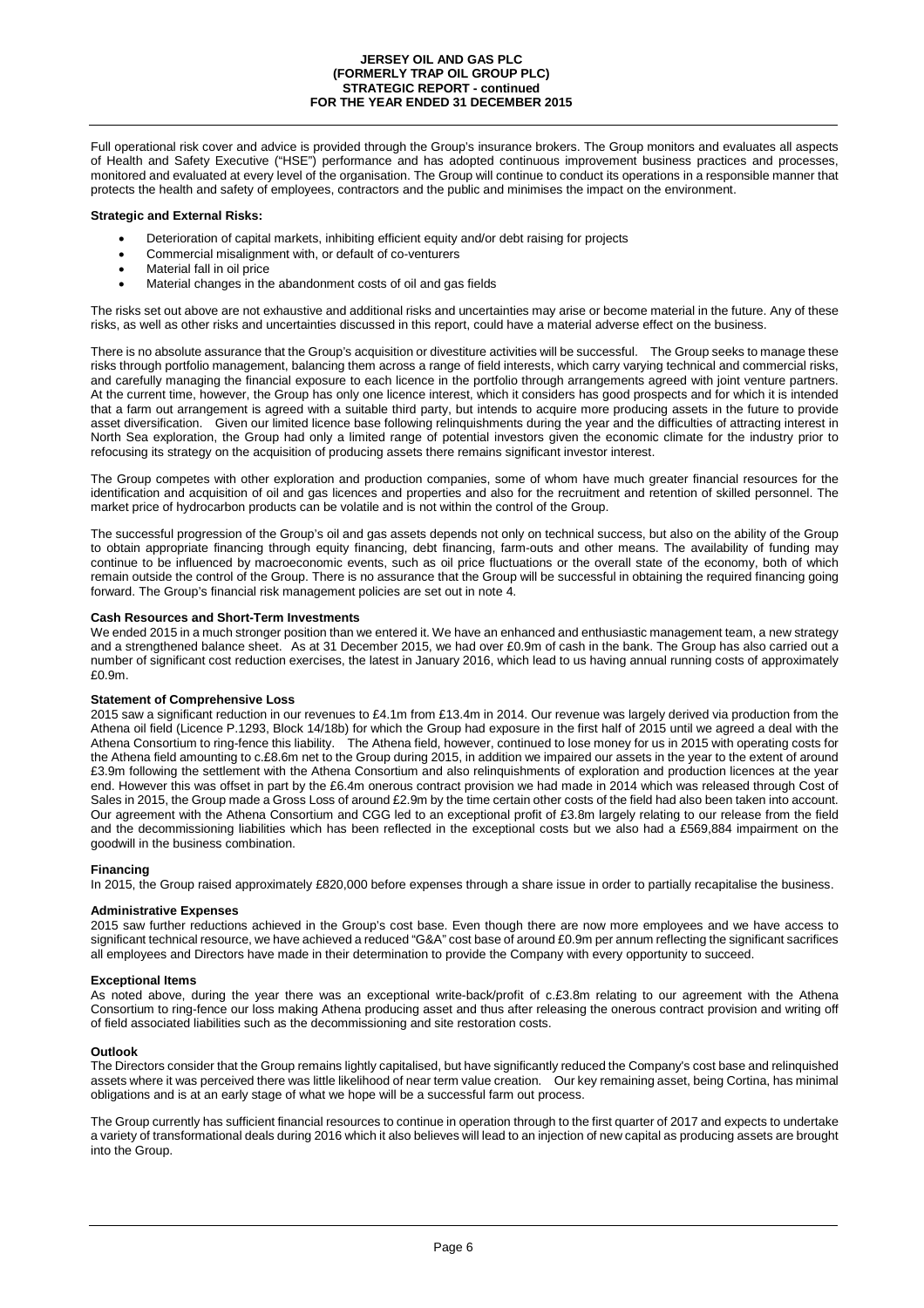## **Marcus Stanton**

## *Non-Executive Chairman*

Marcus Stanton is a Chartered Accountant and previously held banking roles as Chief Operating Officer of Global Capital Markets at Robert Fleming & Co. and a Director of Hill Samuel & Co, Corporate Finance. He has been a Non-Executive Director of a number of AIMquoted companies including Velosi Limited (international oil and gas services) and Cardinal Resources plc (oil and gas E&P). He also runs an international consultancy practice, specialising in the investigation of banking transactions, largely on behalf of UK and overseas governmental agencies. He is a Fellow of the Institute of Chartered Accountants in England and Wales and a Chartered Fellow of the Chartered Institute for Securities and Investment. He is chairman of the Jersey Oil and Gas plc Audit Committee and a member of its Remuneration and Nomination Committees.

## **Andrew Benitz (appointed 14 August 2015)**

## *Chief Executive Officer*

Andrew Benitz is a former CEO and Director of Longreach Oil and Gas Ltd. He joined Longreach in 2009 as Chief Operating Officer and previously worked at Deutsche Bank within the Oil and Gas Corporate Finance team and within the Equity Capital Markets team. He is also founder and Director of Titan Properties SL, a real estate business in Spain. Mr Benitz completed his undergraduate studies at Edinburgh University and the University of Alberta, graduating with a Bachelor of Commerce (Honours).

## **Ron Lansdell (appointed 14 August 2015)**

## *Chief Operating Officer*

Ron Lansdell was formerly Vice President of Exploration and a Director at Longreach Oil and Gas Ltd. Mr Lansdell has held a number of senior technical and commercial roles during a 15 year career at ENI S.p.a./Agip ("ENI/Agip"). These roles included being posted to Nigeria, Kazakhstan and the United Kingdom. Mr Lansdell began his career in 1972 in seismic data acquisition and processing, initially at Digicon Inc. and then CGG Services (UK) Limited in London, before joining Elf in Norway and then BHP Petroleum as Exploration Coordinator Western Australia. He spent nine years with Elf Aquitaine S.A. (in Norway, France and Syria) and then joined Qatar General Petroleum Corporation as Chief Geophysicist in Qatar before joining Eni/Agip. Mr Lansdell graduated in geology from the University of London.

## **Scott Richardson Brown**

### *Chief Financial Officer*

Scott Richardson Brown is a Fellow of the Institute of Chartered Accountants in England & Wales with wide experience working with AIM, FTSE 250 and FTSE 100 companies. Beginning his career at Coopers & Lybrand (later PricewaterhouseCoopers) in the Banking and Capital Markets division, he later became a Partner in the Corporate Broking/Finance division of Oriel Securities Limited covering a range of sectors including oil and gas. He left Oriel to become Corporate Finance and Investor Relations Director for CSR plc, a FTSE 250 semiconductor company, where, in addition to the day-to-day capital and corporate finance activities, he managed a number of corporate transactions. Immediately prior to joining Jersey Oil and Gas, Mr Richardson Brown was Executive Finance Director of Ascent Resources plc an AIM-quoted European oil and gas group where he led a number of fund raisings and transactions as he helped the attempt to turn the company around.

## **Elwyn Jones (resigned 1 October 2015)**

## *Non-Executive Director*

Elwyn Jones is the founder and Managing Director of GeoPartners Limited, a consultancy company specialising in seismic value creation. Previously held roles include Senior Vice-President of the CGG Services (UK) Limited Data Library from 1997 to 2009, Vice-President of PetroAlliance/Western Geophysical's Marine division from 1995 to 1997, President of DG Seis/Caspian Geophysical and Digicon Exploration Limited from 1993 to 1995 and 1989 to 1993, respectively. He was chairman of the Trap Oil Group plc Audit Committee and a member of its Remuneration Committee.

## **Frank Moxon (appointed 1 October 2015)**

## *Non-Executive Director*

Frank Moxon is Managing Director of Hoyt Moxon Ltd, a corporate finance consultancy. He has over 25 years' experience as a corporate financier to developing and growth companies in a wide range of industrial sectors, but has specialised for some 18 years in natural resources, and is or has been a director of a number of mining and oil & gas companies quoted in London, Australia and Canada. Amongst other things he is a former head of corporate finance at Williams de Broë Plc and, until its August 2012 sale to PTT for £1.2 billion, was senior independent non-executive Director at Cove Energy Plc. He has a BSc in Economics and is a Chartered Fellow of the Chartered Institute for Securities and Investment, a Fellow of the Energy Institute and a member of the Petroleum Exploration Society of Great Britain. He is chairman of the Jersey Oil and Gas plc Remuneration and Nomination Committees and a member of its Audit Committee.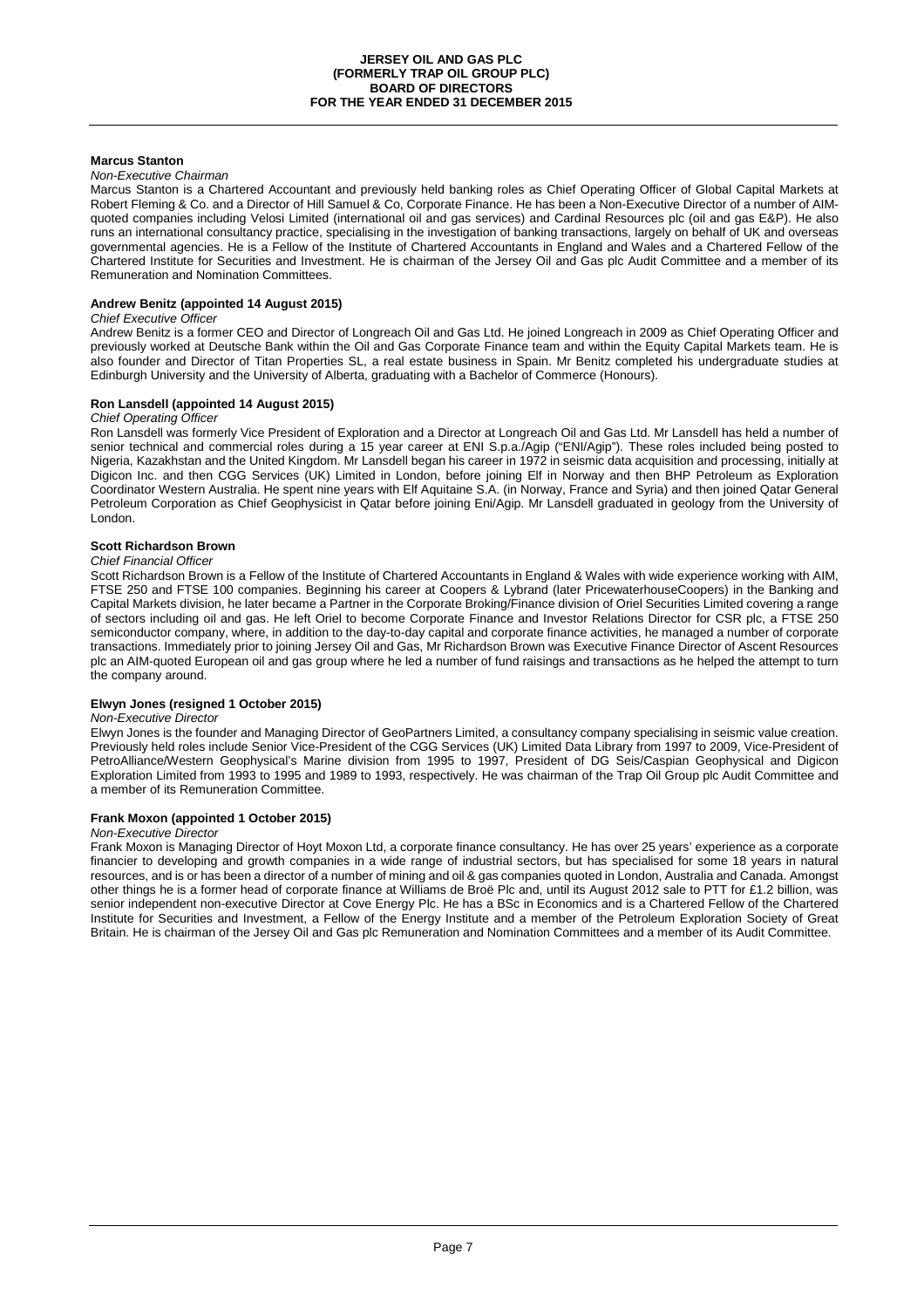#### **JERSEY OIL AND GAS PLC (FORMERLY TRAP OIL GROUP PLC) CORPORATE GOVERNANCE FOR THE YEAR ENDED 31 DECEMBER 2015**

The Company is quoted on AIM and is not required to comply with the requirements of The UK Corporate Governance Code ("the Code"). However, the Board is committed to the high standards of good corporate governance prescribed in the Code and seeks to apply its principles having regard to the current size and structure of the Group.

## **Board of Directors**

The Board is responsible for guidance and direction, playing its role in reviewing strategy, monitoring performance, understanding risk and reviewing controls. It is collectively responsible for the success of the Group.

The Board is made up of three Executive and two Non-Executive Directors and has the appropriate balance of skills, experience independence and knowledge of the Company to enable them to discharge their respective duties effectively. The Board is of sufficient size that the requirements of the business can be met and that changes to its composition and that of its Committees can be managed without undue disruption. It includes an appropriate combination of Executive and Non-Executive Directors and in particular, independent Non-Executive Directors.

The Non-Executive Directors, one of whom is the Chairman, are independent of management and do not participate in the Group's bonus, pension or benefit schemes although some have share options and are shareholders.

The Company considers that it is important that where possible its Non-Executive Directors maintain a strong element of independence.

The Executive Directors are employed under service contracts.

Appropriate Directors and Officers liability insurance is maintained by the Group.

At each Annual General Meeting one third of the Directors are subject to retirement by rotation as are Directors who have been appointed during the year.

The Board has a formal schedule of matters specifically referred to it for decision making. In addition to these formal matters required by the Companies Act to be set before the Board of Directors, the Board also considers strategy and policy, acquisition and divestment proposals, approval of major capital investments, risk management policy, significant financing matters and statutory shareholder reporting. During the year, all Board meetings were convened with a formal agenda, relevant documentation and documented minutes and were attended by Board members in office at the time of the Board meetings. To enable the Board to discharge its duties, all Directors receive appropriate and timely information and the Chairman ensures that all Directors, including the Non-Executive Directors, may take independent professional advice at the Group's expense, if required.

### **Chairman and Chief Executive Officer**

There is a clear division of responsibilities between the roles of the Chairman and Chief Executive Officer.

The Chairman's role is part-time and he is a non-executive director. His key responsibility is the leadership of the Board and this is effected through regular Board meetings, as well as contact with other Board members and interested parties in-between Board meetings.

The Chief Executive Officer is responsible for the day-to-day running of the group's operations, for applying group policies including HSE and for implementing the strategy agreed by the Board. He plays a pivotal role in developing and reviewing the strategy in consultation with the Board and in executing it with the support of the Executive Committee.

#### **Independent Directors**

In compliance with the Code the Board considers the Non-Executive Directors, Marcus Stanton and Frank Moxon, to be independent in character and judgement although they do have small nominal shareholdings and, in respect of Mr Stanton only, share options which were awarded at the time of the Company's IPO. The Board considers that these circumstances do not affect, or appear to affect, the Directors' judgement and as such they are considered independent for the purposes of corporate governance.

#### **Audit Committee**

The Audit Committee is chaired by Marcus Stanton and its other member is Frank Moxon (both Non-Executive Directors) who are deemed to have recent and relevant financial expertise. The meeting minutes are circulated to the Board at the next available Board Meeting, at which the Committee's chairman provides a verbal report of its proceedings.

Under its terms of reference it is required to meet twice a year, at which Executive Directors may attend by invitation, and is responsible for keeping under review the scope and results of the audit, its cost effectiveness and the independence and objectivity of the Auditors. It also has responsibility for public reporting and internal controls and arrangements whereby employees may raise matters of concern in confidence.

The Group has no internal audit function. Due to the current size of the business it is not considered necessary at this time.

The Group's Auditors may provide additional professional services and in line with its terms of reference, the Audit Committee continually assesses their objectivity and independence. The Auditors were initially appointed to report on the financial statements for 2011 and no tender or re-appointment process has since been carried out.

#### **Remuneration Committee**

The Remuneration Committee is chaired by Frank Moxon and its other member is Marcus Stanton (both Non-Executive Directors). The meeting minutes are circulated to the Board at the next available Board Meeting, at which the Committee's chairman provides a verbal report of its proceedings.

Under its terms of reference it is required to meet twice a year and is responsible for ensuring that the Executive Directors, Officers and other key employees are fairly rewarded (which extends to all aspects of remuneration) for their individual contribution to the overall performance of the Group but it was considered unnecessary to do so during 2015 as its functions were properly carried out as part of the procedures of the board.

No Director is involved in deciding their own remuneration.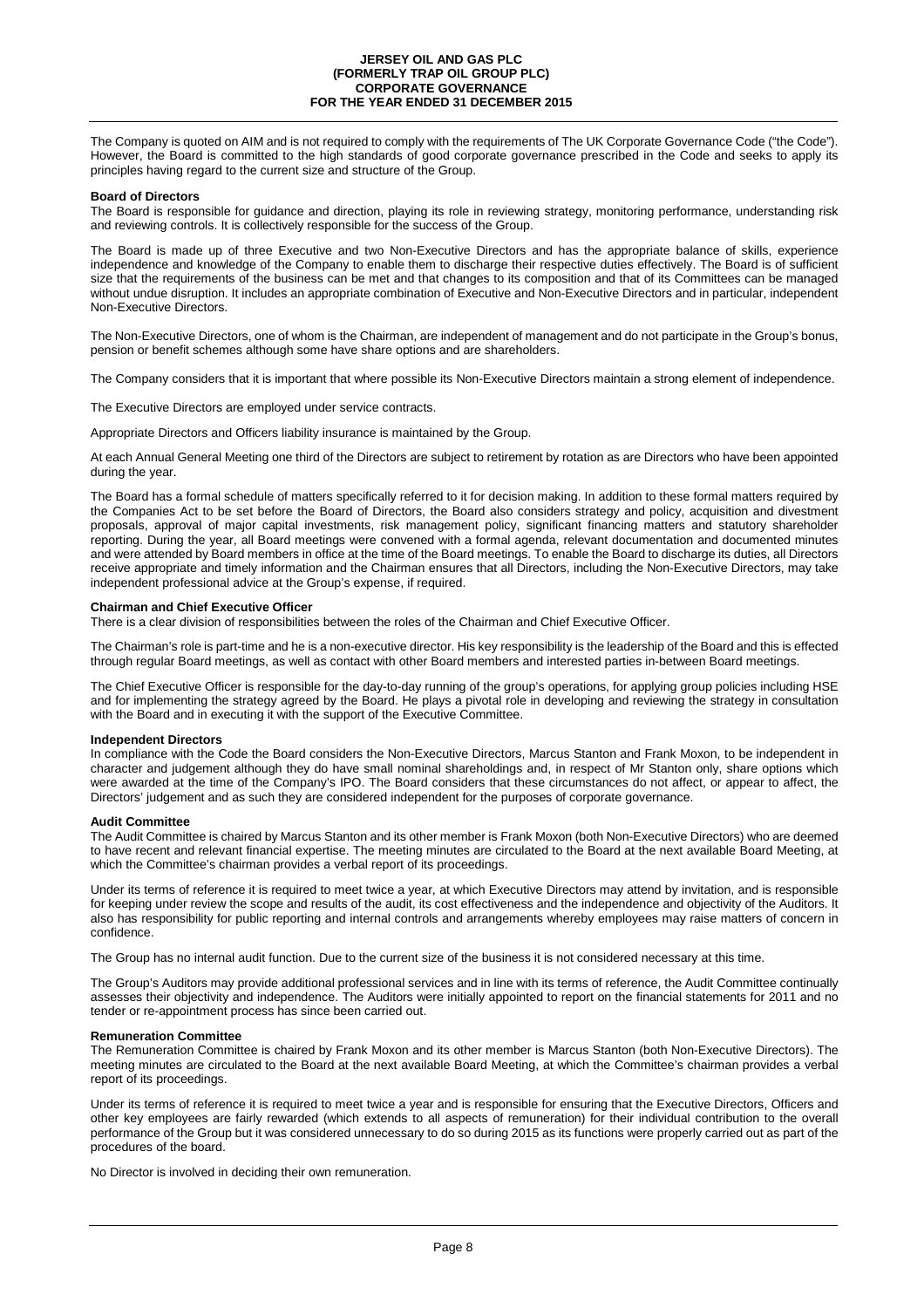## **Nomination Committee**

The Nomination Committee is chaired by Frank Moxon and its other member is Marcus Stanton (both Non-Executive Directors).

Under its terms of reference it is required to meet twice a year and is responsible for identifying and nominating candidates to fill Board vacancies, but it was considered unnecessary to do so during 2015 as its functions were properly carried out as part of the procedures of the Board.

#### **Board Effectiveness**

The Group does not currently undertake a formal annual evaluation of the performance of the Board, the Committees and individual Directors, but will consider doing so at the appropriate stage of its development in accordance with The Code.

### **Board and Committee Attendance in 2015**

|                                            | <b>Board</b> |                 | <b>Audit Committee</b> |                 | Remuneration<br>Committee |                 | <b>Nomination</b><br><b>Committee</b> |                 |
|--------------------------------------------|--------------|-----------------|------------------------|-----------------|---------------------------|-----------------|---------------------------------------|-----------------|
|                                            | Required     | <b>Attended</b> | Required               | <b>Attended</b> | Required                  | <b>Attended</b> | Required                              | <b>Attended</b> |
| <b>Non-Executive Directors</b>             |              |                 |                        |                 |                           |                 |                                       |                 |
| M J Stanton                                | 9            | 9               | 2                      | 2               |                           |                 |                                       |                 |
| T E Jones<br>(resigned 1 October 2015)     | 8            | 8               | 2                      | 2               | -                         | ۰               |                                       |                 |
| F H Moxon<br>(appointed 1 October 2015)    |              |                 |                        |                 |                           | ۰               |                                       |                 |
| <b>Executive Directors</b>                 |              |                 |                        |                 |                           |                 |                                       |                 |
| J A Benitz<br>(appointed 14 August 2015)   | 3            | 3               |                        |                 |                           | ۰               |                                       |                 |
| R J Lansdell<br>(appointed 14 August 2015) | 3            | 3               |                        |                 |                           | ۰               |                                       |                 |
| S J Richardson Brown                       | 9            | 9               |                        |                 |                           |                 |                                       |                 |

### **Internal Control**

The Board is responsible for the Group's system of internal control (in accordance with Financial Reporting Council guidance) and for regular reviews of its effectiveness. It is designed to manage rather than eliminate the risk of failure to achieve business objectives and can only provide reasonable not absolute assurance against material misstatement or loss. It is summarised and incorporated into the Group's Financial Reporting Procedures.

The Board adopts an on-going active process for identifying, evaluating and managing the significant risks faced by the Group, which was in place for the year under review and up to the date of approval of this report.

#### **Relations with Shareholders**

The Board considers that good communication, based on the mutual understanding of objectives with shareholders, is important and achieves this through its Annual Report, Interim Report and comprehensive website (www.jerseyoilandgas.com). There has also been a regular dialogue between the Chairman, CEO and institutional investors and other financial institutions in addition to the required public announcements. A constant and up to date information flow is maintained on the website containing all press announcements and financial reports as well as extensive operational information on the Group's activities.

The Board encourages shareholders to attend the Annual General Meeting, at which members of the Board are available to answer questions and present a summary of the year's activity and the corporate outlook.

#### **General**

The Group recognises and accepts its duties to ensure the health, safety and welfare at work of all its employees and ensures that every effort is made to safeguard its visitors, contractors, customers and members of the public, who may be affected by its activities.

The Group observes all relevant statutes, regulations and codes of practice and takes appropriate action for:

- The provision and maintenance of plant and equipment such that it is safe and without risk to health
- Arrangements to ensure the safety and absence of risks to health in relation to the use, handling, storage and transportation of articles and substances
- The provision of sufficient information, instruction, training and supervision, to ensure the health and safety of its employees at work
- The maintenance of a safe place of work and provision and maintenance of a safe means of access to it and egress from it
- Provision and maintenance of adequate welfare facilities

The Group makes available adequate resources to promote and maintain best practice in Health and Safety Management and endeavours to prevent any incident that may result in injury, ill health or damage to property.

## **Health & Safety**

Management firmly believes that Health and Safety ("HSE") is an aspect of management equal in importance to any other management function and expects all Directors, Officers, Managers, Supervisors, Employees and contractors to consider Health and Safety as part of their normal duties and responsibilities, in order to prevent injury and ill health.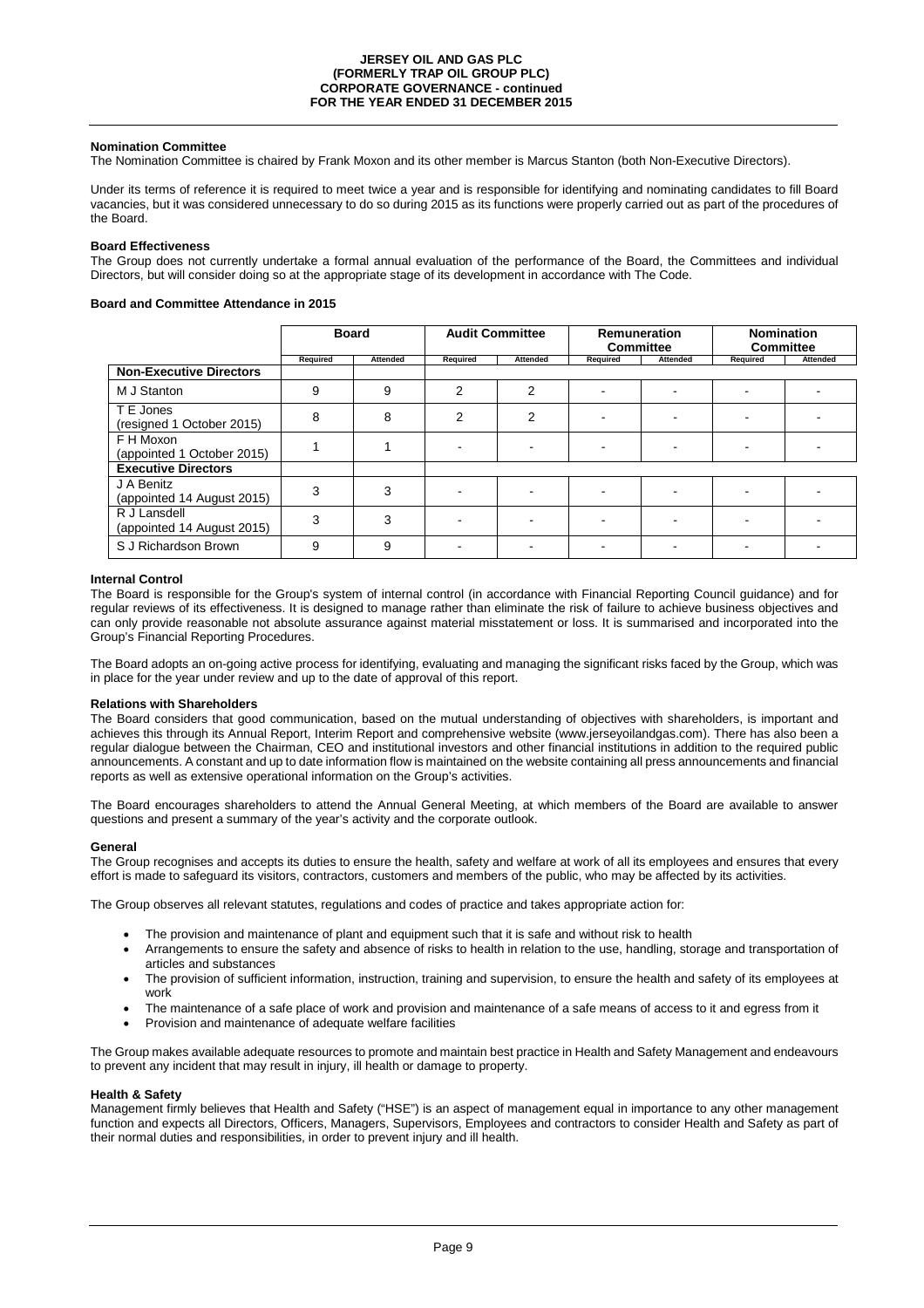### **JERSEY OIL AND GAS PLC (FORMERLY TRAP OIL GROUP PLC) CORPORATE GOVERNANCE - continued FOR THE YEAR ENDED 31 DECEMBER 2015**

Management commitment to high HSE standards is set out in the HSE Policy. The Policy is:

- Signed and dated by the CEO;
- Communicated to staff, contractors, partners and stakeholders; and
- Reviewed periodically and where appropriate updated and re-issued.

Broad HSE goals are established by senior management for each Joint Venture project. These goals are set in the context of:

- Compliance with existing legislation;
- Meeting the commitments made in the HSE Policy; and
- Managing the risks associated with planned activities.

Management at all levels provides visible and active leadership within the organisation promoting positive HSE culture and a common understanding of JOG's expectations. Active and visible leadership includes:

- Promotion of the Company's HSE Policy and project goals;
- Monitoring HSE at senior management meetings;
- Discussion of HSE performance by senior managers at Operating Committee (OPCOM) Meetings;
- Senior management participation in HSE inspections and audits;
- Encouraging staff and contractors to identify possible hazards, raise HSE concerns and suggest improvements; and
- Annual reviews by management of HSE performance.

Reporting relationships and responsibilities within the organisation are defined. Personnel are briefed on the HSE risks associated with their work and of their specific HSE roles and responsibilities.

D

**J A Church FCA** Company Secretary 22 April 2016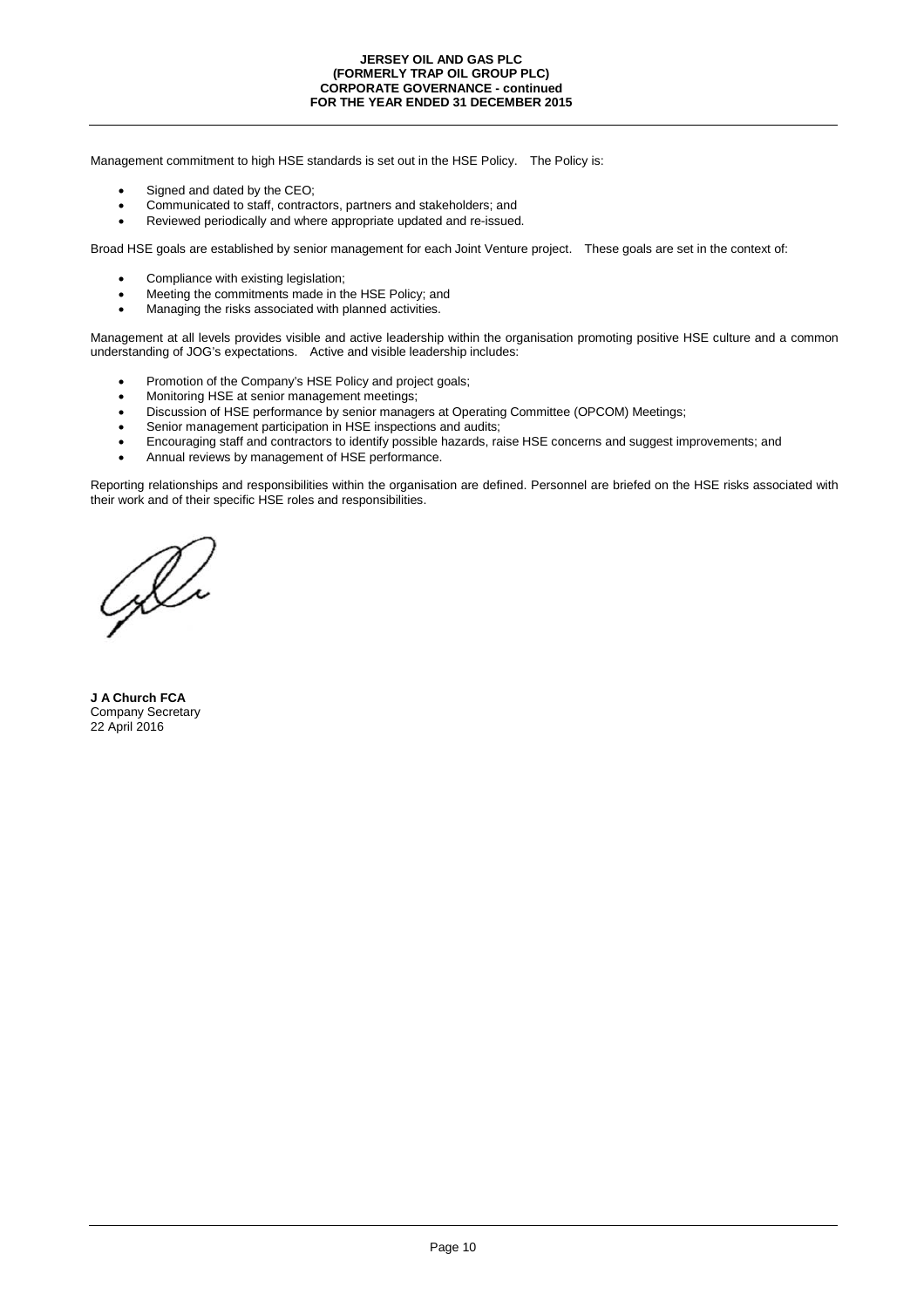The Directors present their report together with the Group and Company financial statements for the year ended 31 December 2015.

So far as the Directors are aware, there is no relevant audit information of which the Company's Auditors are unaware; and

The Directors have taken all the steps that they ought to have taken as directors in order to make themselves aware of any relevant audit information and to establish that the Company's Auditors are aware of that information.

### **Results and Dividends**

The Group's loss for the year was £1.4m (2014: loss of £44.4m). The Directors do not recommend the payment of a dividend (2014: Nil).

#### **Directors' interests**

The beneficial and other interests of the Directors holding office during the year and their families in the shares of the Company at 31 December 2015 were:

## **Directors' interests**

|                                                                                 | As at 31 December 2015<br><b>1p Ordinary Shares</b> |                | As at 31 December 2014<br>1p Ordinary Shares |           |  |
|---------------------------------------------------------------------------------|-----------------------------------------------------|----------------|----------------------------------------------|-----------|--|
|                                                                                 | <b>Shares</b>                                       | <b>Options</b> | <b>Shares</b>                                | Options   |  |
| <b>Non-Executive Directors</b>                                                  |                                                     |                |                                              |           |  |
| M J Stanton                                                                     | 1,465                                               | 1,570          | 146,512                                      | 156,977   |  |
| T E Jones<br>(resigned 1 October 2015)                                          |                                                     | ۰              | 2,804,902                                    | 139,535   |  |
| M S Newman<br>(resigned 29 May 2014)                                            |                                                     |                | 11,601,702                                   |           |  |
| F Moxon<br>(appointed 1 October 2015)                                           | 80,930                                              |                |                                              |           |  |
| <b>Executive Directors</b><br>S J Richardson Brown<br>(Chief Financial Officer) | 7.300                                               | 10,000         | 730,000                                      | 1,500,000 |  |
| J A Benitz<br>(appointed 14 August 2015)                                        | 604,415                                             |                |                                              |           |  |
| R J Lansdell<br>(appointed 14 August 2015)                                      | 786,108                                             |                |                                              |           |  |

## **Directors' Third Party Indemnity Provisions**

The Company maintained during the period and to the date of approval of the financial statements indemnity insurance for its Directors and Officers against liability in respect of proceedings brought by third parties, subject to the terms and conditions of the Companies Act 2006.

### **Share Capital**

At 31 December 2015, 8,391,477 (2014: 227,169,331) ordinary shares of 1p each were issued and fully paid. Each ordinary share carries one vote. Details of ordinary shares issued during the financial year can be found in note 18 of the financial statements.

#### **Substantial Shareholders**

At 31 December 2015, notification had been received by the Company of the following who had a disclosable interest in 3% or more of the nominal value of the ordinary share capital of the Company:

| The Union Discount Company Of London Ltd | 23.50%   |
|------------------------------------------|----------|
| Mr R Lansdell                            | 9.37%    |
| Mr J A Benitz                            | 7.20%    |
| <b>Winterflood Securities</b>            | 6.61%    |
| Mr W Richards                            | 5.96%    |
| TD Direct Investing                      | 4.18%    |
| The Gasgoine Trust                       | $3.56\%$ |

Save for Messrs Lansdell and Benitz, this does not include the shareholdings of the Directors which are disclosed separately. The Company has not been notified of any other person who has an interest in 3% or more of the nominal value of the ordinary share capital the Company.

#### **Employees**

The business depends upon maintaining a highly qualified and well motivated workforce and every effort is made to achieve a common awareness of the financial and economic factors affecting performance. The Group is committed to being an equal opportunity employer and engages employees with a broad range of skills and backgrounds.

#### **Nominated Adviser and Stockbrokers**

The Company's Nominated Adviser is Strand Hanson Limited and its stockbroker is FirstEnergy Capital LLP.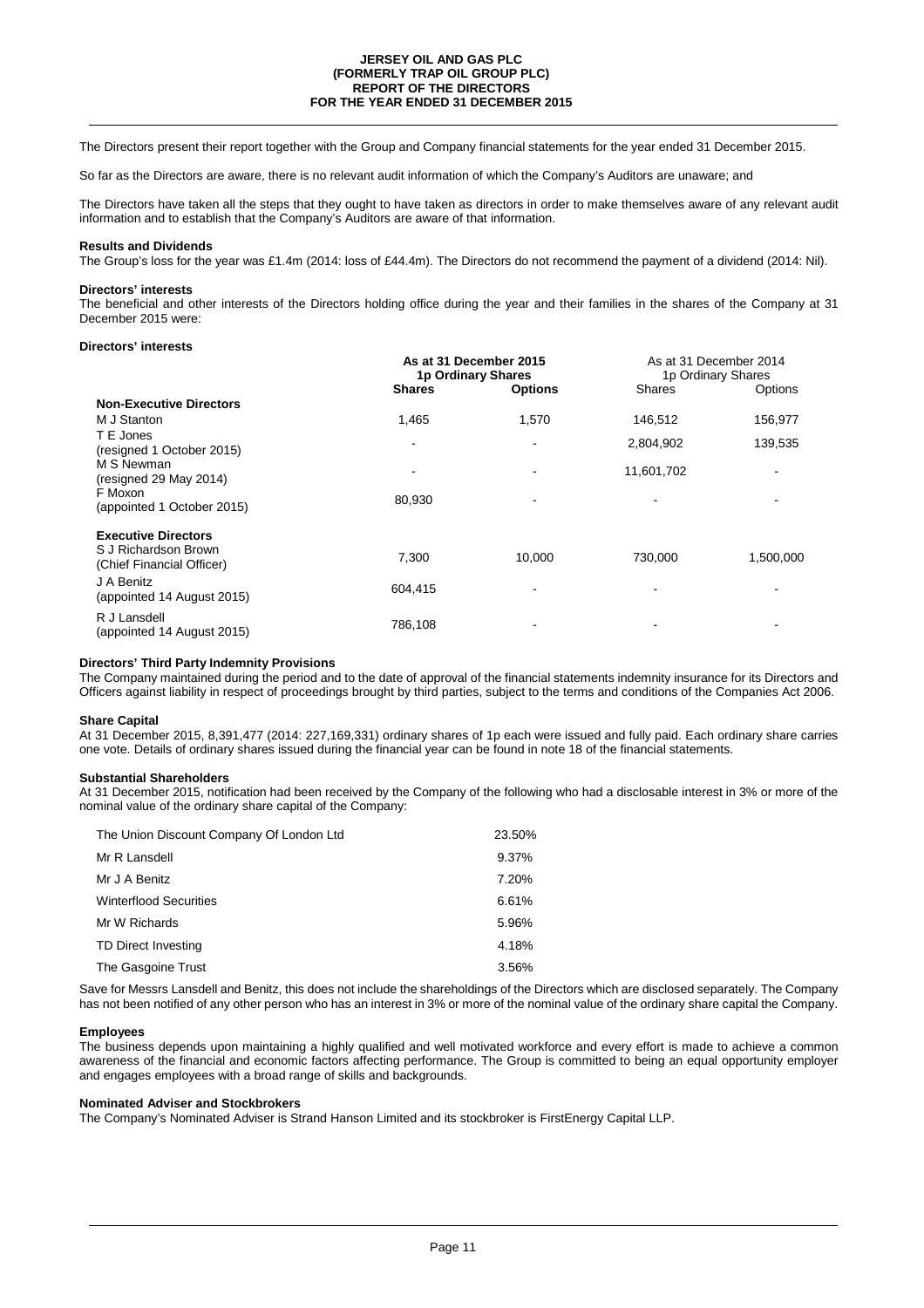## **Financial Instruments**

The Group's principal financial instruments comprise cash balances, available for sale investments, short-term deposits and receivables or payables that arise through the normal course of business. The Group does not have any derivative financial instruments. The financial risk management of the Group is discussed in note 4.

## **Going Concern**

It is very much the stated strategy of the Group to acquire producing North Sea Oil and Gas assets and it is expected that such acquisitions will bring in income and be tied into potential future equity or debt fund raisings to cover acquisition prices and any working capital needs. The Directors are constantly in discussions with a number of parties and shareholders about the Group's capital requirements.

However, following the Board's review of the Group's financial position and cash flow projections, and the loss recognised in the year, the Directors recognise that the Group is unlikely to have adequate financial resources to continue its operational activities and meet its liabilities as and when they fall due for a period of at least 12 months from the date of authorisation of these financial statements. It is currently expected that the Group's existing cash resources will be sufficient at the current run rate to enable the Group to continue in it's current form until the first Quarter of 2017.

## **Board Committees**

Information on the Audit Committee, Remuneration Committee and Nomination Committee is included in the Corporate Governance section of the Annual Report.

## **On behalf of the Board**

**S J Richardson Brown** Chief Financial Officer 22 April 2016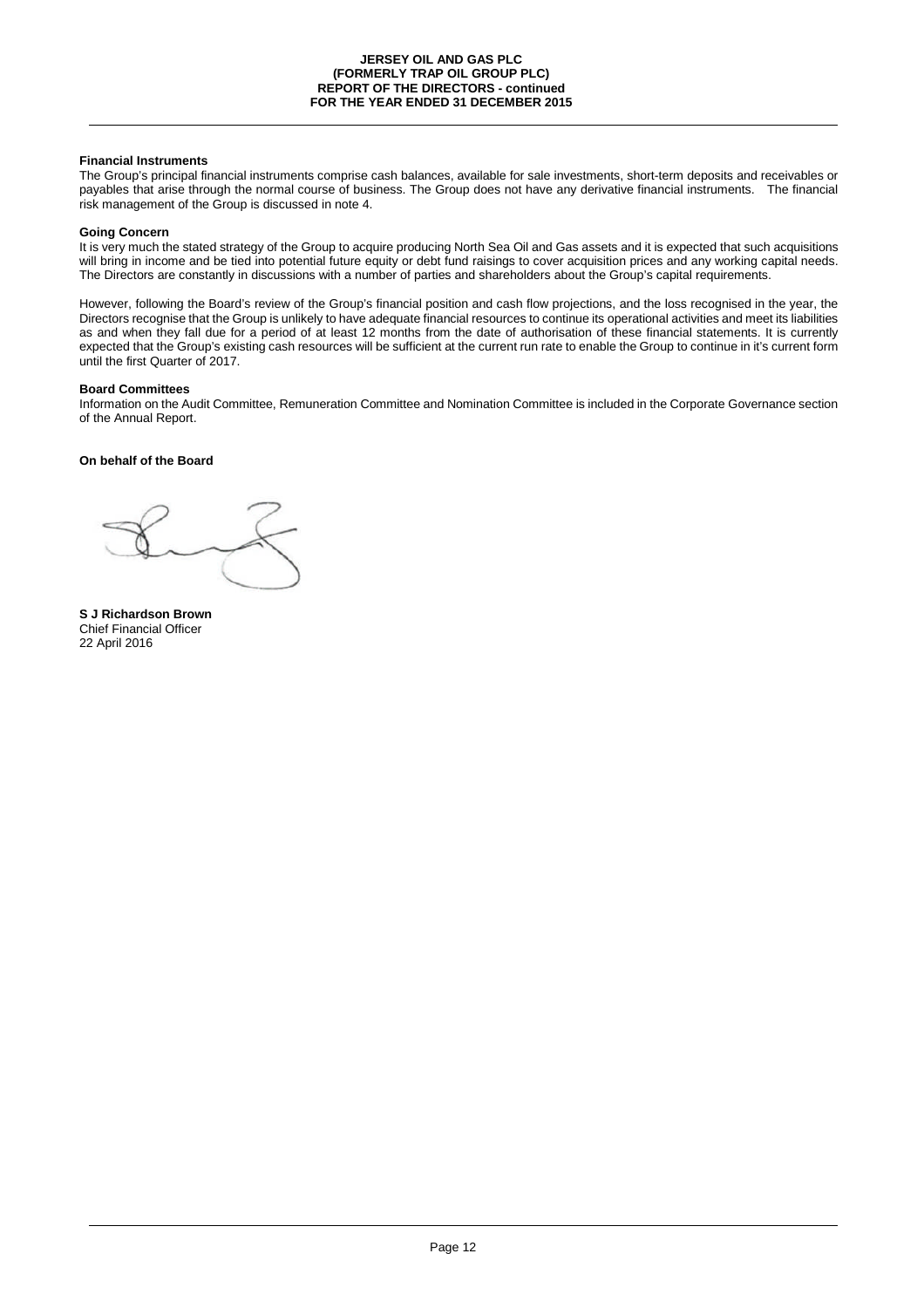## **Directors' Emoluments**

The purpose of the Remuneration Committee of the Board of Directors is to ensure that the Executive Directors, Officers and employees are fairly rewarded for their individual contribution to the overall performance of the Group and to demonstrate to shareholders that the remuneration of the Executive Directors is set by a committee of the Board whose members have no personal interest in the outcome of those decisions and who will have due regard to the interests of shareholders of the Company.

To achieve these objectives, the Remuneration Committee links the nature and amount of Executive Directors' emoluments to the Group's financial and operational performance having regard to:

- Providing appropriate incentives to encourage enhanced performance
- Providing remuneration packages needed to attract, retain and motivate Executives of the quality required
- Determining targets for performance-related pay and whether the Executives should be eligible for annual bonuses
- Considering the Group's relative position for remuneration in relation to other companies
- Aligning the Executives interests with those of shareholders
- Maintaining relevance of the remuneration policy taking into account share incentive plans, performance targets and long term incentive schemes
- The terms of their respective employment contracts

Executive Directors' remuneration is dependent upon the performance of the Group and individuals, and both are measured against agreed corporate objectives, which are set for each financial year.

Executive Directors' emoluments consist of salary, bonus, pension and discretionary share options whilst Non-Executive Directors emoluments consist of salary and discretionary share options the details of which, for the year to 31 December 2015, are set out below:

|                                                   | <b>Salary/Fees</b> | Redundancy/           | <b>Pension</b> | <b>Benefits</b> | <b>Bonus</b> | <b>Total 2015</b> | <b>Total 2014</b> |
|---------------------------------------------------|--------------------|-----------------------|----------------|-----------------|--------------|-------------------|-------------------|
| <b>Name</b>                                       | £                  | Contract<br>Variation | £              | £               | £            | £                 | £                 |
| <b>Non-Executive Directors</b>                    |                    |                       |                |                 |              |                   |                   |
| M J Stanton                                       | 46,667             |                       |                |                 |              | 46,667            | 44,607            |
| T E Jones<br>(resigned 1 October 2015)            | 27,810             | ٠                     |                |                 |              | 27,810            | 37,080            |
| F Moxon<br>(appointed 1 October 2015)             | 5,000              | -                     |                |                 |              | 5,000             |                   |
| <b>Executive Directors</b>                        |                    |                       |                |                 |              |                   |                   |
| S J Richardson Brown<br>(Chief Financial Officer) | 65,267             | 73,333                | 18,333         |                 |              | 156,933           | 355,478           |
| J A Benitz<br>(appointed 14 August 2015)          | 28,125             |                       |                |                 |              | 28,125            |                   |
| R Lansdell<br>(appointed 14 August 2015)          | 28,125             |                       |                |                 |              | 28,125            |                   |
|                                                   | 200,994            | 73,333                | 18,333         |                 |              | 292,660           | 437,165           |

During the year, the Group made payments totalling £135,000 to a past director as part of the redundancy process. This amount was fully provided for in the prior year accounts.

In August 2015, Andrew Benitz and Ron Lansdell joined the Board as CEO and COO respectively each on a salary of £75,000 per annum which is to be increased to £150,000 per annum upon the Company subsequently acquiring its first production asset.

On 1 October 2015 Frank Moxon replaced Elwyn Jones on the Remuneration Committee and was appointed its chairman.

On 28 January 2016, subsequent to the year-end, the Remuneration Committee met to discuss and finalise, amongst other things, the prior agreement to bringing the employment terms of Mr Benitz and Mr Lansdell into line with current Group practice and, with effect from 1 September 2015, a reduction of Marcus Stanton's salary from £50,000 per annum to £40,000 per annum and a reduction in Scott Richardson Brown's salary from £100,000 per annum to £75,000 per annum (to be increased to £150,000 per annum upon the Company subsequently acquiring its first production asset). These decisions were subsequently approved by the Board and enacted.

In February 2016, it was agreed with various Directors and Staff that they would take further salary reductions amounting, in most cases, to reductions of approximately 50% of their then existing salary levels, in order to provide the Company with as much working capital as possible. It is expected that these latest salary reductions be reversed after the Company has made its first producing acquisition, although the Company must be in a suitably strong financial position to do so. Any further compensation for the Directors taking these lower salary levels will be at the discretion of the Remuneration Committee. These agreements are currently being put in place.

As is to be expected, the Remuneration Committee has not approved the payment of any bonuses in 2015 or other incentives/performance based payments. Any share options coming up in the year also did not vest. The Remuneration Committee does, however, intend to ensure that an appropriate incentive scheme is in place and therefore expects to have a new scheme in place during 2016.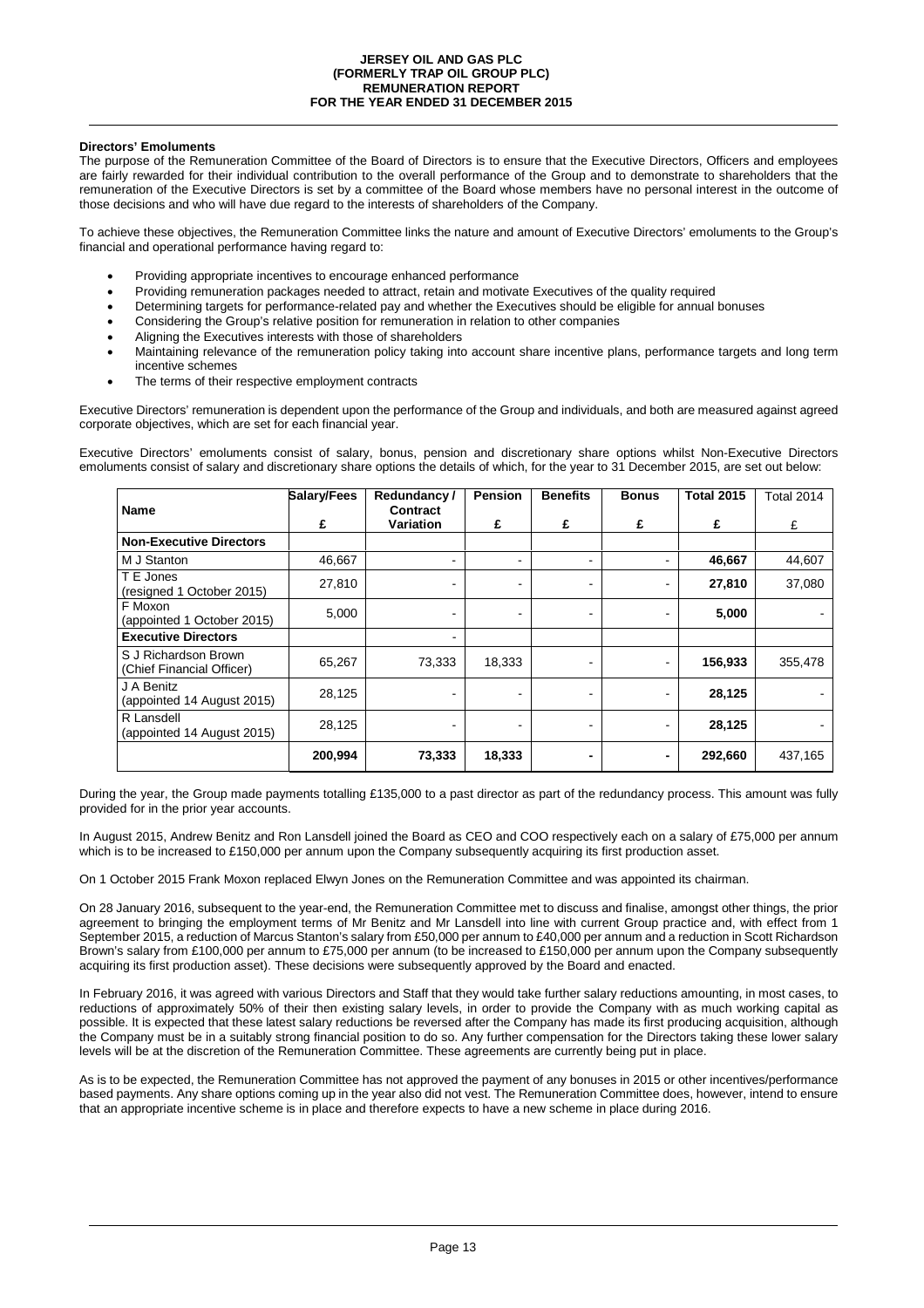### **JERSEY OIL AND GAS PLC (FORMERLY TRAP OIL GROUP PLC) REMUNERATION REPORT - continued FOR THE YEAR ENDED 31 DECEMBER 2015**

## **Share Options Incentivisation**

|                                             | Held At 1<br><b>Jan 2015</b> | <b>Conversion</b> | Lapsed/<br><b>Non</b><br>vesting | <b>Held At</b><br>31 Dec<br>2015 | <b>Exercise</b><br><b>Price</b><br>p | <b>Issue</b><br>Date | <b>Expiry</b><br>Date | <b>Type</b>    |
|---------------------------------------------|------------------------------|-------------------|----------------------------------|----------------------------------|--------------------------------------|----------------------|-----------------------|----------------|
| M J Stanton                                 | 156,977                      | (155, 407)        |                                  | 1,570                            | 4,300                                | 13/03/11             | 12/03/21              | 3              |
|                                             | 156,977                      | (155, 407)        |                                  | 1,570                            |                                      |                      |                       |                |
| T E Jones                                   | 139,535                      | (138, 140)        | (1, 395)                         |                                  | 4,300                                | 13/03/11             | 12/03/21              | 3              |
| (resigned 1<br>October 2015)                | 139,535                      | (138, 140)        | (1, 395)                         |                                  |                                      |                      |                       |                |
| M J David                                   | 532,946                      | (527, 617)        |                                  | 5,329                            | 4,300                                | 13/03/11             | 12/03/21              | $\overline{2}$ |
| (resigned 1                                 | 459,000                      | (454, 410)        | (2,610)                          | 1,980                            | 2,712                                | 01/12/11             | 01/12/21              | $\mathbf{2}$   |
| October 2015)                               | 750,000                      | (742, 500)        | (2,500)                          | 5,000                            | 1,500                                | 31/05/13             | 31/05/23              | 5              |
|                                             | 1,741,946                    | (1,724,527)       | (5, 110)                         | 12,309                           |                                      |                      |                       |                |
| S J Richardson<br><b>Brown</b>              | 1,500,000                    | (1,485,000)       | (5,000)                          | 10,000                           | 1,500                                | 31/05/13             | 31/05/23              | 5              |
|                                             | 1,500,000                    | (1,485,000)       | (5,000)                          | 10,000                           |                                      |                      |                       |                |
| F Moxon<br>(appointed 1<br>October 2015)    |                              |                   |                                  |                                  |                                      |                      |                       |                |
| J A Benitz<br>(appointed 14<br>August 2015) |                              |                   |                                  |                                  |                                      |                      |                       |                |
| R Lansdell<br>(appointed 14<br>August 2015) |                              |                   |                                  |                                  |                                      |                      |                       |                |
| Total                                       | 3,538,458                    | (3,503,074)       | (11, 505)                        | 23,879                           |                                      |                      |                       |                |

# *2 Unapproved Share Option Plan 2011*

*Vest in equal portions over a three year period from the date of grant, and are subject to the completion of certain specified performance conditions.*

## *3 Individual Option Agreements*

*Subject to the Model Code for Securities Transactions by Directors of Listed Companies, the AIM Rules or the Criminal Justice Act 1993, the options (to the extent that they have not lapsed) may be exercised at any time after the date of grant.*

## *5 Unapproved Share Option Plan 2011*

*Vest in equal portions over a three year period from the date of grant and are not subject to the completion of performance conditions.*

ank Moxa

**F Moxon** Chairman of the Remuneration Committee 22 April 2016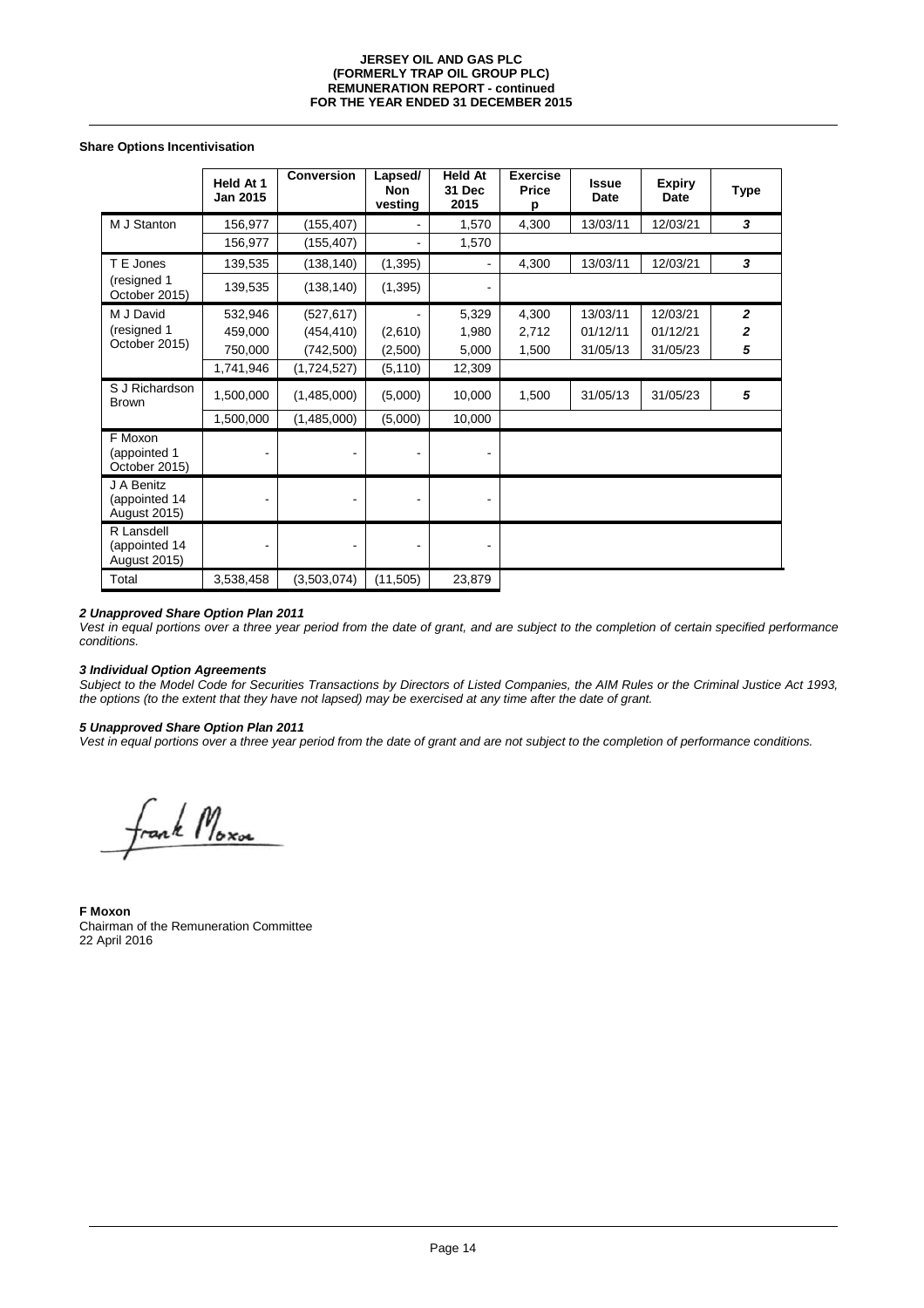## **Statement of Directors' Responsibilities**

The Directors are responsible for preparing the Annual Report, the Directors' Remuneration Report and the financial statements in accordance with applicable law and regulations.

Company law requires the Directors to prepare financial statements for each financial year. Under that law the Directors have prepared the group and parent company financial statements in accordance with International Financial Reporting Standards (IFRSs) as adopted by the European Union. Under company law the Directors must not approve the financial statements unless they are satisfied that they give a true and fair view of the state of affairs of the Group and the Company and of the profit or loss of the Company and Group for that period. In preparing these financial statements, the Directors are required to:

- select suitable accounting policies and then apply them consistently;
- make judgements and accounting estimates that are reasonable and prudent;
- state whether applicable IFRSs as adopted by the European Union have been followed, subject to any material departures disclosed and explained in the financial statements;
- prepare the financial statements on the going concern basis unless it is inappropriate to presume that the company will continue in business.

The Directors are responsible for keeping adequate accounting records that are sufficient to show and explain the company's transactions and disclose with reasonable accuracy at any time the financial position of the company and the group and enable them to ensure that the financial statements and the Directors' Remuneration Report comply with the Companies Act 2006 and, as regards the group financial statements, Article 4 of the IAS Regulation. They are also responsible for safeguarding the assets of the company and the group and hence for taking reasonable steps for the prevention and detection of fraud and other irregularities.

The Directors are responsible for the maintenance and integrity of the company's website. Legislation in the United Kingdom governing the preparation and dissemination of financial statements may differ from legislation in other jurisdictions.

The Directors consider that the annual report and accounts, taken as a whole, is fair, balanced and understandable and provides the information necessary for shareholders to assess a company's performance, business model and strategy.

Each of the Directors, whose names and functions are listed in Corporate Governance Report confirm that, to the best of their knowledge:

- the Group financial statements, which have been prepared in accordance with IFRSs as adopted by the EU, give a true and fair view of the assets, liabilities, financial position and loss of the Group; and
- the Directors' Report contained includes a fair review of the development and performance of the business and the position of the group, together with a description of the principal risks and uncertainties that it faces.

#### **Disclosure of Information to the Auditors**

Each of the persons who is a Director at the date of approval of this report confirms that:

- (1) so far as the Director is aware, there is no relevant audit information of which the Company's auditors are unaware; and
- (2) each Director has taken all the steps that he/she ought to have taken as a Director in order to make himself/herself aware of any relevant audit information and to establish that the Company's auditors are aware of that information.

This confirmation is given and should be interpreted in accordance with the provisions of s418 of the Companies Act 2006.

#### **Independent Auditors**

A resolution to reappoint PricewaterhouseCoopers LLP as Auditors will be proposed at the forthcoming Annual General Meeting at a fee to be agreed in due course by the Audit Committee and the Directors.

## **Annual General Meeting**

The Annual General Meeting will be held on 26 May 2016 as stated in the Notice of Meeting.

**S J Richardson Brown** Chief Financial Officer 22 April 2016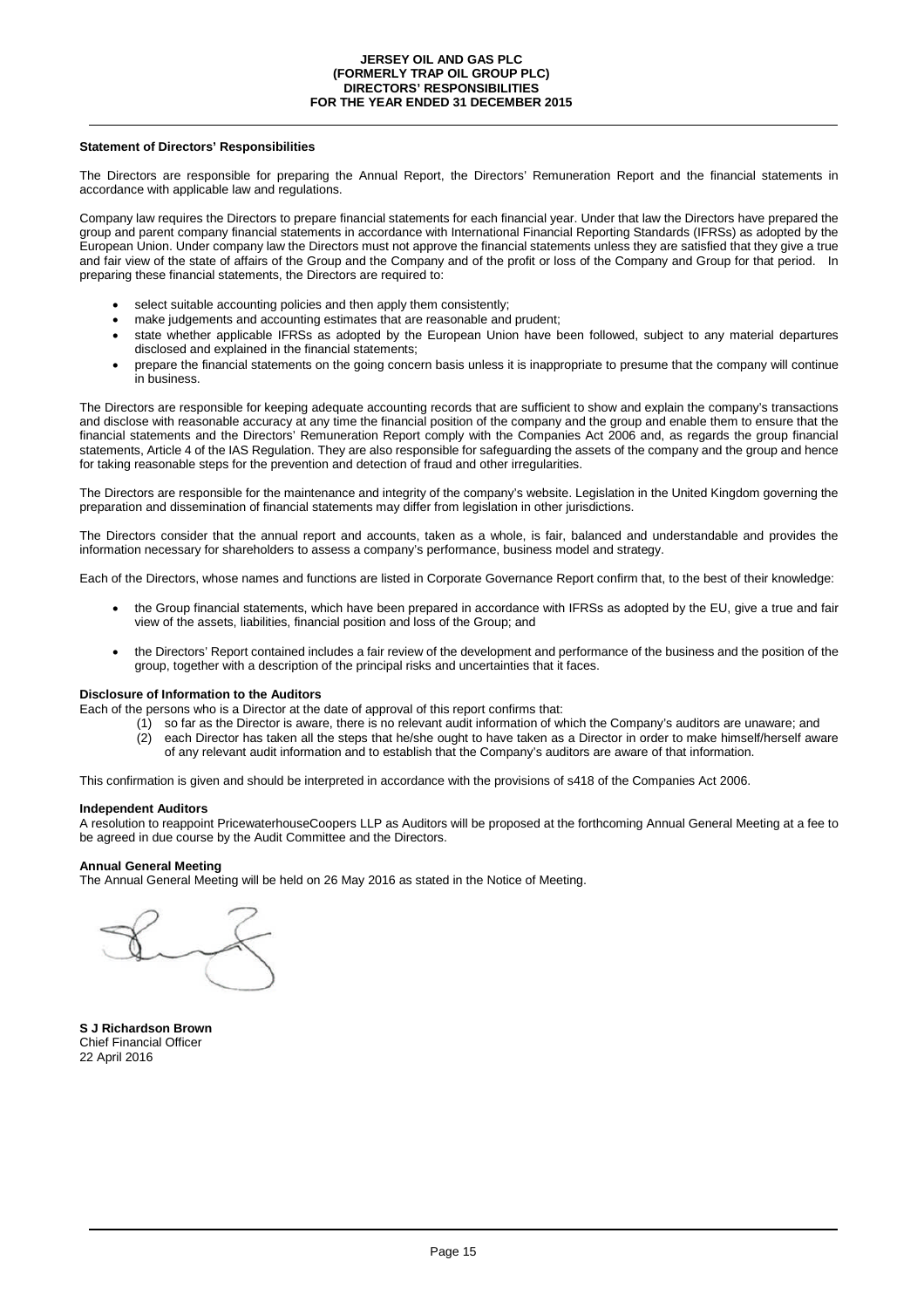Independent Auditors' report to the members of Jersey Oil and Gas plc (formerly Trap Oil Group plc).

### **Our opinion**

In our opinion, Jersey Oil and Gas Plc's group financial statements (the "financial statements"):

- give a true and fair view of the state of the group's affairs as at 31 December 2015 and of its loss and cash flows for the year then ended;
- have been properly prepared in accordance with International Financial Reporting Standards ("IFRSs") as adopted by the European Union; and
- have been prepared in accordance with the requirements of the Companies Act 2006.

## **Emphasis of matter - Going concern**

In forming our opinion on the financial statements, which is not modified, we have considered the adequacy of the disclosures made in note 2 to the financial statements concerning the group's and company's ability to continue as a going concern. The group and company have insufficient financial resources to continue in operation other than in the short term in the absence of additional funding and/or revenue streams from producing assets. The directors are therefore continuing to assess a number of potential funding sources and potential acquisition of producing UK North Sea assets. However, there is uncertainty both as to the ability of the group and company to secure such further funding and/or to acquire producing assets. These conditions, along with the other matters explained in note 2 to the financial statements, indicate the existence of a material uncertainty which may cast significant doubt about the group's and company's ability to continue as a going concern. The financial statements do not include the adjustments that would result if the group and company were unable to continue as a going concern.

### **What we have audited**

The financial statements, included within the Annual Report, comprise:

- the Consolidated Statement of Financial Position as at 31 December 2015;
- the Consolidated Statement of Comprehensive Income for the year then ended;
- the Consolidated Statement of Cash Flows for the year then ended;
- the Consolidated Statement of Changes in Equity for the year then ended; and
- the notes to the financial statements, which include a summary of significant accounting policies and other explanatory information.

The financial reporting framework that has been applied in the preparation of the financial statements is IFRSs as adopted by the European Union, and applicable law.

In applying the financial reporting framework, the directors have made a number of subjective judgements, for example in respect of significant accounting estimates. In making such estimates, they have made assumptions and considered future events.

#### **Opinion on other matter prescribed by the Companies Act 2006**

In our opinion, the information given in the Strategic Report and the Report of the Directors for the financial year for which the financial statements are prepared is consistent with the financial statements.

#### **Other matters on which we are required to report on by exception**

## **Adequacy of information and explanations received**

Under the Companies Act 2006 we are required to report to you if, in our opinion, we have not received all the information and explanations we require for our audit. We have no exceptions to report arising from this responsibility.

### **Directors' remuneration**

Under the Companies Act 2006 we are required to report to you if, in our opinion, certain disclosures of directors' remuneration specified by law are not made. We have no exceptions to report arising from this responsibility.

### **Responsibilities for the financial statements and the audit**

#### **Our responsibilities and those of the directors**

As explained more fully in the Statement of Directors' Responsibilities set out on page 15, the directors are responsible for the preparation of the financial statements and for being satisfied that they give a true and fair view. Our responsibility is to audit and express an opinion on the financial statements in accordance with applicable law and International Standards on Auditing (UK and Ireland) ("ISAs (UK & Ireland)"). Those standards require us to comply with the Auditing Practices Board's Ethical Standards for Auditors.

This report, including the opinions, has been prepared for and only for the company's members as a body in accordance with Chapter 3 of Part 16 of the Companies Act 2006 and for no other purpose. We do not, in giving these opinions, accept or assume responsibility for any other purpose or to any other person to whom this report is shown or into whose hands it may come save where expressly agreed by our prior consent in writing.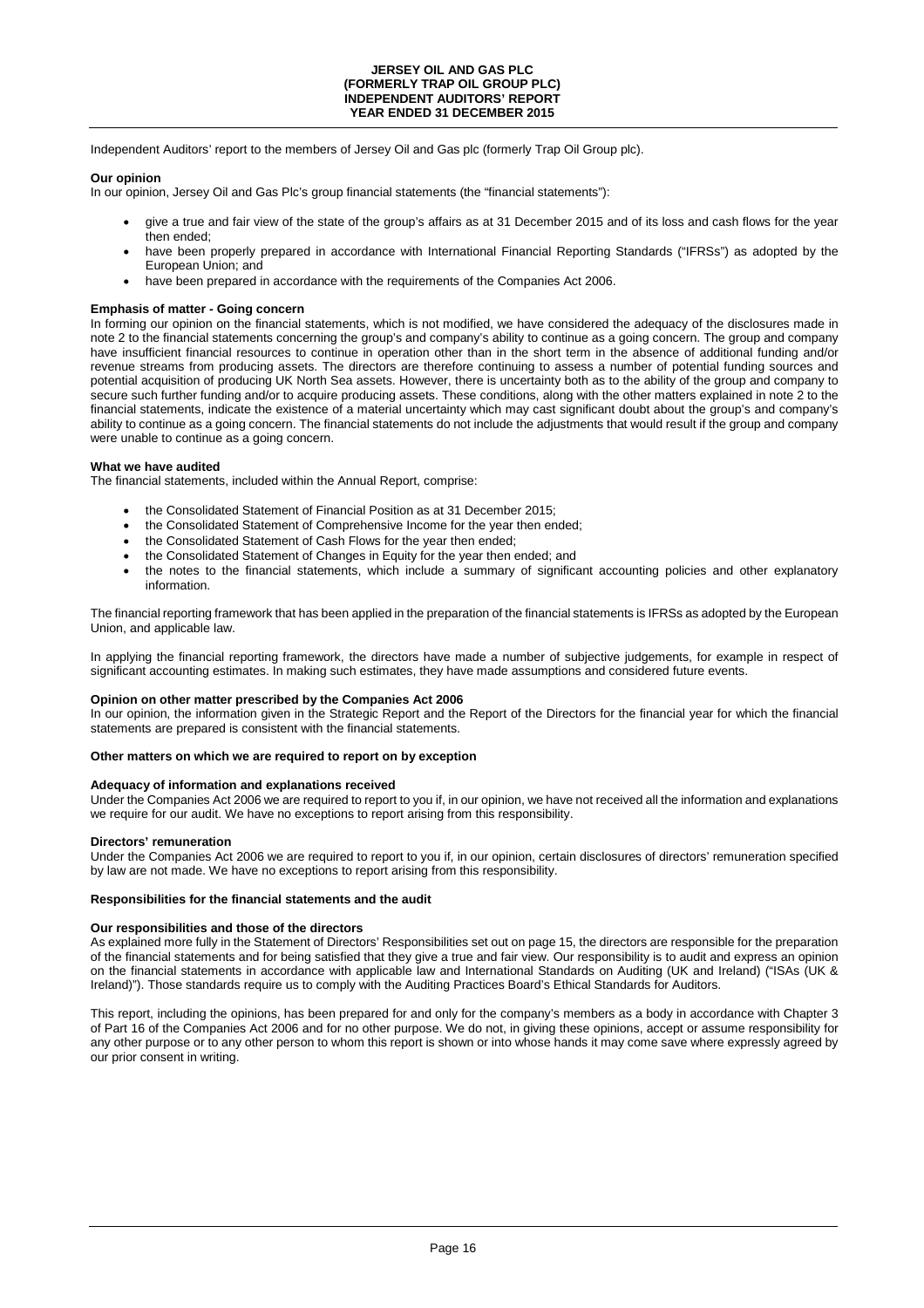## **What an audit of financial statements involves**

We conducted our audit in accordance with ISAs (UK & Ireland). An audit involves obtaining evidence about the amounts and disclosures in the financial statements sufficient to give reasonable assurance that the financial statements are free from material misstatement, whether caused by fraud or error. This includes an assessment of:

- whether the accounting policies are appropriate to the group's circumstances and have been consistently applied and adequately disclosed;
- the reasonableness of significant accounting estimates made by the directors; and
- the overall presentation of the financial statements.

We primarily focus our work in these areas by assessing the directors' judgements against available evidence, forming our own judgements, and evaluating the disclosures in the financial statements.

We test and examine information, using sampling and other auditing techniques, to the extent we consider necessary to provide a reasonable basis for us to draw conclusions. We obtain audit evidence through testing the effectiveness of controls, substantive procedures or a combination of both.

In addition, we read all the financial and non-financial information in the Annual Report to identify material inconsistencies with the audited financial statements and to identify any information that is apparently materially incorrect based on, or materially inconsistent with, the knowledge acquired by us in the course of performing the audit. If we become aware of any apparent material misstatements or inconsistencies we consider the implications for our report.

#### **Other Matters**

We have reported separately on the company financial statements of Jersey Oil and Gas Plc for the year ended 31 December 2015. That report includes an emphasis of matter.

**Richard Spilsbury** (Senior Statutory Auditor) for and on behalf of PricewaterhouseCoopers LLP Chartered Accountants and Statutory Auditors Aberdeen 24 April 2016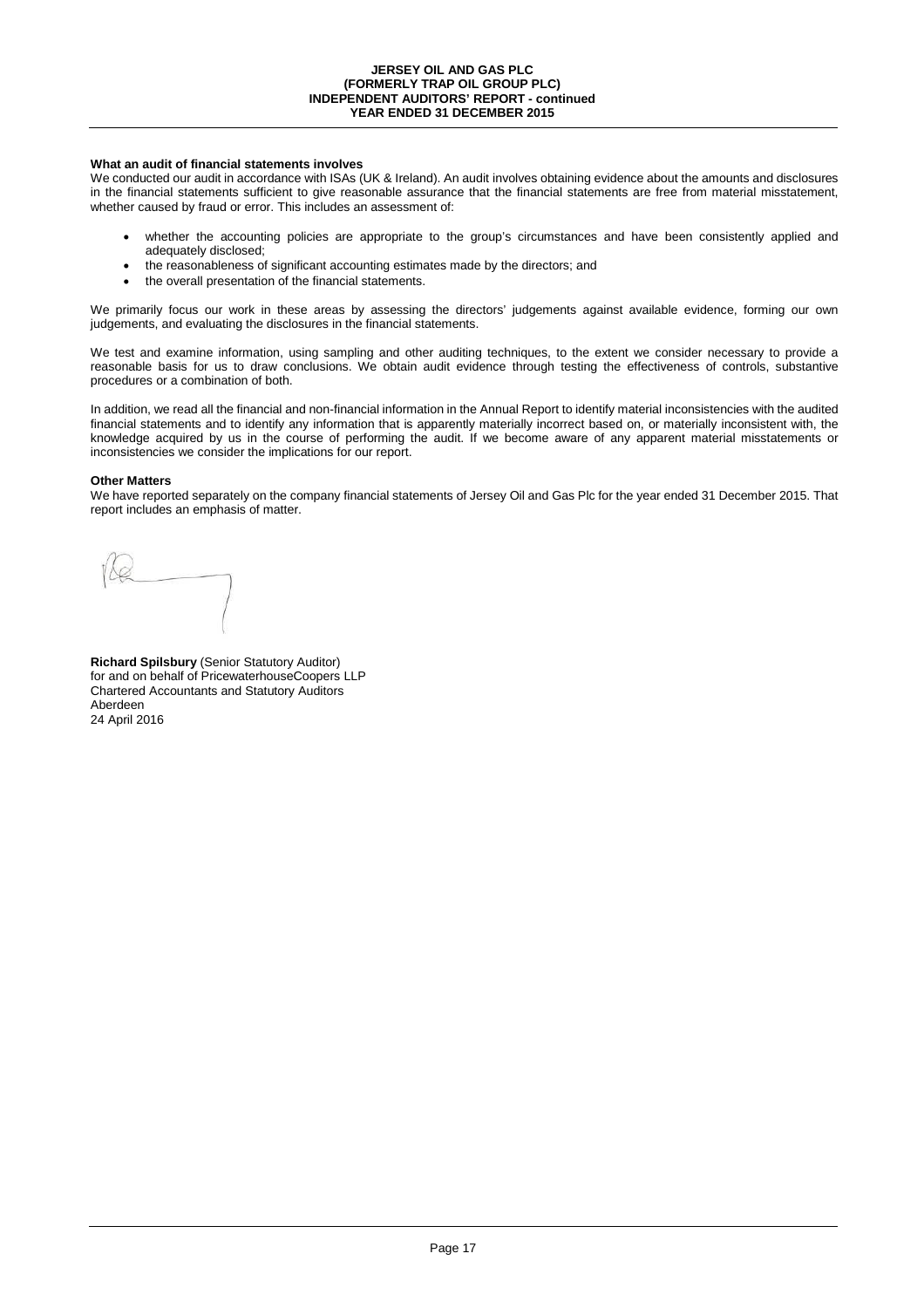### **JERSEY OIL AND GAS PLC (FORMERLY TRAP OIL GROUP PLC) CONSOLIDATED STATEMENT OF COMPREHENSIVE INCOME FOR THE YEAR ENDED 31 DECEMBER 2015**

|                                                                                | <b>Note</b> | 2015<br>£                  | 2014<br>£                                      |
|--------------------------------------------------------------------------------|-------------|----------------------------|------------------------------------------------|
| Revenue                                                                        | 3           | 4,065,794                  | 13,416,062                                     |
| Cost of sales                                                                  |             | (7,006,952)                | (31,560,021)                                   |
| <b>GROSS LOSS</b>                                                              |             | (2,941,158)                | (18, 143, 959)                                 |
| Other operating expense<br><b>Exceptional items</b><br>Administrative expenses | 6           | 3,257,725<br>(1, 595, 283) | (1, 173, 133)<br>(21, 784, 400)<br>(3,082,943) |
| <b>OPERATING LOSS</b>                                                          |             | (1, 278, 716)              | (44, 184, 435)                                 |
| Finance costs                                                                  | 7           | (164, 399)                 | (240, 567)                                     |
| Finance income                                                                 | 7           | 13,037                     | 19,029                                         |
| <b>LOSS BEFORE TAX</b>                                                         | 8           | (1,430,078)                | (44, 405, 973)                                 |
| Tax                                                                            | 9           |                            |                                                |
| <b>LOSS FOR THE YEAR</b>                                                       |             | (1,430,078)                | (44, 405, 973)                                 |
| TOTAL COMPREHENSIVE LOSS FOR THE YEAR                                          |             | (1,430,078)                | (44, 405, 973)                                 |
| Total comprehensive loss for the year attributable to:<br>Owners of the parent |             | (1,430,078)                | (44, 405, 973)                                 |
| Loss per share expressed in pence per share:<br>Basic and diluted              | 10          | (29.21)                    | (19.55)                                        |

The notes on pages 22 to 35 are an integral part of these financial statements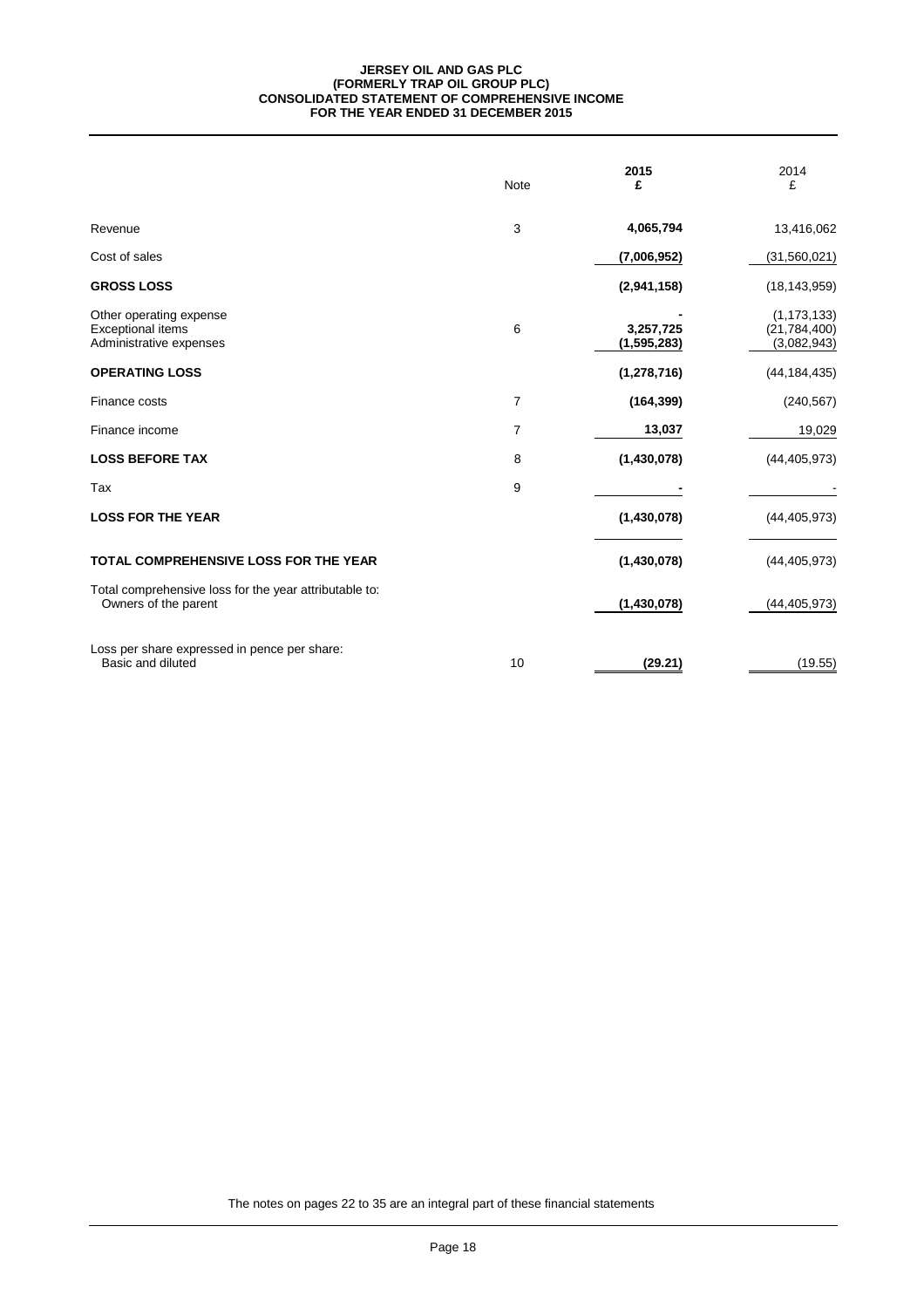### **JERSEY OIL AND GAS PLC (FORMERLY TRAP OIL GROUP PLC) CONSOLIDATED STATEMENT OF FINANCIAL POSITION AS AT 31 DECEMBER 2015**

|                                                                                                                                                                          | Note           | 2015<br>£                                                                       | 2014<br>£                                                                         |
|--------------------------------------------------------------------------------------------------------------------------------------------------------------------------|----------------|---------------------------------------------------------------------------------|-----------------------------------------------------------------------------------|
| <b>NON-CURRENT ASSETS</b><br>Intangible assets - Exploration costs<br>Intangible assets - Data licence costs<br>Property, plant and equipment                            | 11<br>11<br>12 | 138,323<br>5,055<br>143,378                                                     | 1,370,799<br>833,332<br>125,223<br>2,329,354                                      |
| <b>CURRENT ASSETS</b><br>Inventories<br>Trade and other receivables<br>Cash and cash equivalents (including restricted cash)                                             | 15<br>16<br>17 | 227,718<br>862,910<br>1,090,628                                                 | 858,060<br>10,026,706<br>7,424,282<br>18,309,048                                  |
| <b>TOTAL ASSETS</b>                                                                                                                                                      |                | 1,234,006                                                                       | 20,638,402                                                                        |
| <b>EQUITY</b><br>Called up share capital<br>Share premium account<br>Share options reserve<br><b>Accumulated losses</b><br>Reorganisation reserve<br><b>TOTAL EQUITY</b> | 18<br>22       | 2,331,767<br>69,569,978<br>1,381,133<br>(71, 970, 520)<br>(382, 543)<br>929,815 | 2,271,693<br>68,321,083<br>1,786,425<br>(70, 945, 734)<br>(382, 543)<br>1,050,924 |
| <b>LIABILITIES</b><br><b>NON-CURRENT LIABILITIES</b><br>Trade and other payables<br>Provisions for liabilities and charges                                               | 19<br>20       |                                                                                 | 1,218,845<br>14,206,831<br>15,425,676                                             |
| <b>CURRENT LIABILITIES</b><br>Trade and other payables                                                                                                                   | 19             | 304,191<br>304,191                                                              | 4,161,802<br>4, 161, 802                                                          |
| <b>TOTAL LIABILITIES</b>                                                                                                                                                 |                | 304,191                                                                         | 19,587,478                                                                        |
| <b>TOTAL EQUITY AND LIABILITIES</b>                                                                                                                                      |                | 1,234,006                                                                       | 20,638,402                                                                        |

The financial statements on pages 18 to 35 were approved by the Board of Directors and authorised for issue on 22 April 2016. They were signed on its behalf by Scott Richardson Brown – Chief Financial Officer.

Company Registration Number: 07503957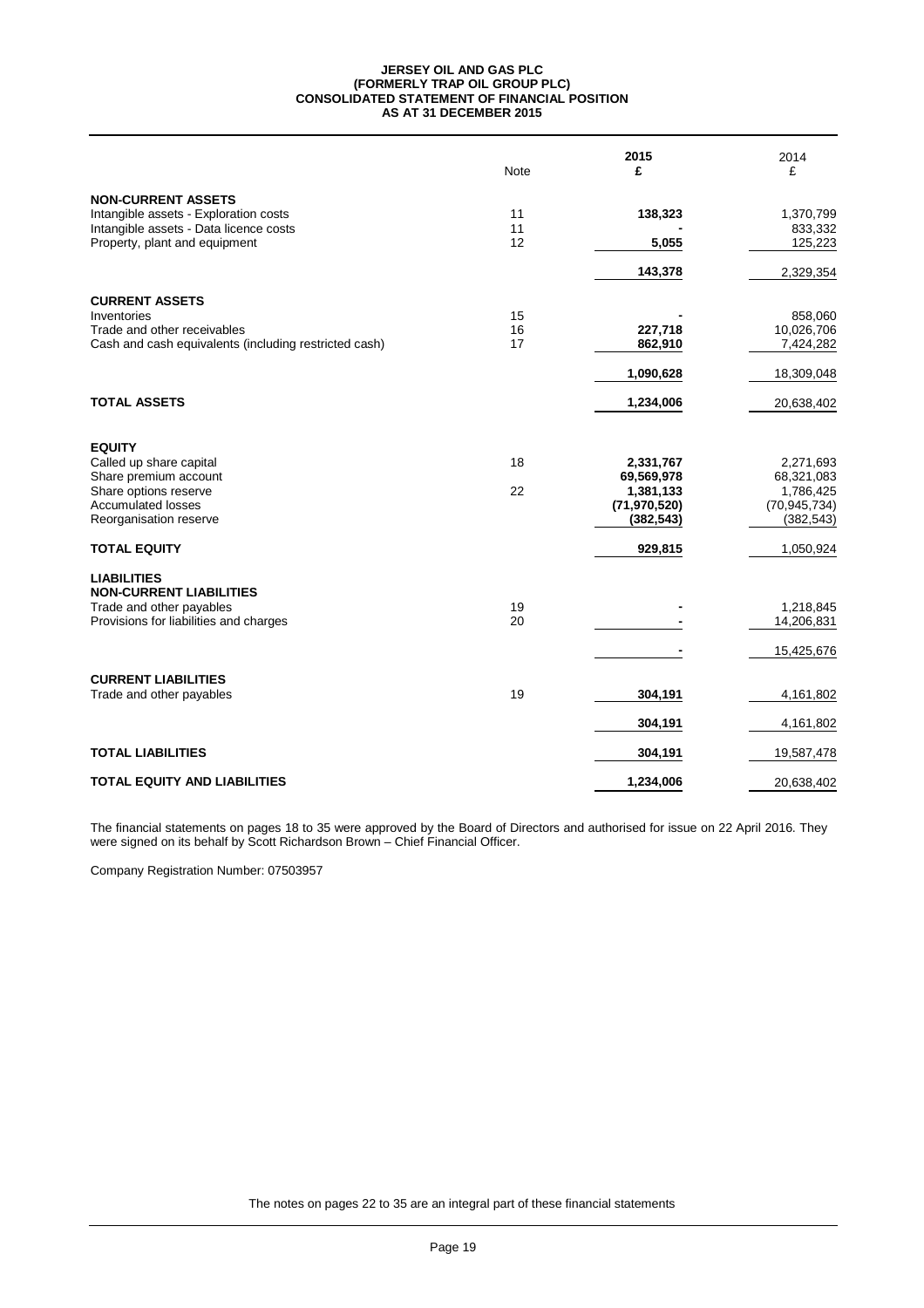### **JERSEY OIL AND GAS PLC (FORMERLY TRAP OIL GROUP PLC) CONSOLIDATED STATEMENT OF CHANGES IN EQUITY FOR THE YEAR ENDED 31 DECEMBER 2015**

|                                                    | Called up<br>share<br>capital<br>£ | <b>Share</b><br>premium<br>account<br>£ | <b>Share</b><br>options<br>reserve<br>£ | losses<br>£    | <b>Accumulated Reorganisation</b><br>reserve<br>£ | Available<br>for sale<br>investment<br>reserve<br>£ | Total<br>equity<br>£ |
|----------------------------------------------------|------------------------------------|-----------------------------------------|-----------------------------------------|----------------|---------------------------------------------------|-----------------------------------------------------|----------------------|
| At 1 January 2014                                  | 2,271,693                          | 68,321,083                              | 2,575,472                               | (27, 107, 644) | (382, 543)                                        | (279, 597)                                          | 45,398,464           |
| Loss and total comprehensive loss for<br>the year  |                                    |                                         |                                         | (44, 405, 973) |                                                   |                                                     | $-(44,405,973)$      |
| Transfer on sale of assets held for<br>investment  |                                    |                                         |                                         | (279, 597)     |                                                   | 279,597                                             |                      |
| Lapsed share options                               |                                    |                                         | (847, 480)                              | 847,480        |                                                   |                                                     |                      |
| Transactions with owners - share<br>based payments |                                    |                                         | 58,433                                  |                |                                                   |                                                     | 58,433               |
| At 31 December 2014                                | 2,271,693                          | 68,321,083                              | 1,786,425                               | (70, 945, 734) | (382, 543)                                        |                                                     | 1,050,924            |
| Total comprehensive loss for the year              |                                    |                                         |                                         | (1,430,078)    |                                                   |                                                     | (1,430,078)          |
| Issue of share capital                             | 60,074                             | 1,248,895                               |                                         |                |                                                   |                                                     | 1,308,969            |
| Lapsed share options (note 22)                     |                                    | $\sim$                                  | (405, 292)                              | 405,292        |                                                   |                                                     |                      |
| At 31 December 2015                                | 2,331,767                          | 69,569,978                              | 1,381,133                               | (71, 970, 520) | (382, 543)                                        |                                                     | 929,815              |

The following describes the nature and purpose of each reserve within owners' equity:

| <b>Reserve</b>                        | Description and purpose                                                               |
|---------------------------------------|---------------------------------------------------------------------------------------|
| Called up share capital               | Represents the nominal value of shares issued                                         |
| Share premium account                 | Amount subscribed for share capital in excess of nominal value                        |
| Share options reserve                 | Represents the accumulated balance of share based payment charges recognised in       |
|                                       | respect of share options granted by the Company less transfers to retained deficit in |
|                                       | respect of options exercised or cancelled/lapsed                                      |
| Accumulated losses                    | Cumulative net gains and losses recognised in the Consolidated Statement of           |
|                                       | Comprehensive Loss                                                                    |
| Reorganisation reserve                | Amounts resulting from the restructuring of the Group                                 |
| Available for sale investment reserve | Cumulative net gains and losses recognised as Other Comprehensive Income on           |
|                                       | available for sale investment                                                         |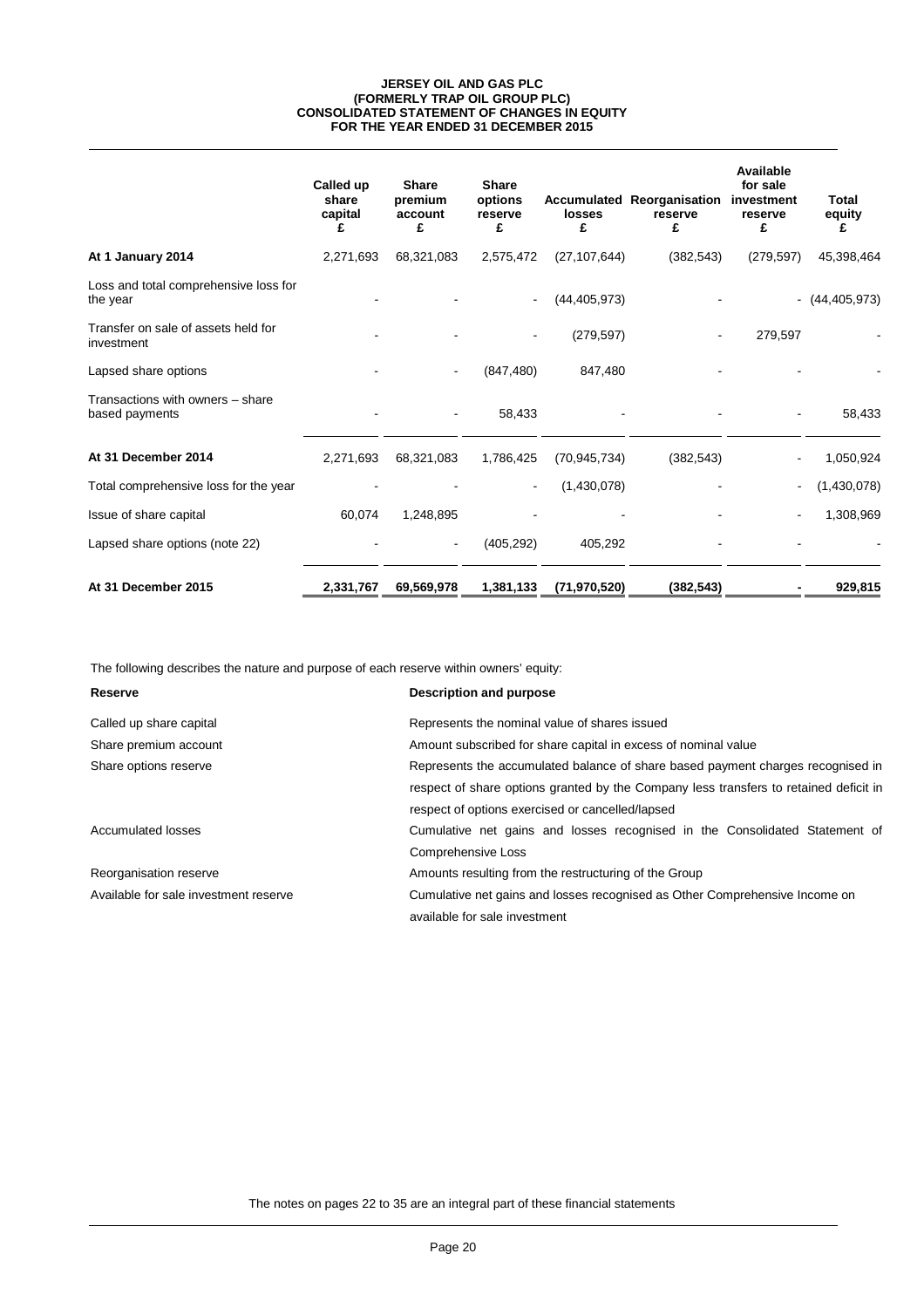### **JERSEY OIL AND GAS PLC (FORMERLY TRAP OIL GROUP PLC) CONSOLIDATED STATEMENT OF CASH FLOWS FOR THE YEAR ENDED 31 DECEMBER 2015**

|                                                                                                                                                                                               | Note     | 2015<br>£                                | 2014<br>£                                              |
|-----------------------------------------------------------------------------------------------------------------------------------------------------------------------------------------------|----------|------------------------------------------|--------------------------------------------------------|
| Cash flows from operating activities<br>Cash used in operations<br>Prefunding for Athena's abandonment costs<br>Deposit for Niobe exploration well<br>Net interest received                   | 26       | (4, 163, 979)<br>9,358                   | (972, 043)<br>(3,710,000)<br>(2,846,494)<br>29,896     |
| Net cash used in operating activities                                                                                                                                                         |          | (4, 154, 621)                            | (7, 498, 641)                                          |
| Cash flows from investing activities<br>Purchase of intangible assets<br>Purchase of property, plant and equipment<br>Sale of IGas Energy plc shares<br>Net cash used in investing activities | 11<br>12 | (2,722,853)<br>(147, 868)<br>(2,870,721) | (1,648,607)<br>(3,590,239)<br>4,195,588<br>(1,043,258) |
| Cash flows from financing activities<br>CGG Services (UK) Limited repaid<br>Proceeds from share issue<br>Net cash used in financing activities                                                | 20<br>18 | 813,970<br>813,970                       | (472, 727)<br>(472,727)                                |
| Decrease in cash and cash equivalents<br>Cash and cash equivalents at beginning of year                                                                                                       | 26<br>26 | (6,211,372)<br>7,074,282                 | (9,014,626)<br>16,088,908                              |
| Cash and cash equivalents at end of year                                                                                                                                                      | 26       | 862,910                                  | 7,074,282                                              |

The notes on pages 22 to 35 are an integral part of these financial statements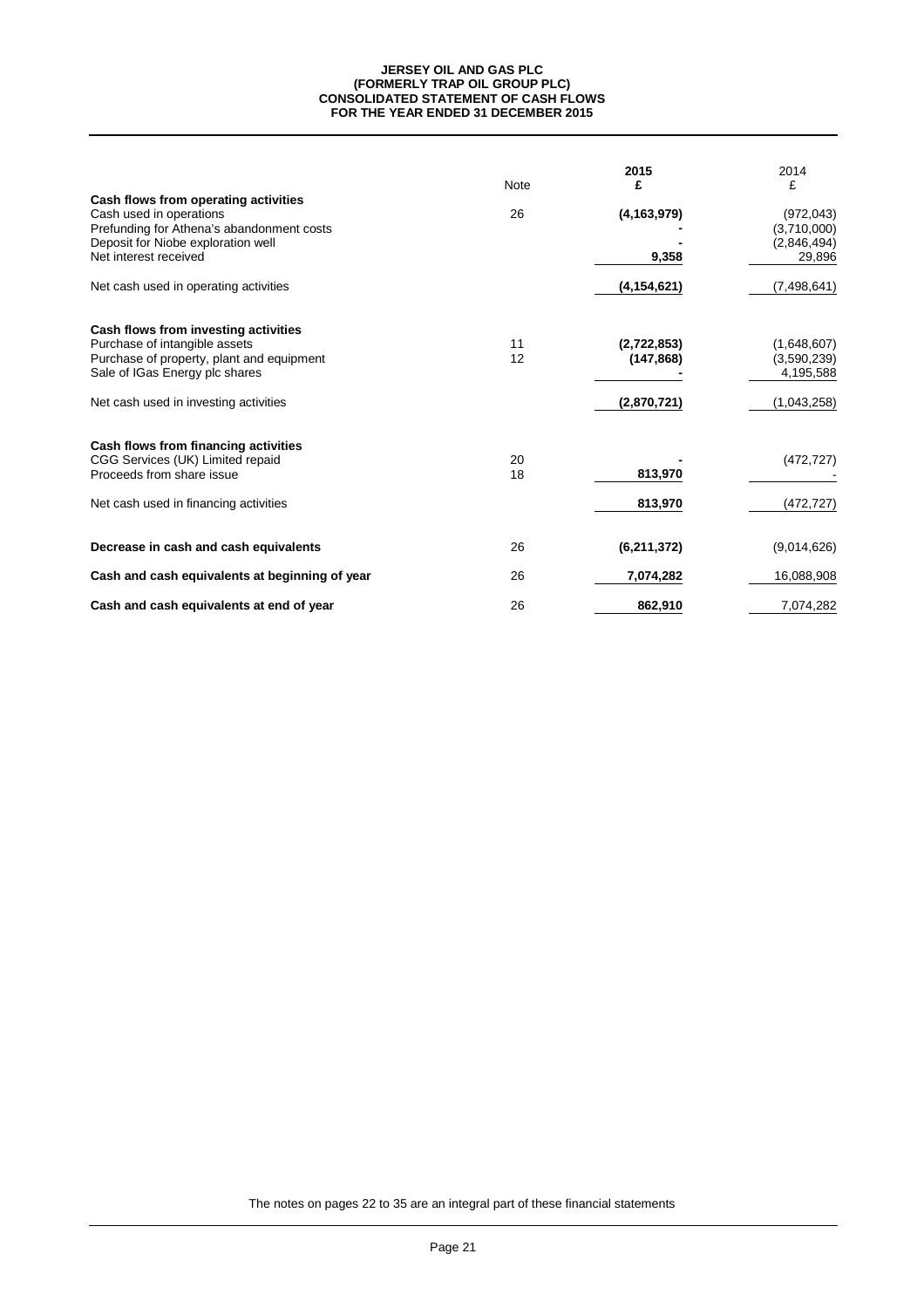## 1. **GENERAL INFORMATION**

Jersey Oil and Gas plc (formerly Trap Oil Group plc) ("the Company") and its subsidiaries (together, "the Group") are involved in the exploration, development and production of oil and gas reserves from the UK Continental Shelf.

The Company is a public limited company, which is quoted on AIM, a market operated by the London Stock Exchange plc and incorporated and domiciled in the United Kingdom. The address of its registered office is 10 The Triangle, ng2 Business Park, Nottingham, NG2 1AE.

## 2. **SIGNIFICANT ACCOUNTING POLICIES**

The principal accounting policies applied in the preparation of these consolidated financial statements are set out below. These policies have been consistently applied to all the periods presented, unless otherwise stated.

#### **Basis of Accounting**

These financial statements have been prepared under the historic cost convention, in accordance with International Financial Reporting Standards and IFRS IC interpretations as adopted by the European Union ("IFRSs") and with those parts of the Companies Act 2006 applicable to companies reporting under IFRS.

#### **Going Concern**

It is very much the stated strategy of the Group to acquire producing North Sea Oil and Gas assets and it is expected that such acquisitions will bring in income and be tied into potential future equity or debt fund raisings to cover acquisition prices and any working capital needs. The Directors are constantly in discussions with a number of parties and shareholders about the Group's capital requirements.

However, following the Board's review of the Group's financial position and cash flow projections, and the loss recognised in the year, the Directors recognise that the Group is unlikely to have adequate financial resources to continue its operational activities and meet its liabilities as and when they fall due for a period of at least 12 months from the date of authorisation of these financial statements. It is currently expected that the Group's existing cash resources will be sufficient at the current run rate to enable the Group to continue in its current form until the first Quarter of 2017. In the event that further funding is not secured by February 2017, the Board believes that it is highly likely that the Company will become insolvent, and appropriate insolvency proceedings, such as administration or liquidation, would consequently need to be commenced.

#### **Changes in Accounting Policy and Disclosures**

(a) New and amended standards adopted by the Company

There are no new standards that came into effect during 2015: IAS 19 'Employee benefits' was amended with effect from 1 January 2015. The amendment does not have a material impact on the Group's financial statements.

(b) New standards, amendments and interpretations to existing standards that are not yet effective and have not been early adopted by the Group

The following standards have been published and are mandatory for the Group's accounting periods beginning on or after 1 January 2018, but the Group has not early adopted them:

- IFRS 15 'Revenue from contracts with customers' is effective for accounting periods beginning on or after 1 January 2018. The Group is in the process of assessing the likely impact of this standard on the financial statements.
- IFRS 9 'Financial 'instruments' is effective for accounting periods on or after 1 January 2018. The Group does not expect the adoption of this standard to have a material impact on the financial statements.
- IFRS 16 'Leases' is effective for accounting periods beginning on or after 1 January 2019. The Group is in the process of assessing the likely impact of this standard on the financial statements.

Amendments have also been made to the following standards effective 1 January 2016. The Group does not expect the amendments to have a material impact on the Group's financial statements.

- IFRS 11 'Joint arrangements'
- IAS 16 'Property, plant and equipment'
- IAS 38 'Intangible assets'
- IAS 27 'Separate financial statements'
- IFRS 10 'Consolidated financial statements'
- IAS 1 'Presentation of financial statements'

All other amendments not yet effective and not included above are not material or applicable to the Group.

#### **Significant Accounting Judgements and Estimates**

The preparation of the financial statements requires management to make estimates and assumptions that affect the reported amounts of revenues, expenses, assets and liabilities at the date of the financial statements. If in future such estimates and assumptions, which are based on management's best judgement at the date of the financial statements, deviate from the actual circumstances, the original estimates and assumptions will be modified as appropriate in the period in which the circumstances change. The Group's accounting policies make use of accounting estimates and judgements in the following areas:

- amortisation (note 11),
- impairment (note 11),
- depreciation (note 12),
- the estimation of share based payment costs (note 22).

These are described in more detail in the relevant accounting policies within note 2.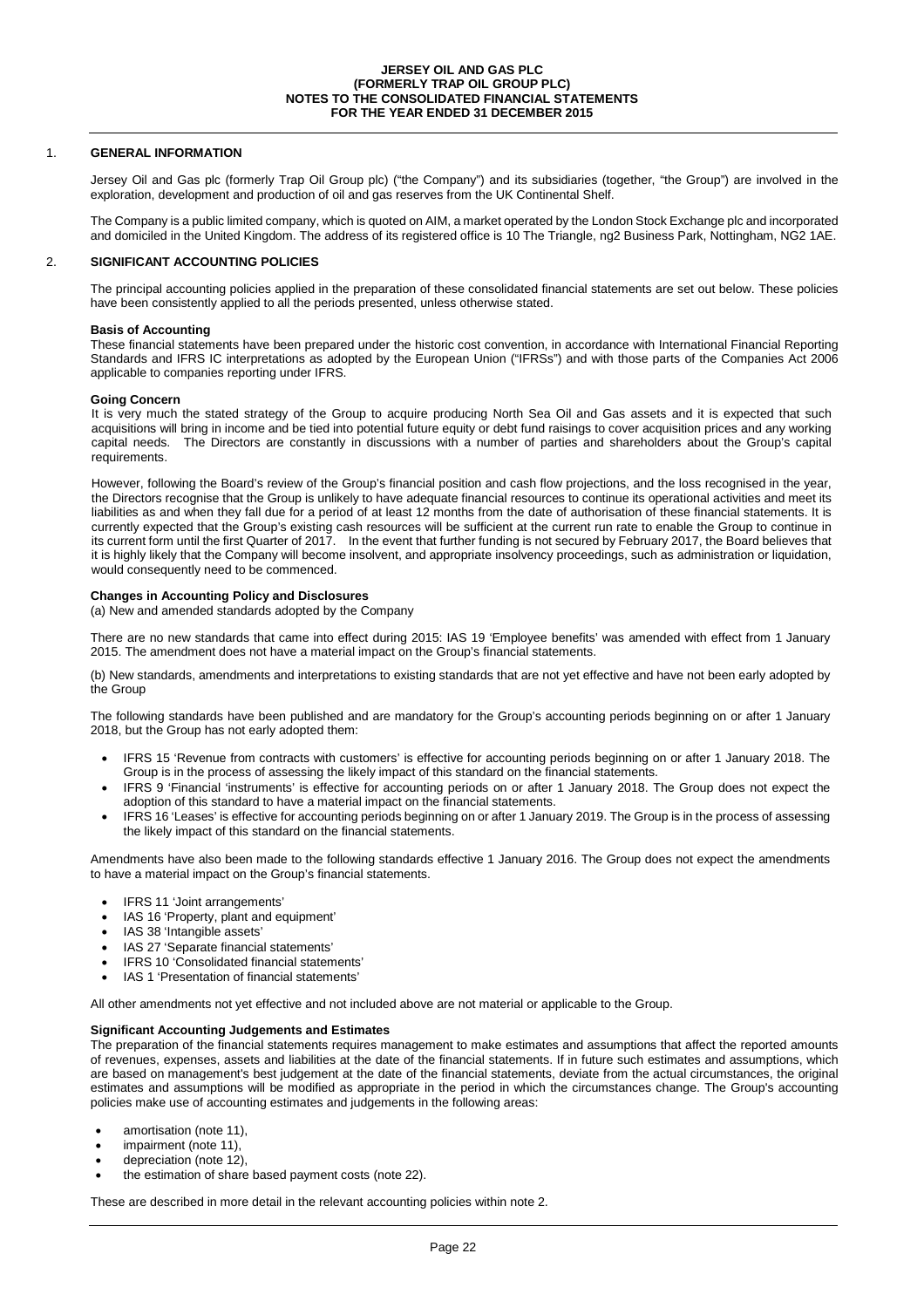#### **Basis of Consolidation**

## (a) Subsidiaries

Subsidiaries are all entities over which the Group has the power to govern the financial and operating policies generally accompanying a shareholding of more than one half of the voting rights. The existence and effect of potential voting rights that are currently exercisable or convertible are considered when assessing whether the Group controls another entity. The Group also assesses existence of control where it does not have more than 50 per cent. of the voting power but is able to govern the financial and operating policies by virtue of de-facto control. De-facto control may arise in circumstances where the size of the Group's voting rights relative to the size and dispersion of holdings of other shareholders give the Group the power to govern the financial and operating policies.

Subsidiaries are fully consolidated from the date on which control is transferred to the Group. They are de-consolidated from the date the Group ceases to have control.

The Group applies the acquisition method of accounting to account for business combinations. The consideration transferred for the acquisition of a subsidiary is the fair value of the assets transferred, the liabilities incurred and the equity interests issued by the Group. The consideration transferred includes the fair value of any asset or liability resulting from a contingent consideration arrangement. Identifiable assets acquired and liabilities and contingent liabilities assumed in a business combination are measured initially at their fair value at the acquisition date. The Group recognises any non-controlling interest in the acquiree on an acquisition-by-acquisition basis, either at fair value or at the non-controlling interest's proportionate share of the recognised amounts of the acquiree's identifiable net assets.

#### Acquisition related costs are expensed as incurred.

If the business combination is achieved in stages, the acquisition date fair value of the acquirer's previously held equity interest in the acquiree is re-measured to fair value at the acquisition date through profit or loss.

Any contingent consideration to be transferred by the Group is recognised at fair value at the acquisition date. Subsequent changes to the fair value of the contingent consideration that is deemed to be an asset or liability is recognised in accordance with IAS 39 either in profit or loss or as a change to other comprehensive income. Contingent consideration that is classified as equity is not re-measured, and its subsequent settlement is accounted for within equity.

Goodwill is initially measured as the excess of the aggregate of the consideration transferred and the fair value of non-controlling interest over the net identifiable assets acquired and liabilities assumed. If this consideration is lower than the fair value of the net assets of the subsidiary acquired, the difference is recognised in profit or loss.

Inter-company transactions, balances, income and expenses on transactions between Group companies are eliminated. Profits and losses resulting from inter-company transactions that are recognised in assets are also eliminated. Accounting policies of subsidiaries have been changed where necessary to ensure consistency with the policies adopted by the Group.

## (b) Changes in ownership interests in subsidiaries without change of control

Transactions with non-controlling interests that do not result in loss of control are accounted for as equity transactions - that is, as transactions with the owners in their capacity as owners. The difference between fair value of any consideration paid and the relevant share acquired of the carrying value of net assets of the subsidiary is recorded in equity. Gains or losses on disposals to non-controlling interests are also recorded in equity.

## (c) Disposal of subsidiaries

When the Group ceases to have control any retained interest in the entity is re-measured to its fair value at the date when control is lost, with the change in carrying amount recognised in profit or loss. The fair value is the initial carrying amount for the purposes of subsequently accounting for the retained interest as an associate, joint venture or financial asset. In addition, any amounts previously recognised in other comprehensive income in respect of that entity are accounted for as if the Group had directly disposed of the related assets or liabilities. This may mean that amounts previously recognised in other comprehensive income are reclassified to profit or loss.

#### (d) Associates

Associates are all entities over which the Group has significant influence but not control, generally accompanying a shareholding of between 20 per cent. and 50 per cent. of the voting rights. Investments in associates are accounted for using the equity method of accounting. Under the equity method, the investment is initially recognised at cost, and the carrying amount is increased or decreased to recognise the investor's share of the profit or loss of the investee after the date of acquisition. The Group's investment in associates includes goodwill identified on acquisition.

If the ownership interest in an associate is reduced but significant influence is retained, only a proportionate share of the amounts previously recognised in other comprehensive income is reclassified to profit or loss where appropriate.

The Group's share of post-acquisition profits or losses is recognised in the Consolidated Statement of Comprehensive Loss, and its share of post-acquisition movements in other comprehensive income is recognised in other comprehensive income with a corresponding adjustment to the carrying amount of the investment. When the Group's share of losses in an associate equals or exceeds its interest in the associate, including any other unsecured receivables, the Group does not recognise further losses, unless it has incurred legal or constructive obligations or made payments on behalf of the associate.

Profits and losses resulting from upstream and downstream transactions between the Group and its associates are recognised in the Group's financial statements only to the extent of unrelated investors' interests in the associates. Unrealised losses are eliminated unless the transaction provides evidence of an impairment of the asset transferred. Accounting policies of associates have been changed where necessary to ensure consistency with the policies adopted by the Group.

Dilution gains and losses arising in investments in associates are recognised in the Consolidated Statement of Comprehensive Loss.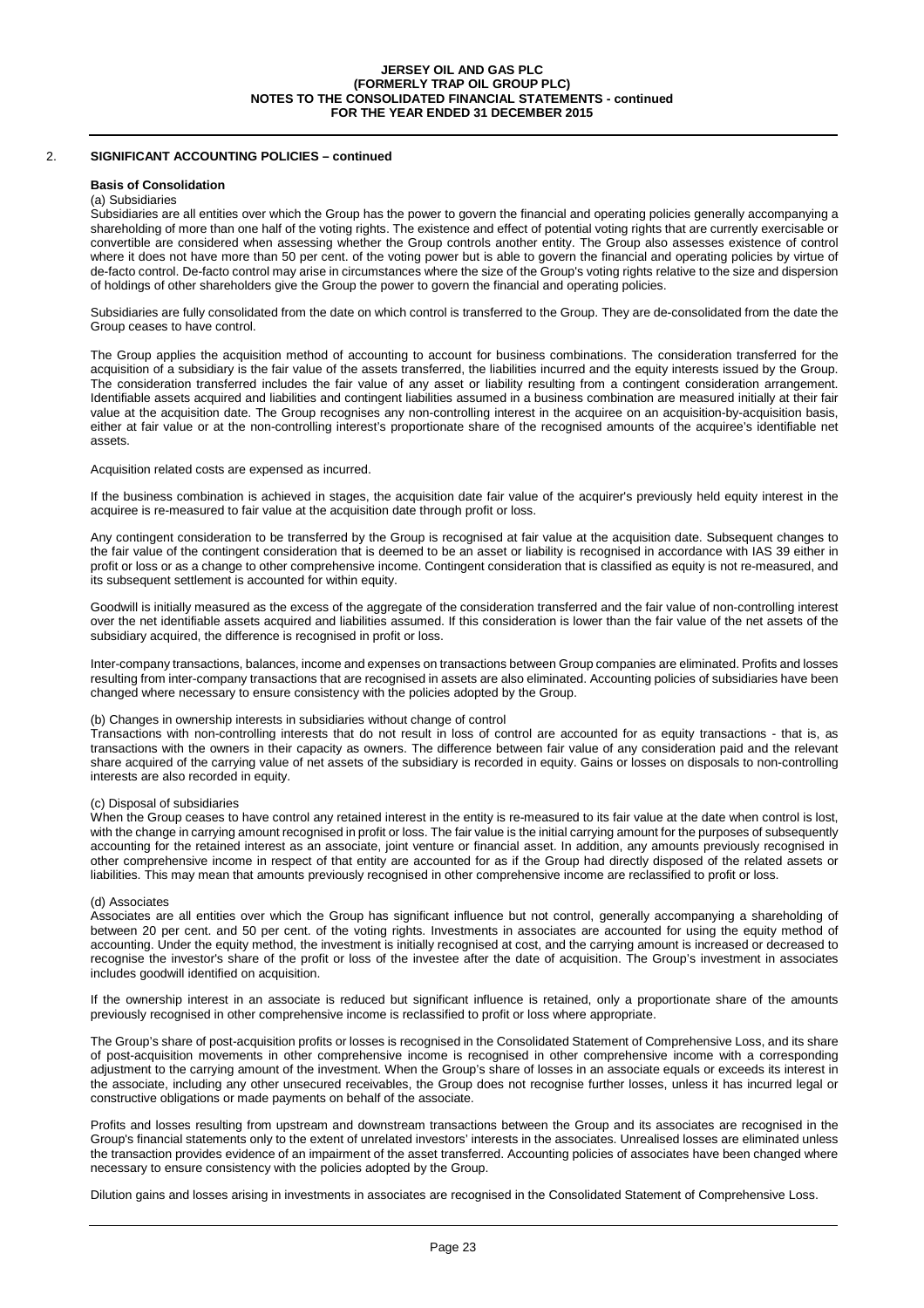#### **Acquisitions, Asset Purchases and Disposals**

Acquisitions of oil and gas properties are accounted for under the purchase method where the business meets the definition of a business combination.

Transactions involving the purchase of an individual field interest, farm-ins, farm-outs, or acquisitions of exploration and evaluation licences for which a development decision has not yet been made that do not qualify as a business combination, are treated as asset purchases. Accordingly, no goodwill or deferred tax arises. Consideration from farm-ins/farm-outs are adequately credited from, or debited to, the asset. The purchase consideration is allocated to the assets and liabilities purchased on an appropriate basis. Proceeds on disposal are applied to the carrying amount of the specific intangible asset or development and production assets disposed of and any surplus is recorded as a gain on disposal in the Consolidated Statement of Comprehensive Loss.

#### **Revenue Recognition**

Revenue is recognised to the extent that it is probable that economic benefits will flow to the Group and the revenue can be reliably measured. It is measured at the fair value of consideration received or receivable for sale of goods.

Revenue derived from the production of hydrocarbons in which the Group has an interest with joint venture partners is recognised on the basis of the Group's working interest in those properties. It is recognised when the significant risks and rewards of ownership have been passed to the buyer.

Revenue from strategic partners on the identification of opportunities for application for a licence to explore further and is recognised in the period in which the services are provided or the date a trigger event occurs if this is later.

The Group also receives revenue from the production of hydrocarbons from licences held by the Group that is recognised at the end of each month based upon the quantity and price of oil and gas delivered to the customer.

### **Exploration and Evaluation Costs**

The Group accounts for oil and gas and exploration and evaluation costs using IFRS 6 "Exploration for and Evaluation of Mineral Resources". Such costs are initially capitalised as Intangible Assets and include payments to acquire the legal right to explore, together with the directly related costs of technical services and studies, seismic acquisition, exploratory drilling and testing.

Exploration costs are not amortised prior to the conclusion of appraisal activities.

Exploration costs included in Intangible Assets relating to exploration licences and prospects are carried forward until the existence (or otherwise) of commercial reserves have been determined subject to certain limitations including review for indications of impairment on an individual license basis. If commercial reserves are discovered, the carrying value, after any impairment loss of the relevant assets, is then reclassified as Property, plant and equipment under Production interests and fields under development. If, however, commercial reserves are not found, the capitalised costs are charged to the Consolidated Statement of Comprehensive Loss. If there are indications of impairment prior to the conclusion of exploration activities, an impairment test is carried out.

## **Data Licence**

Acquired data licences are capitalised on the basis of the costs incurred to acquire and bring to use the specific licence. These costs are amortised over the life of the licence of eight years.

## **Property, Plant and Equipment**

## **Production Interests and Fields Under Development**

Such assets are accumulated generally on a field by field basis and represent the cost of developing the commercial reserves discovered and bringing them into production, together with the exploration costs incurred in finding commercial reserves transferred from Intangible Assets.

The costs also include the acquisition and purchase of such assets, directly attributable overheads and the cost of recognising provisions for future restoration and decommissioning.

## **Amortisation, Depletion and Impairment of Oil and Gas Assets**

All expenditure carried within each field is amortised from the commencement of production on a unit of production basis, which is the ratio of oil and gas production in the period to the estimated quantities of proven and probable reserves at the end of the period plus the production in the period, on a field by field basis. Costs used in the unit of production calculation comprise the net book value of capitalised costs plus the estimated future field development costs to access the related commercial reserves. Changes in the estimates of commercial reserves or future field development costs are dealt with prospectively.

Where there has been a change in economic conditions that indicate a possible impairment in an oil and gas asset, the recoverability of the net book value relating to that field is assessed by comparison with the estimated discounted future cash flows based on management's expectations of future oil and gas prices and future costs. Any impairment identified is charged to the Consolidated Statement of Comprehensive Loss as an exceptional item. Where conditions giving rise to impairment subsequently reverse, the effect of the impairment charge is also reversed as a credit to the Consolidated Statement of Comprehensive Loss, net of any depreciation that would have been charged since the impairment.

Property, plant and equipment is stated at historic purchase cost less accumulated depreciation. Asset lives and residual amounts are reassessed each year. Cost includes the original purchase price of the asset and the costs attributable to bringing the asset to its working condition for its intended use.

Depreciation on these assets is calculated on a straight line basis as follows:

Computer & office equipment 3 years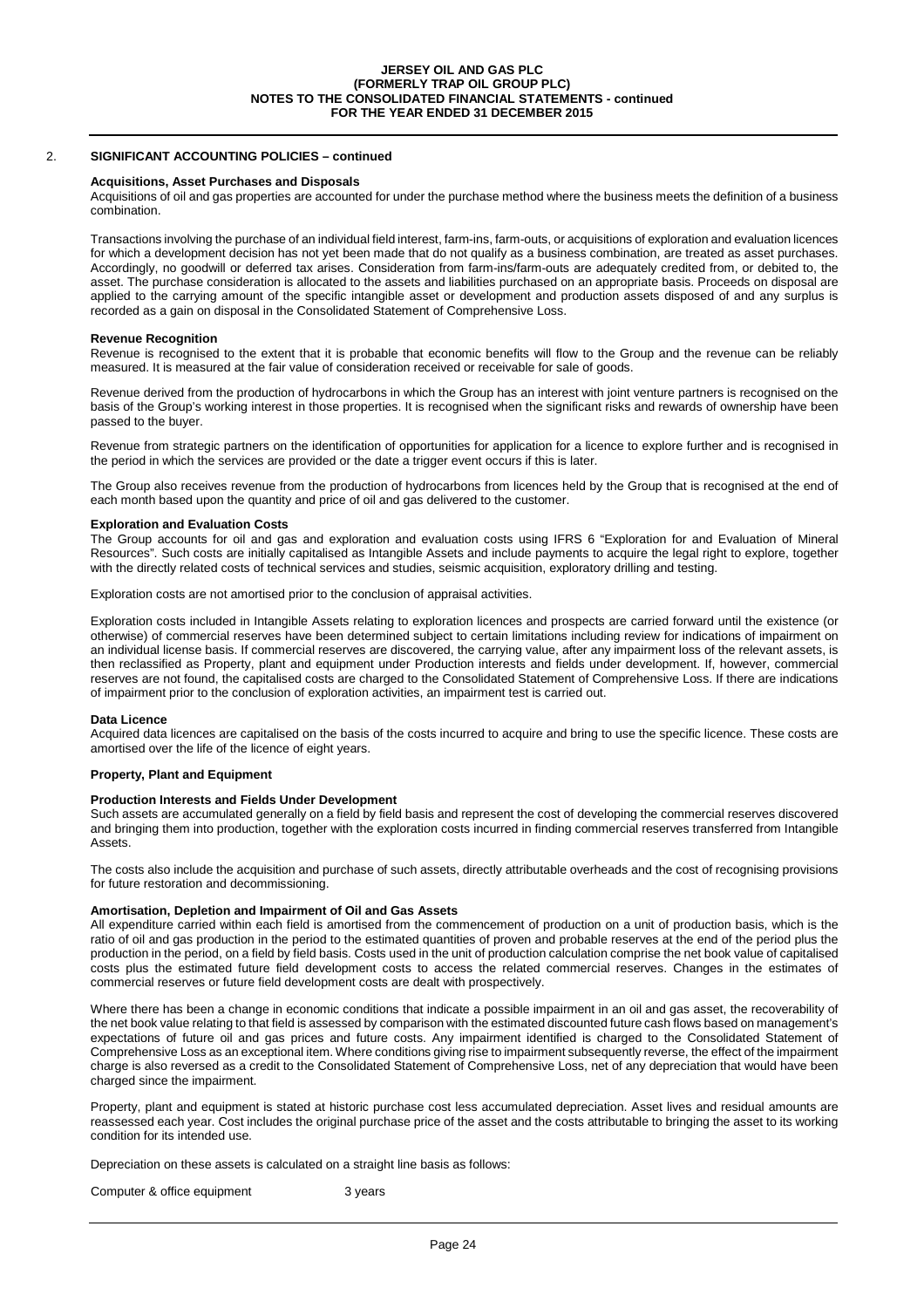#### **Decommissioning and Site Restoration**

Provision for decommissioning and site restoration is recognised in full when the related facilities are installed and the field commences production. A corresponding amount equivalent to the provision is also recognised as part of the cost of the related Production Interest. The amount recognised is the estimated cost of decommissioning and site restoration, discounted to its net present value and is reassessed each year in accordance with existing conditions and requirements. Changes in the estimated timing of cost estimates are dealt with as an adjustment to the provision and a corresponding adjustment to the Production interest. The unwinding of the discount on the decommissioning provision is included as a finance cost.

#### **Inventories**

Inventory of materials and product inventory supplies are stated at the lower of cost and net realisable value. Cost is determined on the first in, first out method. Inventories of hydrocarbons are stated at the lower of cost and net realisable value.

### **Joint Ventures**

The Group participates in several joint venture agreements with strategic partners, where revenue is derived from annual retainers and success fees in a combination of cash and carried interests. The Group accounts for its share of assets, liabilities, income and expenditure of these joint venture agreements and discloses the details in the appropriate Statement of Financial Position and Statement of Comprehensive Loss headings in the proportion that relates to the Group per the joint venture agreement.

#### **Investments**

Fixed asset investments in subsidiaries are stated at cost less accumulated impairment in the Company only Statement of Financial Position and reviewed for impairment if there are any indications that the carrying value may not be recoverable.

#### **Financial Instruments**

Financial assets and financial liabilities are recognised in the Group's Statement of Financial Position when the Group becomes party to the contractual provisions of the instrument. The Group does not have any derivative financial instruments.

Cash and cash equivalents include cash in hand and deposits held on call with banks with a maturing of three months or less.

Trade receivables are recognised initially at fair value and subsequently measured at amortised cost using the effective interest method, less provision for impairment. A provision for impairment of trade receivables is established when there is objective evidence that the Group will not be able to collect all amounts due according to the original terms of the receivables. Significant financial difficulties of the debtor, probability that the debtor will enter bankruptcy or financial reorganisation, and default or delinquency in payments (more than 30 days overdue) are considered indicators that the trade receivable is impaired. The amount of the provision is the difference between the asset's carrying amount and the present value of estimated future cash flows, discounted at the original effective interest rate. The carrying amount of the asset is reduced through the use of an allowance account, and the amount of the loss will be recognised in the Consolidated Statement of Comprehensive Loss within selling and marketing costs. When a trade receivable is uncollectible, it will be written off against the allowance account for trade receivables. Subsequent recoveries of amounts previously written off are credited against selling and marketing costs in the Consolidated Statement of Comprehensive Loss.

Trade payables are stated initially at fair value and subsequently measured at amortised cost.

Loan notes are stated initially at fair value and subsequently measured at amortised cost of the investment as agreed in the loan instrument.

#### **Exceptional Items**

Exceptional items are disclosed separately in the financial statements where it is necessary to do so to provide further understanding of the financial performance of the group. They are material items of income or expense that have been shown separately due to the significance of their nature or amount.

#### **Deferred Tax**

Deferred tax is the tax expected to be payable or recoverable on differences between the carrying amounts of assets and liabilities in the financial statements and the corresponding tax bases used in the computation of taxable profit. Deferred taxation liabilities are provided, using the liability method, on all taxable temporary differences at the reporting date. Such assets and liabilities are not recognised if the temporary difference arises from goodwill or from the initial recognition (other than in a business combination) of other assets and liabilities in a transaction that affects neither the taxable profit nor the accounting profit.

Deferred income tax assets are recognised to the extent that it is probable that future taxable profits will be available against which the temporary differences can be utilised. The carrying amount of deferred tax assets is reviewed at each reporting date.

#### **Foreign Currencies**

Monetary assets and liabilities in foreign currencies are translated into sterling at the rates of exchange ruling at the reporting date. Transactions in foreign currencies are translated into sterling at the rate of exchange ruling at the date of the transaction. Gains and losses arising on retranslation are recognised in the Consolidated Statement of Comprehensive Loss for the year.

#### **Employee Benefit Costs**

The Group operates a defined contribution pension scheme. Matching contributions are made by the employer and employees up to 10% each of salary and also as part of and in addition to a personal salary sacrifice scheme. Contributions payable are charged to the Statement of Comprehensive Loss in the period to which they relate. No further obligations remain once contributions have been paid.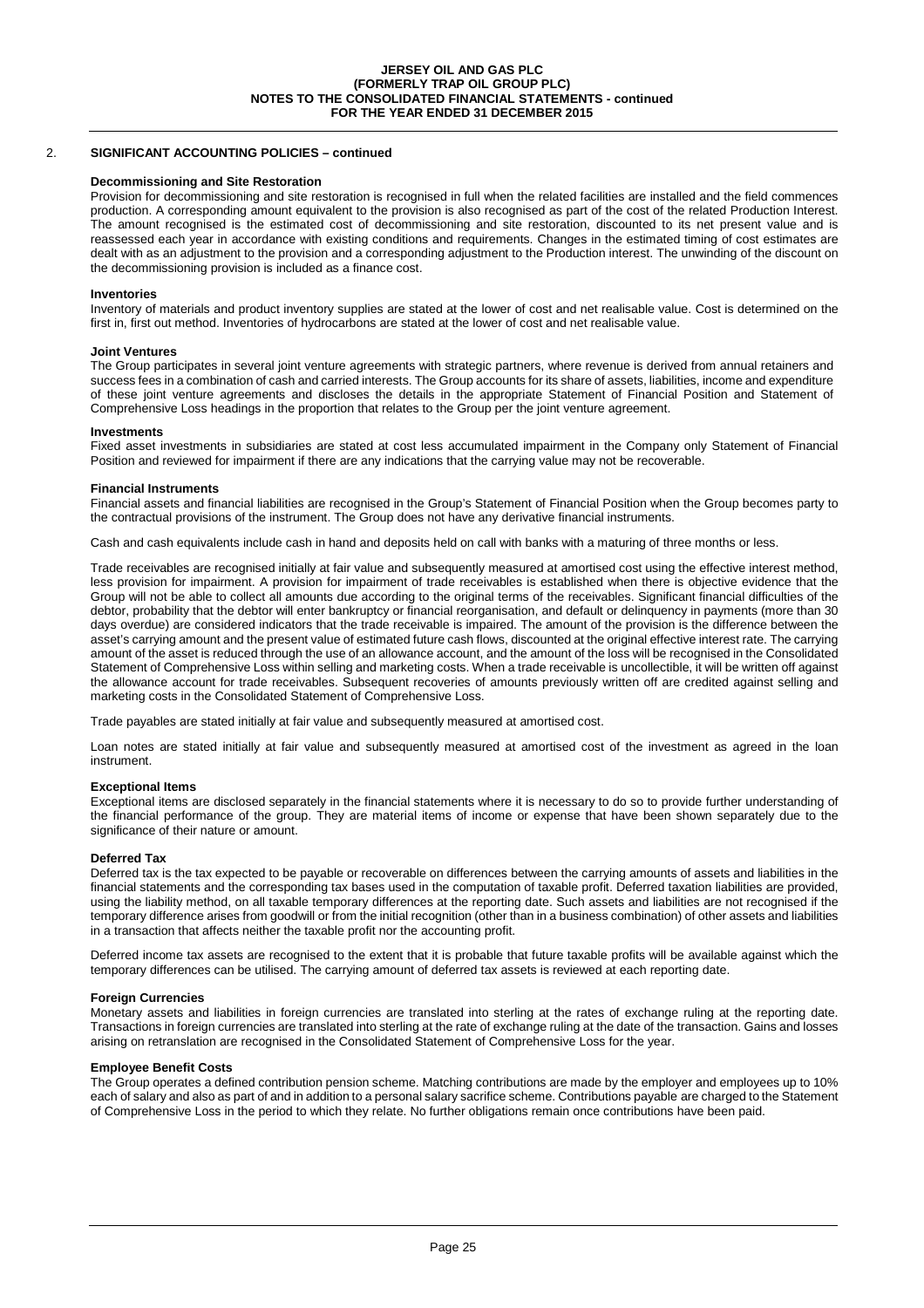#### **Share Based Payments**

Equity settled share based payments to employees and others providing similar services are measured at the fair value of the equity instruments at the grant date. The total amount to be expensed is determined by reference to the fair value of the options granted:

- including any market performance conditions (for example, an entity's share price);
- excluding the impact of any service and non-market performance vesting conditions (for example, profitability, sales growth targets and remaining an employee of the entity over a specified time period); and
- including the impact of any non-vesting conditions (for example, the requirement for employees to save).

The fair value determined at the grant date of the equity settled share based payments is expensed on a straight line basis over the vesting period, based on the Group's estimate of equity instruments that will eventually vest, with a corresponding increase in equity. At the end of each reporting period, the Group revises its estimate of the number of equity instruments expected to vest. The impact of the revision of the original estimates, if any, is recognised in profit or loss such that the cumulative expense reflects the revised estimate, with a corresponding adjustment to the equity settled employee benefits reserve.

Equity settled share based payment transactions with parties other than employees are measured at the fair value of the goods or services received, except where that fair value cannot be estimated reliably, in which case they are measured at the fair value of the equity instruments granted, measured at the date the entity obtains the goods or the counterparty renders the service.

Exercise proceeds net of directly attributable costs are credited to share capital and share premium.

#### **Share Capital**

Ordinary shares are classified as equity.

Incremental costs directly attributable to the issue of new ordinary shares or options are shown in equity as a deduction, net of tax, from the proceeds.

Where any Group company purchases the Company's equity share capital (treasury shares), the consideration paid, including any directly attributable incremental costs (net of taxes) is deducted from equity attributable to the Company's equity holders until the shares are cancelled or reissued. Where such ordinary shares are subsequently reissued, any consideration received, net of any directly attributable incremental transaction costs and the related tax effects, is included in equity attributable to the Company's equity holders.

### **Segmental Reporting**

Operating segments are reported in a manner consistent with the internal reporting provided to the Board of Directors.

### 3. **SEGMENTAL REPORTING**

The Directors consider that the Group operates in a single segment, that of oil and gas exploration, appraisal, development and production, in a single geographical location, the North Sea of the United Kingdom and do not consider it appropriate to disaggregate data further from that disclosed.

Revenue from one major customer exceeded 10%, and amounted to £4.1m. In 2014 revenue from one major customer exceeded 10%, and amounted to £13.4m.

## 4. **FINANCIAL RISK MANAGEMENT**

The Group's activities expose it to financial risks and its overall risk management programme focuses on minimising potential adverse effects on the financial performance of the Group. The Company's activities are also exposed to risks through its investments in subsidiaries and is accordingly exposed to similar financial and capital risks as the Group.

Risk management is carried out by the Directors and they identify, evaluate and address financial risks in close co-operation with the Group's management. The Board provides written principles for overall risk management, as well as written policies covering specific areas, such as mitigating foreign exchange risks and investing excess liquidity.

### **Credit Risk**

The Group's credit risk primarily relates to its trade receivables. Responsibility for managing credit risks lies with the Group's management.

A customer evaluation is typically obtained from an appropriate credit rating agency. Where required, appropriate trade finance instruments such as letters of credit, bonds, guarantees and credit insurance will be used to manage credit risk.

The Group's major customers are typically blue chip companies which have strong credit ratings assigned by international credit rating agencies. Where a customer does not have sufficiently strong credit ratings, alternative forms of security such as the trade finance instruments referred to above may be obtained.

Management review trade receivables across the Group based on receivable days calculations to assess performance. There is significant management focus on receivables that are overdue. Trade receivable days for the Group for the year ended 31 December 2015 were nil days (2014: 42 days), based on the ratio of Group trade receivables at the end of the year to the amount invoiced during the year to trade receivables.

The Group also has a number of joint venture arrangements where partners have made commitments to fund certain expenditure. Management evaluate the credit risk associated with each contract at the time of signing and continually monitor the credit worthiness of our partners.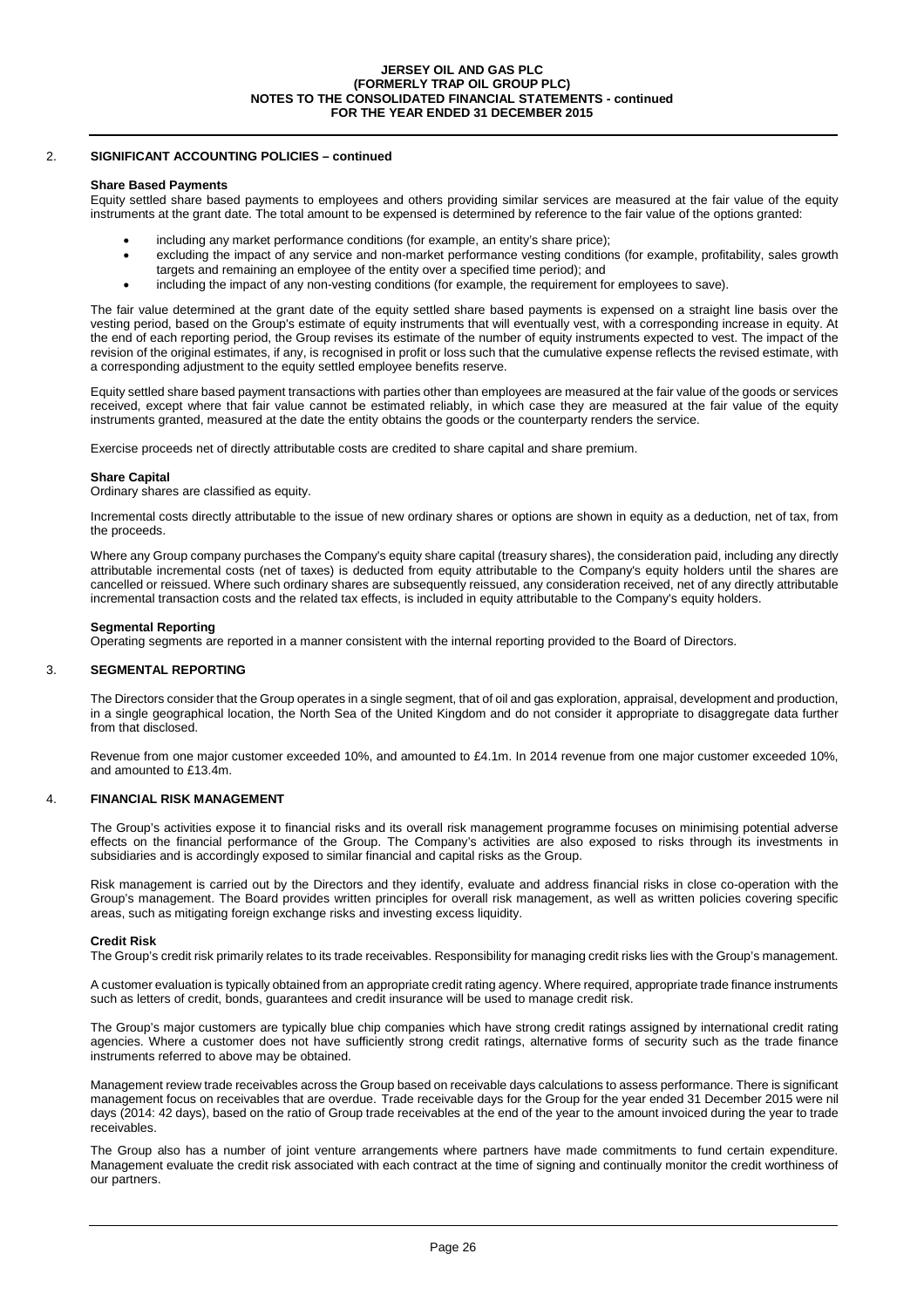## 4. **FINANCIAL RISK MANAGEMENT – continued**

### **Liquidity Risk**

Liquidity risk is the risk that the Group will not be able to meet its financial obligations as they become due. The Group manages its liquidity through continuous monitoring of cash flows from operating activities, review of actual capital expenditure programmes, and managing maturity profiles of financial assets and financial liabilities.

## **Capital Risk Management**

The Group seeks to maintain an optimal capital structure. The Group considers its capital to comprise both equity and net debt.

The Group monitors its capital structure on the basis of its net debt to equity ratio. Net debt to equity ratio is calculated as net debt divided by total equity. Net debt is calculated as borrowing less cash and cash equivalents. Total equity comprises all components of equity.

The ratio of net debt to equity as at 31 December 2015 is Nil (2014: Nil).

Maturity analysis of financial assets and liabilities

|    |                                                                                                        | 2015<br>£ | 2014<br>£         |
|----|--------------------------------------------------------------------------------------------------------|-----------|-------------------|
|    | Up to 3 months                                                                                         | 227,718   | 1,816,894         |
|    | 3 to 6 months                                                                                          |           | 4,134,739         |
|    | Over 6 months                                                                                          |           | 4,075,073         |
|    |                                                                                                        | 227,718   | 10,026,706        |
|    | <b>Financial Liabilities</b>                                                                           |           |                   |
|    |                                                                                                        | 2015<br>£ | 2014<br>£         |
|    | Up to 3 months                                                                                         | 304,191   | 1,306,606         |
|    | 3 to 6 months                                                                                          |           | 2,855,196         |
|    | Over 6 months                                                                                          |           | 1,218,845         |
|    |                                                                                                        | 304,191   | 5,380,647         |
| 5. | <b>EMPLOYEES AND DIRECTORS</b>                                                                         |           |                   |
|    |                                                                                                        | 2015      | 2014              |
|    |                                                                                                        | £         | £                 |
|    | Wages and salaries                                                                                     | 555,682   | 1,367,272         |
|    | Social security costs                                                                                  | 71,954    | 181,653           |
|    | Redundancy costs                                                                                       |           | 699,812           |
|    | Share based payments (note 22)<br>Other pensions costs                                                 | 46,950    | 58,433<br>315,193 |
|    |                                                                                                        |           |                   |
|    |                                                                                                        | 674,586   | 2,622,363         |
|    | Post-employment benefits include employee and Company contributions to money purchase pension schemes. |           |                   |
|    | The average monthly number of employees during the year was as follows:                                | 2015      | 2014              |
|    | <b>Directors</b>                                                                                       | 3         | 6                 |
|    | Employees                                                                                              | 4         | $\overline{7}$    |
|    |                                                                                                        |           |                   |
|    |                                                                                                        | 7         | 13                |
|    |                                                                                                        | 2015      | 2014              |
|    |                                                                                                        | £         | £                 |
|    | Directors' remuneration                                                                                | 144,744   | 662,277           |
|    | Compensation for loss of office/ variation in contract                                                 | 73,333    | 477,593           |
|    | Directors' pension contributions to money purchase schemes                                             | 18,333    | 224,725           |
|    |                                                                                                        | 236,410   | 1,364,595         |
|    |                                                                                                        |           |                   |

Money purchase schemes **1** 3

**2015** 2014

The average number of Directors to whom retirement benefits were accruing was as follows: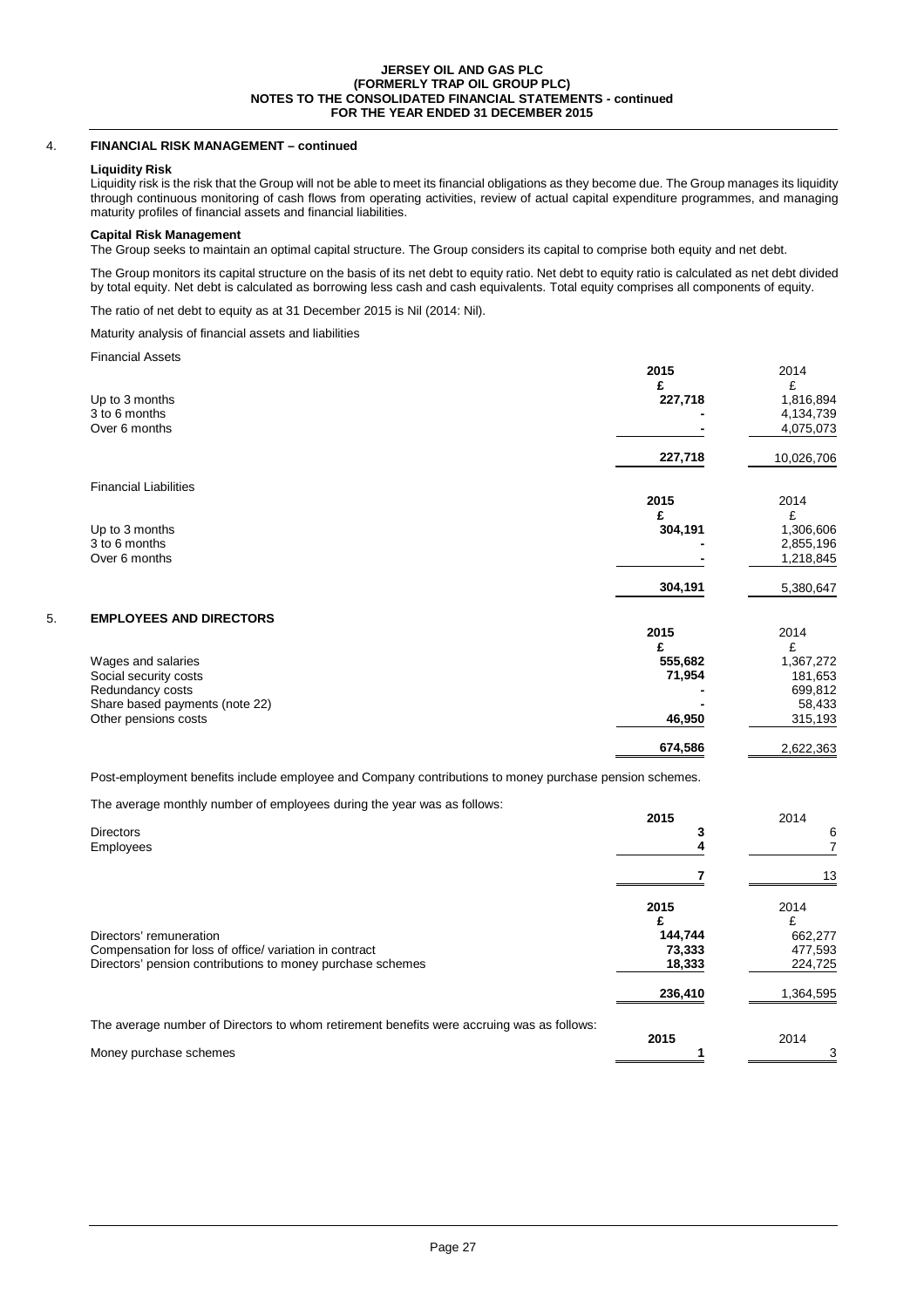## 5. **EMPLOYEES AND DIRECTORS – continued**

| Information regarding the highest paid Director is as follows: | 2015    | 2014    |
|----------------------------------------------------------------|---------|---------|
| Aggregate emoluments                                           | 65.267  | 145,833 |
| Compensation for loss of office/ variation in contract         | 73,333  | 156,338 |
|                                                                | 138.600 | 302.171 |
| Pension contributions                                          | 18,333  | 83,067  |

The Directors did not exercise any share options during the year.

## **Key management compensation**

Key management includes Directors (Executive and Non-Executive) and the Company Secretary. The compensation paid or payable to key management for employee services is shown below;

|    |                                                                                                  | 2015         | 2014           |
|----|--------------------------------------------------------------------------------------------------|--------------|----------------|
|    | Wages and short-term employee benefits                                                           | £<br>475,946 | £<br>841,972   |
|    | Compensation for loss of office                                                                  |              | 592,643        |
|    | Share based payments (note 22)                                                                   |              | 77,889         |
|    | Post-employment benefits                                                                         | 54,658       | 243,924        |
|    |                                                                                                  | 530,604      | 1,756,428      |
| 6. | <b>EXCEPTIONAL ITEMS</b>                                                                         |              |                |
|    |                                                                                                  | 2015         | 2014           |
|    |                                                                                                  | £            | £              |
|    | Impairment of Goodwill on Business Acquisition (note 14)                                         | (569, 884)   |                |
|    | Impairment charge on production asset at 30/06/14 (note 13)                                      |              | (4,704,352)    |
|    | Impairment charge on production asset at 31/12/14 (note 13)                                      |              | (10, 372, 431) |
|    | Provision for onerous contract on production asset                                               |              | (6,492,271)    |
|    | Release from contractual agreements with Creditors<br>Loss on disposal of IGas Energy plc shares | 3,827,609    | (215, 346)     |
|    |                                                                                                  | 3,257,725    | (21, 784, 400) |
| 7. | <b>NET FINANCE COSTS</b>                                                                         |              |                |
|    |                                                                                                  | 2015         | 2014           |
|    |                                                                                                  | £            | £              |
|    | Finance income:                                                                                  |              |                |
|    | Joint venture finance charge                                                                     | 9,238        |                |
|    | Interest received                                                                                | 3,799        | 19,029         |
|    | Finance costs:                                                                                   | 13,037       | 19,029         |
|    | CGG Services (UK) Limited interest                                                               | 2,776        | 15,493         |
|    | Unwinding of discount on the decommissioning liability (note 20)                                 | 160,720      | 251,435        |
|    | Joint venture finance charge                                                                     | 903          | 1,776          |
|    | G E Capital facility fees                                                                        |              | (28, 137)      |
|    |                                                                                                  | 164,399      | 240,567        |
|    | <b>Net finance costs</b>                                                                         | (151, 362)   | (221, 538)     |
|    |                                                                                                  |              |                |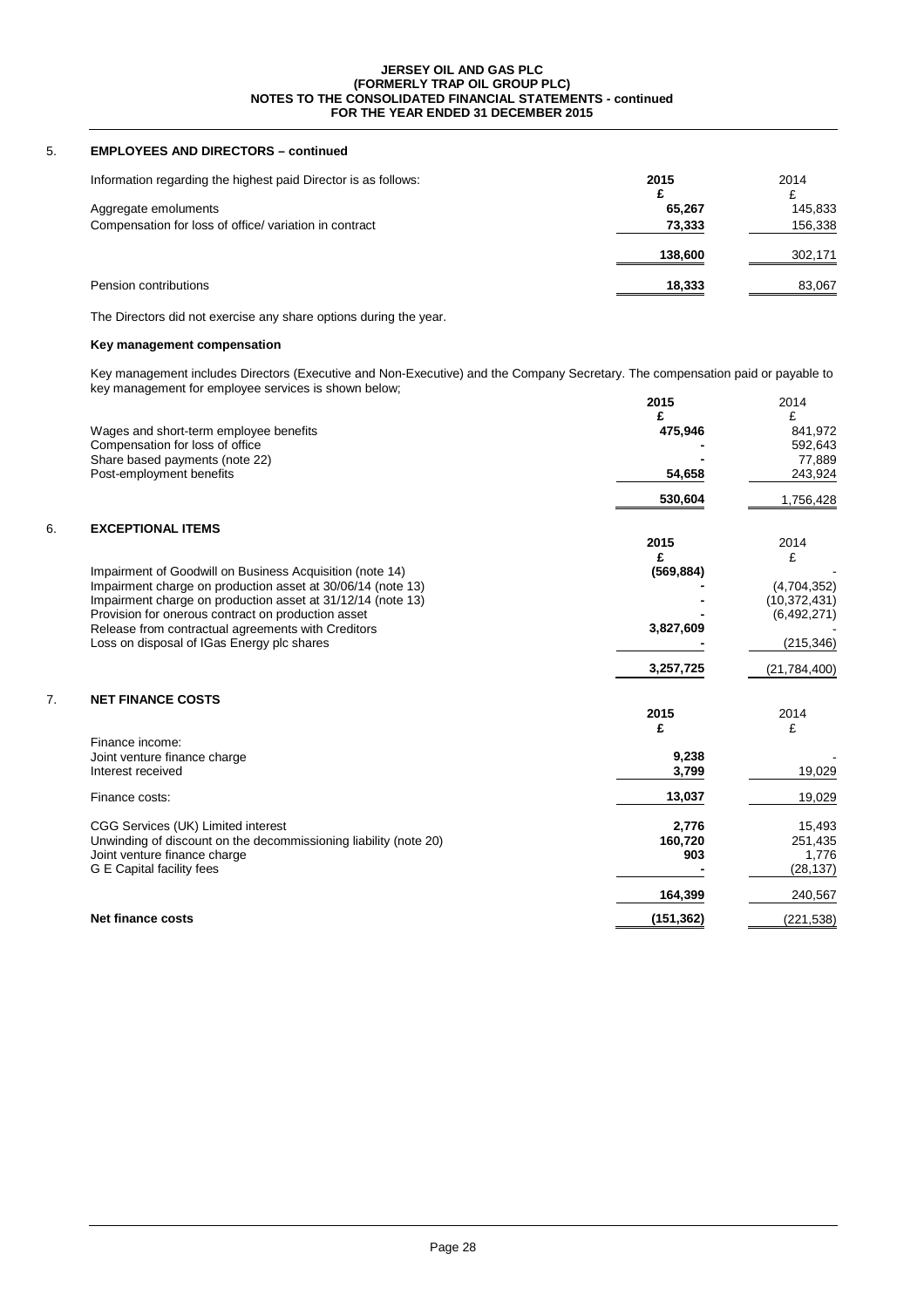## 8. **LOSS BEFORE TAX**

The loss before tax is stated after charging/(crediting):

|                                                                    | 2015          | 2014       |
|--------------------------------------------------------------------|---------------|------------|
|                                                                    |               |            |
| Depreciation                                                       | 120,168       | 86.895     |
| Depletion of oil assets (note 12)                                  |               | 5,397,403  |
| Impairment of oil assets (note 12)                                 | 147,868       | 15,076,783 |
| Intangible asset amortisation (note 11)                            | 833.332       | 500,000    |
| Impairment of intangible assets (note 11)                          | 3,955,329     | 12,534,158 |
| Onerous contract provision                                         | (4, 177, 609) | 6,492,271  |
| Auditors' remuneration – audit of parent company and consolidation | 27.500        | 27.500     |
| Auditors' remuneration - audit of subsidiaries                     | 11.500        | 28.500     |
| Foreign exchange (gain) / loss                                     | (86, 813)     | (711, 862) |
| Directors' remuneration (note 5)                                   | 236,410       | 1,364,595  |
| Employee costs (note 5)                                            | 438,106       | 1,257,768  |
| Share based payments (notes 5 & 22)                                |               | 58,433     |

## 9. **TAX**

### **Reconciliation of tax charge**

| Loss before tax                                                                                                                                                                                 | 2015<br>(1,430,078)            | 2014<br>(44, 405, 973)                |
|-------------------------------------------------------------------------------------------------------------------------------------------------------------------------------------------------|--------------------------------|---------------------------------------|
| Tax at the domestic rate of 20% (2014: 20%)<br>Expenses not deductible for tax purposes and non-taxable income<br>Deferred tax asset not recognised<br>Utilisation of prior year trading losses | (286, 016)<br>2.010<br>284.006 | (8,881,195)<br>7.867.214<br>1.013.981 |
| Total tax expense reported in the Consolidated Statement of Comprehensive Loss                                                                                                                  |                                |                                       |

No liability to UK corporation tax arose on ordinary activities for the year ended 31 December 2015 or for the year ended 31 December 2014.

The Group have not recognised a deferred tax asset due to the uncertainty over when the tax losses can be utilised. At the year end the tax losses within the Group were approximately £24m.

# 10. **LOSS PER SHARE**

Basic loss per share is calculated by dividing the losses attributable to ordinary shareholders by the weighted average number of ordinary shares outstanding during the year.

Diluted loss per share is calculated using the weighted average number of shares adjusted to assume the conversion of all dilutive potential ordinary shares. As a loss was recorded for the current and prior year, the issue of potential ordinary shares would have been anti dilutive (see note 22 for share options in place at the end of the year).

|                                                                                                           | Loss<br>attributable<br>to ordinary<br>shareholders<br>£ | Weighted<br>average<br>number<br>οf<br>shares | Per share<br>amount<br>pence |
|-----------------------------------------------------------------------------------------------------------|----------------------------------------------------------|-----------------------------------------------|------------------------------|
| Year ended 31 December 2015<br><b>Basic and Diluted EPS</b><br>Loss attributable to ordinary shareholders | (1,430,078)                                              | 4,895,881                                     | (29.21)                      |
| Year ended 31 December 2014<br><b>Basic and Diluted EPS</b><br>Loss attributable to ordinary shareholders | (44,405,973)                                             | 227,169,331                                   | (19.55)                      |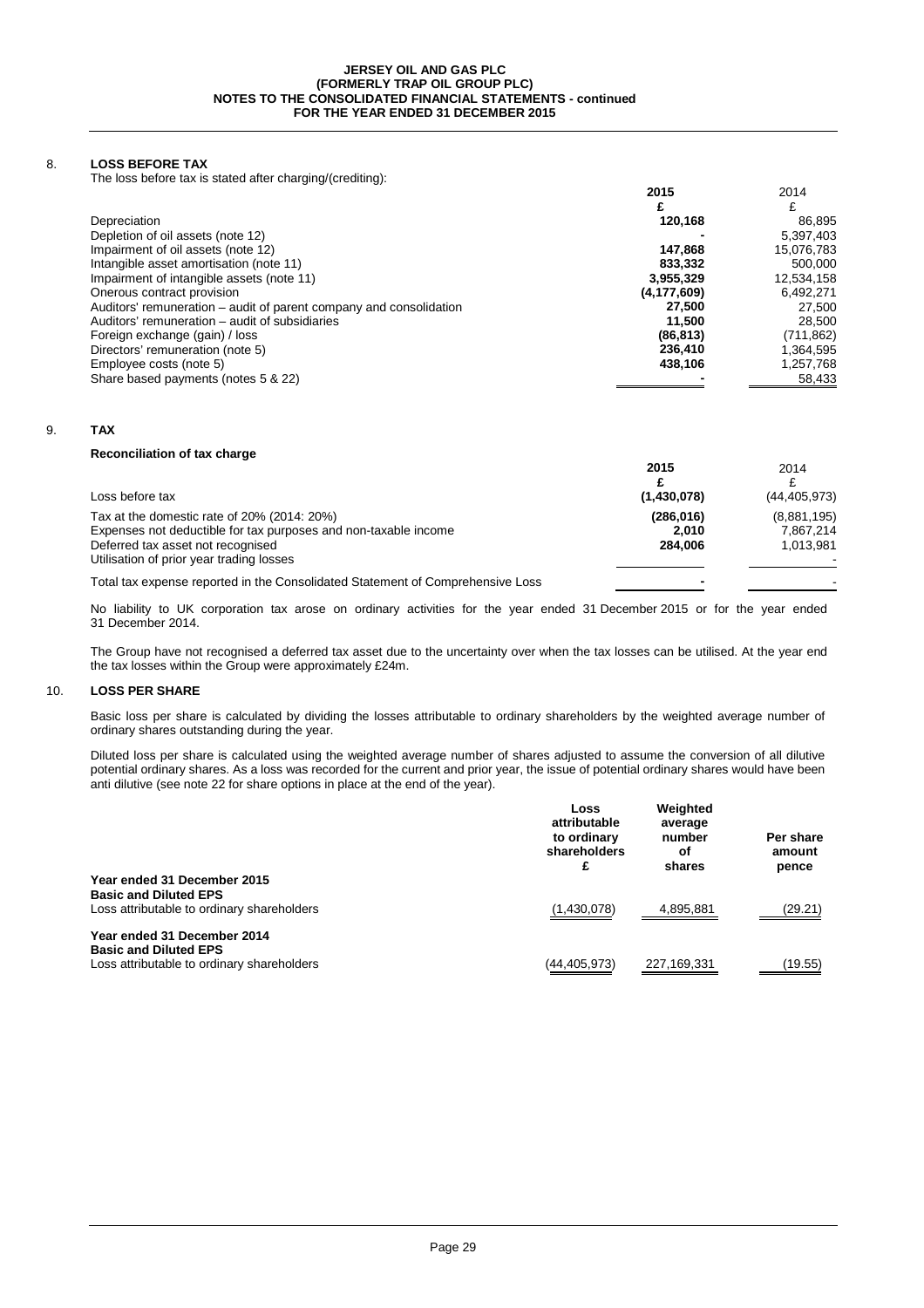## 11. **INTANGIBLE ASSETS**

|                                                                            | <b>Exploration</b><br>costs<br>£ | <b>Data Licence</b><br>costs<br>£ | <b>Total</b><br>£                  |
|----------------------------------------------------------------------------|----------------------------------|-----------------------------------|------------------------------------|
| <b>COST</b><br>At 1 January 2014<br>Additions                              | 12,258,417<br>1,648,607          | 4,000,000                         | 16,258,417<br>1,648,607            |
| At 31 December 2014                                                        | 13,907,024                       | 4,000,000                         | 17,907,024                         |
| <b>Additions</b>                                                           | 2,722,853                        |                                   | 2,722,853                          |
| At 31 December 2015                                                        | 16,629,877                       | 4,000,000                         | 20,629,877                         |
| <b>AMORTISATION, DEPLETION &amp; DEPRECIATION</b>                          |                                  |                                   |                                    |
| At 1 January 2014<br>Charge for the year<br>Impairment charge for the year | 2,067<br>12,534,158              | 2,666,668<br>500,000              | 2,668,735<br>500,000<br>12,534,158 |
| At 31 December 2014                                                        | 12,536,225                       | 3,166,668                         | 15,702,893                         |
| Charge for the year<br>Impairment charge for the year                      | 3,955,329                        | 833,332                           | 833,332<br>3,955,329               |
| At 31 December 2015                                                        | 16,491,554                       | 4,000,000                         | 20,491,554                         |
| <b>NET BOOK VALUE</b><br>At 31 December 2015                               | 138,323                          |                                   | 138,323                            |
| At 31 December 2014                                                        | 1,370,799                        | 833,332                           | 2,204,131                          |
| At 31 December 2013                                                        | 12,256,350                       | 1,333,332                         | 13,589,682                         |

\* Impairments relate to the following licences included in Cost of sales in the Consolidated Statement of Comprehensive Income:

|                                 | £         |
|---------------------------------|-----------|
| Licence P.1293 - Athena         | 453       |
| Licence P.1556 - Orchid         | 1,650     |
| Licence P.1610 - Magnolia       | 29,732    |
| Licence P.1666 - Romeo          | 362,820   |
| Licence P.1768 - Bordeaux/Brule | 410       |
| Licence P.1889 - Niobe          | 3,174,181 |
| Licence P.1989 - Homer          | 262,076   |
| Licence P.2032 - Valleys        | 1,763     |
| Licence P.2170 - Cortina        | 122,244   |
|                                 | 3,955,329 |

Following completion of geotechnical evaluation activities, certain North Sea licences were declared unsuccessful and certain prospects were declared non-commercial. This subsequently involved the relinquishment of all licences except Licence P.2170 (Cortina). The carrying value of all licences except Cortina were fully written down to nil with £3.9m included in the Consolidated Statement of Comprehensive Income in the year to 31 December 2015. At 31 December 2015 the only remaining exploration asset (P.2170 – Cortina) was reviewed and the carrying value of £138,000 was considered reasonable based on ongoing exploration work in the licence block.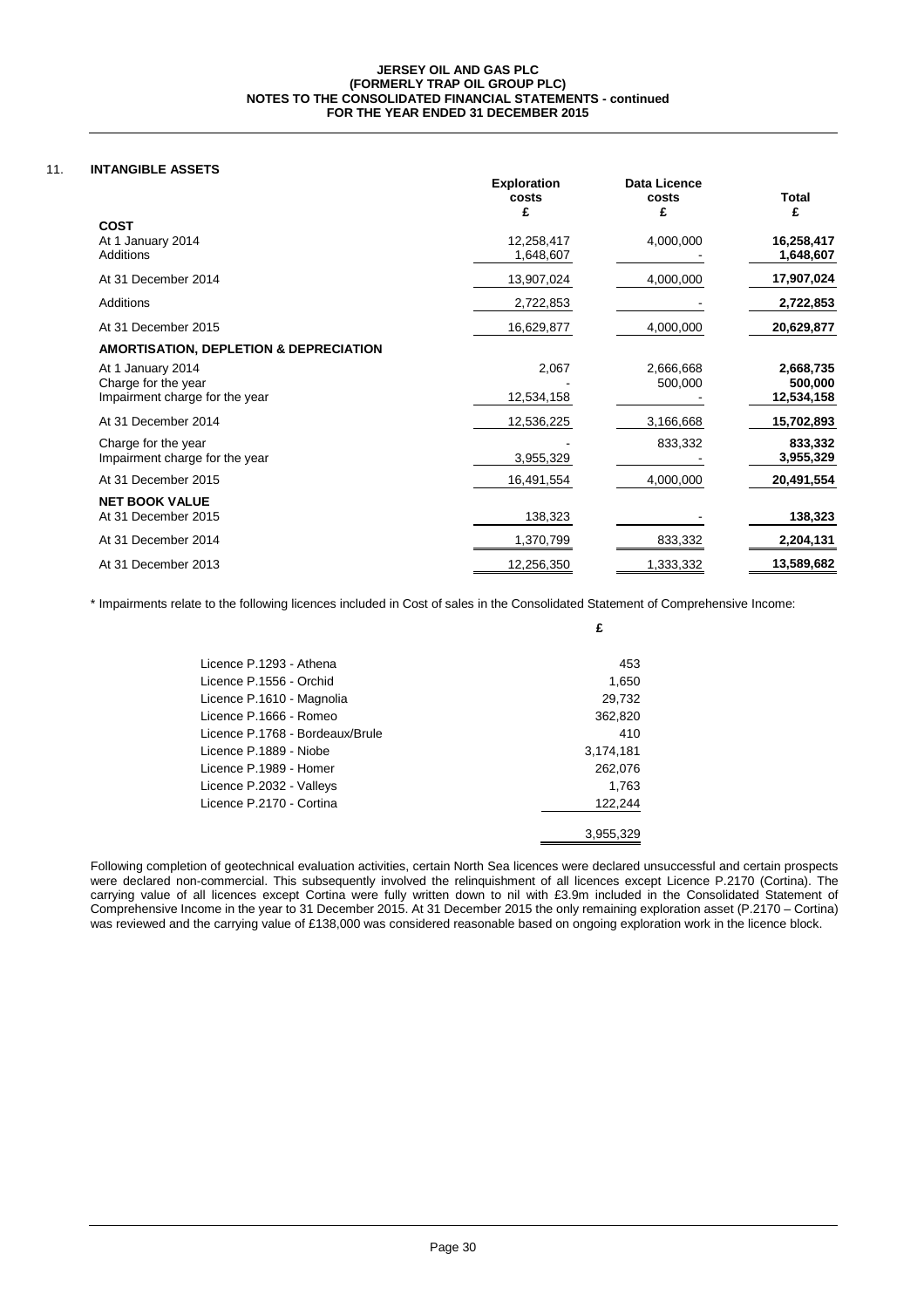## 12. **PROPERTY, PLANT AND EQUIPMENT**

| $1001$ can $1, 1$ can $1, 1$ can be commented                              | <b>Production</b><br>interests and<br>fields under<br>development<br>£ | <b>Computer</b><br>and office<br>equipment<br>£ | <b>Total</b><br>£                    |
|----------------------------------------------------------------------------|------------------------------------------------------------------------|-------------------------------------------------|--------------------------------------|
| <b>COST</b><br>At 1 January 2014<br><b>Additions</b>                       | 22,965,548<br>6,339,479                                                | 235,049<br>50,973                               | 23,200,597<br>6,390,452              |
| At 31 December 2014                                                        | 29,305,027                                                             | 286,022                                         | 29,591,049                           |
| Additions                                                                  | 147,868                                                                |                                                 | 147,868                              |
| At 31 December 2015                                                        | 29,452,895                                                             | 286,022                                         | 29,738,917                           |
| <b>AMORTISATION, DEPLETION &amp; DEPRECIATION</b>                          |                                                                        |                                                 |                                      |
| At 1 January 2014<br>Charge for the year<br>Impairment charge for the year | 8.830.841<br>5,397,403<br>15,076,783                                   | 73.904<br>86,895                                | 8,904,745<br>5,484,298<br>15,076,783 |
| At 31 December 2014                                                        | 29,305,027                                                             | 160,799                                         | 29,465,826                           |
| Charge for the year<br>Impairment charge for the year                      | 147,868                                                                | 120,168                                         | 120,168<br>147,868                   |
| At 31 December 2015                                                        | 29,452,895                                                             | 280,967                                         | 29,733,862                           |
| <b>NET BOOK VALUE</b><br>At 31 December 2015                               |                                                                        | 5,055                                           | 5,055                                |
| At 31 December 2014                                                        |                                                                        | 125,223                                         | 125,223                              |
| At 1 January 2014                                                          | 14,134,707                                                             | 161,145                                         | 14,295,852                           |

Following the contract negotiations on the Athena production field the costs incurred on the licence have been impaired as the asset does not have a value to the Group.

## 13. **IMPAIRMENTS**

|                                                    | 2015                     | 2014       |
|----------------------------------------------------|--------------------------|------------|
| <b>Production asset</b>                            | 147.868                  | 15,076,783 |
| <b>Exploration assets</b>                          | 3,955,329                | 12,534,158 |
| Provision for onerous contract on production asset | $\overline{\phantom{a}}$ | 6,492,271  |
|                                                    | 4,103,197                | 34,103,212 |

## 14. **BUSINESS COMBINATIONS**

On 14 August 2015, the Group acquired 100% of the share capital of Jersey Oil & Gas E&P Limited through an issuance of 2,250,000 shares. As a result of the acquisition, the Group has been renamed and has a refined business strategy focused on acquiring positive cashflow production assets.

The following table summarises the consideration paid for Jersey Oil & Gas E&P Limited, the fair value of assets acquired and the liabilities assumed at the acquisition date of 14 August 2015.

| Purchase Consideration (refer to b)<br>Fair value of net identifiable assets and liabilities acquired (refer to c) | 495.000<br>74,884 |
|--------------------------------------------------------------------------------------------------------------------|-------------------|
| Goodwill at the acquisition date                                                                                   | 569,884           |
| Impairment                                                                                                         | (569, 884)        |
| Goodwill as at 31 December 2015                                                                                    |                   |

#### **Purchase Consideration**

The purchase consideration was wholly satisfied through the issue of 2.25m new ordinary shares. The value is based upon the published share price of GBP 0.22 on the day of admission. There was no other form of consideration paid for the acquisition of Jersey Oil & Gas E&P Limited.

| <b>Assets and Liabilities Acquired</b> |            |  |
|----------------------------------------|------------|--|
|                                        |            |  |
| Cash and Cash Equivalents              | 54.527     |  |
| Creditors and Accruals                 | (129, 411) |  |
| Fair Value of Net Assets/(Liability)   | (74, 884)  |  |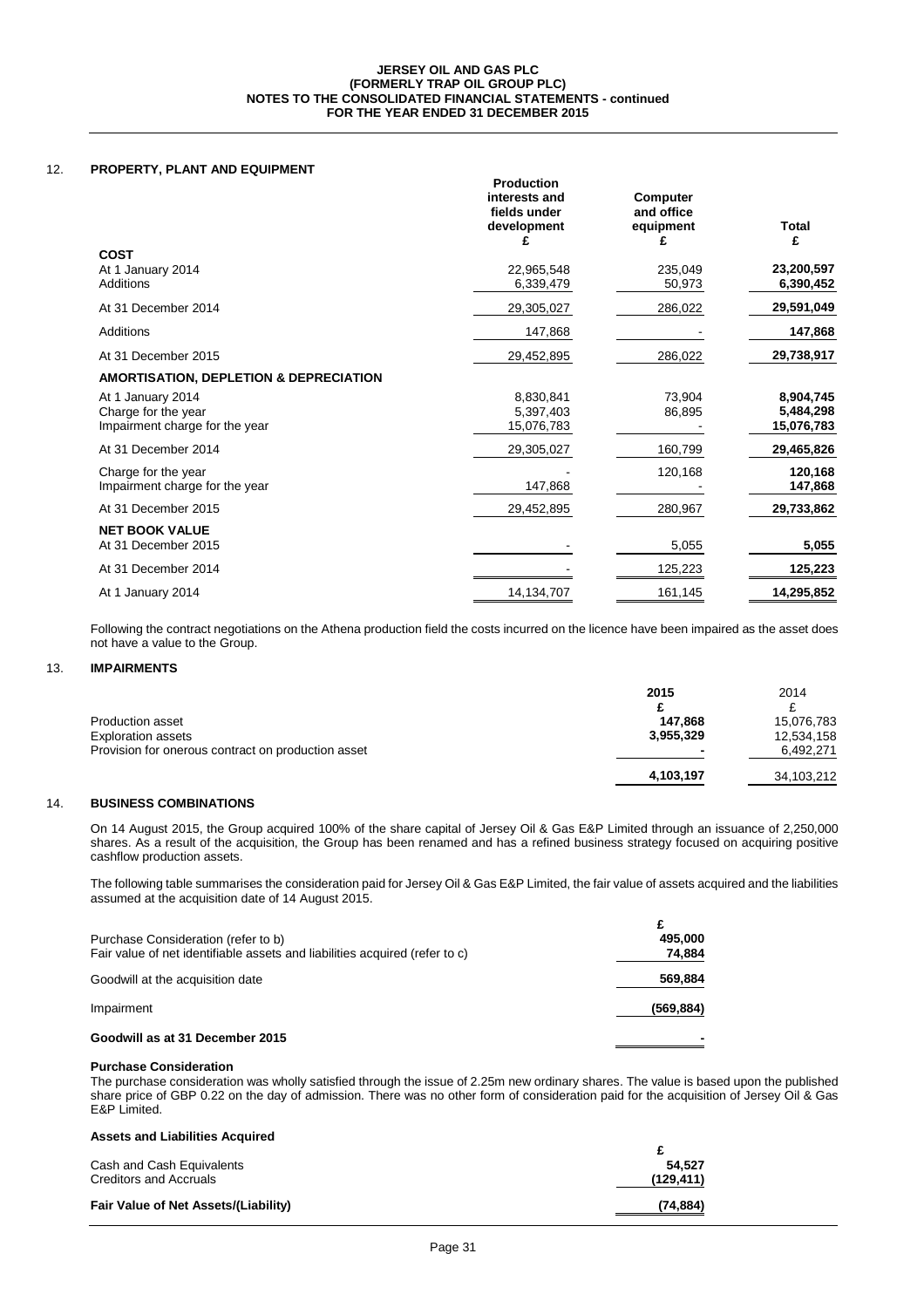## 14. **BUSINESS COMBINATIONS - continued**

The net assets of the purchased company (Jersey Oil & Gas E&P) were carried at fair value and as such no adjustments were made to their value at the acquisition date for the purposes of the business combination.

## **Impairment of Goodwill**

IAS 36 Impairment of Assets requires that goodwill is assessed for impairment annually. Based on this requirement the Group have impaired the full goodwill balance to nil in 2015 as the goodwill calculated was not supported by the future cash flows of the acquired business. Jersey Oil & Gas E&P had no oil and gas specific assets at the acquisition date and held only limited financial assets and liabilities. Based on the Group's evaluation at the year end it was deemed appropriate to impair the goodwill initially recognised.

The impairment has been expensed to the consolidated statement of comprehensive income as an exceptional item (note 6).

Jersey Oil & Gas E&P Limited contributed a loss of £127,204 to the consolidated statement of comprehensive income since the acquisition date.

Had Jersey Oil & Gas E&P Limited been consolidated from 1 January 2015, the Jersey Oil and Gas plc consolidated statement of income would show a loss of £1,817,626.

## 15. **INVENTORIES**

|     | Oil inventories held for resale         | 2015<br>£ | 2014<br>£<br>858,060 |
|-----|-----------------------------------------|-----------|----------------------|
| 16. | <b>TRADE AND OTHER RECEIVABLES</b>      |           |                      |
|     |                                         | 2015<br>£ | 2014                 |
|     | Current:                                |           | £                    |
|     | Trade receivables (net)                 | 124,526   | 1,546,111            |
|     | Other receivables                       | 68        | 1,549,085            |
|     | Deposits                                | 15,000    | 6,556,494            |
|     | Value added tax                         | 26,253    | 87,093               |
|     | Prepayments                             | 61,871    | 287,923              |
|     |                                         | 227,718   | 10,026,706           |
| 17. | <b>CASH AND CASH EQUIVALENTS</b>        |           |                      |
|     |                                         | 2015      | 2014                 |
|     |                                         | £         | £                    |
|     | Unrestricted cash in bank accounts      | 862,910   | 7,074,282            |
|     | Restricted cash in escrow bank accounts |           | 350,000              |
|     |                                         | 862,910   | 7,424,282            |
|     |                                         |           |                      |

The restricted cash relates to amounts held in escrow as security for possible future liabilities to third parties.

## 18. **CALLED UP SHARE CAPITAL**

| Issued and fully paid:                 |       |         |           |           |
|----------------------------------------|-------|---------|-----------|-----------|
| Number:                                | Class | Nominal | 2015      | 2014      |
|                                        |       | value   |           |           |
| 8,391,477 (2014: 227,169,331) Ordinary |       |         | 2,331,767 | 2,271,693 |

In August 2015, a capital reorganisation was undertaken that effectively reduced, by a factor of 100 the number of ordinary shares in issue. In August 2015 3,711,228 new shares were issued which raised £0.82m. In August 2015 2,250,000 new shares were issued for 100% of the share capital of Jersey Oil & Gas E&P Limited (note 14).

## 19. **TRADE AND OTHER PAYABLES**

| 2015    | 2014<br>£ |
|---------|-----------|
|         |           |
| 29,202  | 1,306,606 |
| 150,560 | 679,332   |
| 101,390 | 2,175,864 |
| 23,039  |           |
| 304,191 | 4,161,802 |
|         |           |
|         | 1,218,845 |
| 304,191 | 5,380,647 |
|         | £         |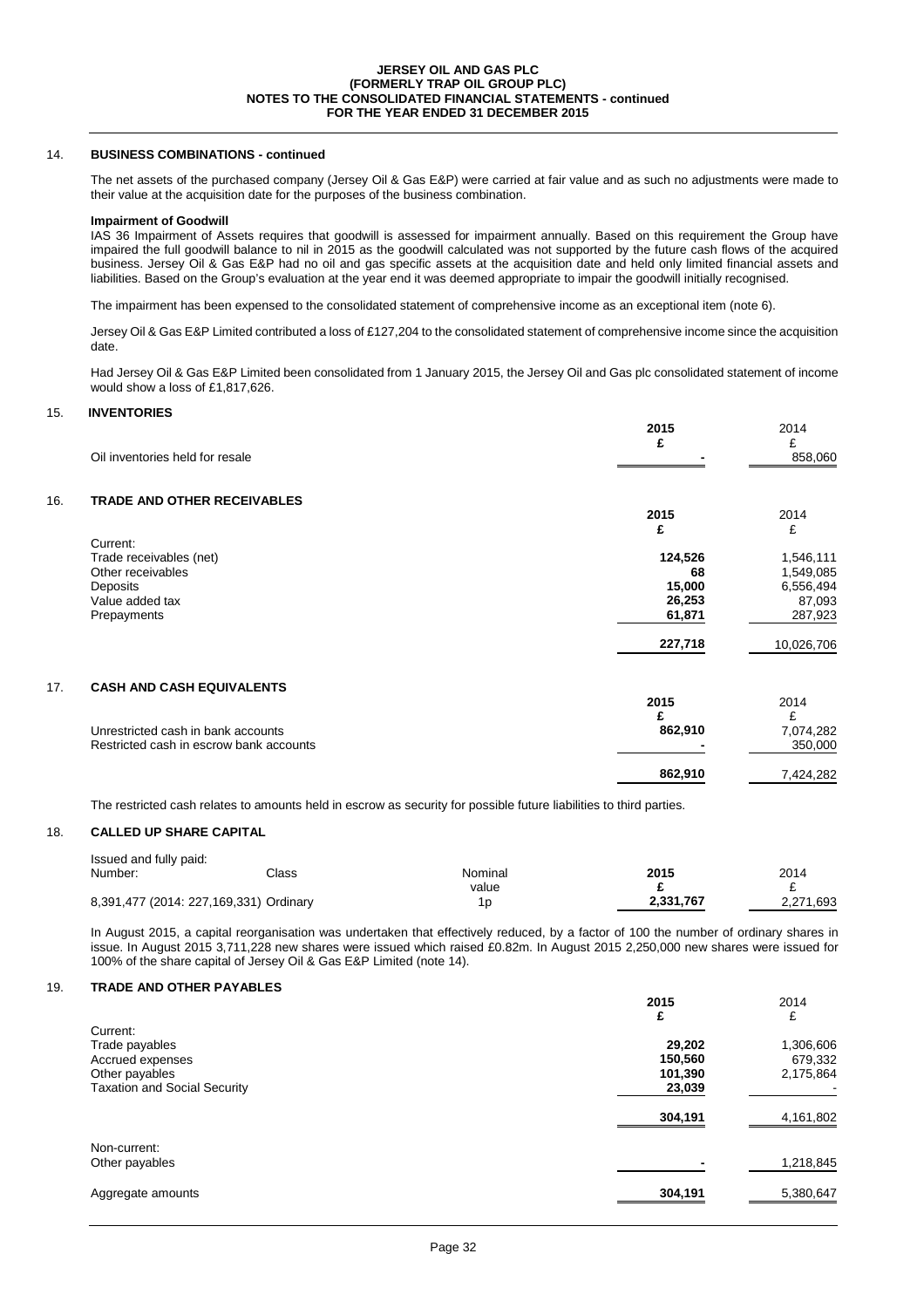## 20. **PROVISIONS FOR LIABILITIES AND CHARGES**

|                                               | <b>Onerous</b><br><b>Contracts</b><br>(Athena) | Decommissioning<br>and site<br>restoration<br>£ | Total<br>£    |
|-----------------------------------------------|------------------------------------------------|-------------------------------------------------|---------------|
| At 1 January 2014                             |                                                | 4,662,912                                       | 4,662,912     |
| Athena site restoration obligation adjustment |                                                | 2,800,213                                       | 2,800,213     |
| Disposal of Lybster                           |                                                | 251,435                                         | 251,435       |
| Provision on Athena production asset          | 6,492,271                                      |                                                 | 6,492,271     |
| At 1 January 2015                             | 6,492,271                                      | 7,714,560                                       | 14,206,831    |
| Unwinding of discount                         |                                                | 160,720                                         | 160,720       |
| <b>Transfer to Contingent liability</b>       |                                                | (7,875,280)                                     | (7,875,280)   |
| Utilised during the year                      | (6,492,271)                                    |                                                 | (6, 492, 271) |
| At 31 December 2015                           |                                                |                                                 |               |

## 21. **CONTINGENT LIABILITY**

During the year, the settlement agreement reached with our partners in the Athena Consortium (referred to above), means that, although Trap Oil Ltd remains a partner in the joint venture, any past or future liabilities in respect of its interest can only be paid from the revenue that the Athena Oil Field generates and 60 per cent. of any petroleum sales or net disposal proceeds from certain other Group assets, with its consortium partners holding security over such assets. Any future repayments cannot be calculated with any certainty, and any remaining liability still in existence once the Athena Oil Field has been decommissioned will be written off.

During the prior year the Group assigned its lease of 35 King Street to a third party. However, the Group is still acting as Authorised Guarantor for all liabilities of the assignee in relation to the lease agreement.

## 22. **SHARE BASED PAYMENTS**

The Group operates a number of share option schemes. Options are exercisable at the prices set out in the table below. Options are forfeited if the employee leaves the Group through resignation or dismissal before the options vest.

Equity settled share based payments are measured at fair value at the date of grant. The fair value determined at the date of grant of equity settled share based payments is expensed on a straight line basis over the vesting period, based upon the Group's estimate of shares that will eventually vest.

During the year, due to the capital reorganisation, the number of options were reduced by the same factor of 100 as the issued share capital at the time of the reorganisation and the option price was increased by the same factor. Therefore, the options remained the same percentage of the issued share capital with the same value.

During the year, a number of the share options lapsed or did not vest following employees leaving employment or certain performance criteria not being met.

The Group share option schemes are for Directors, Officers and employees and details of outstanding options are set out in the table on the following page.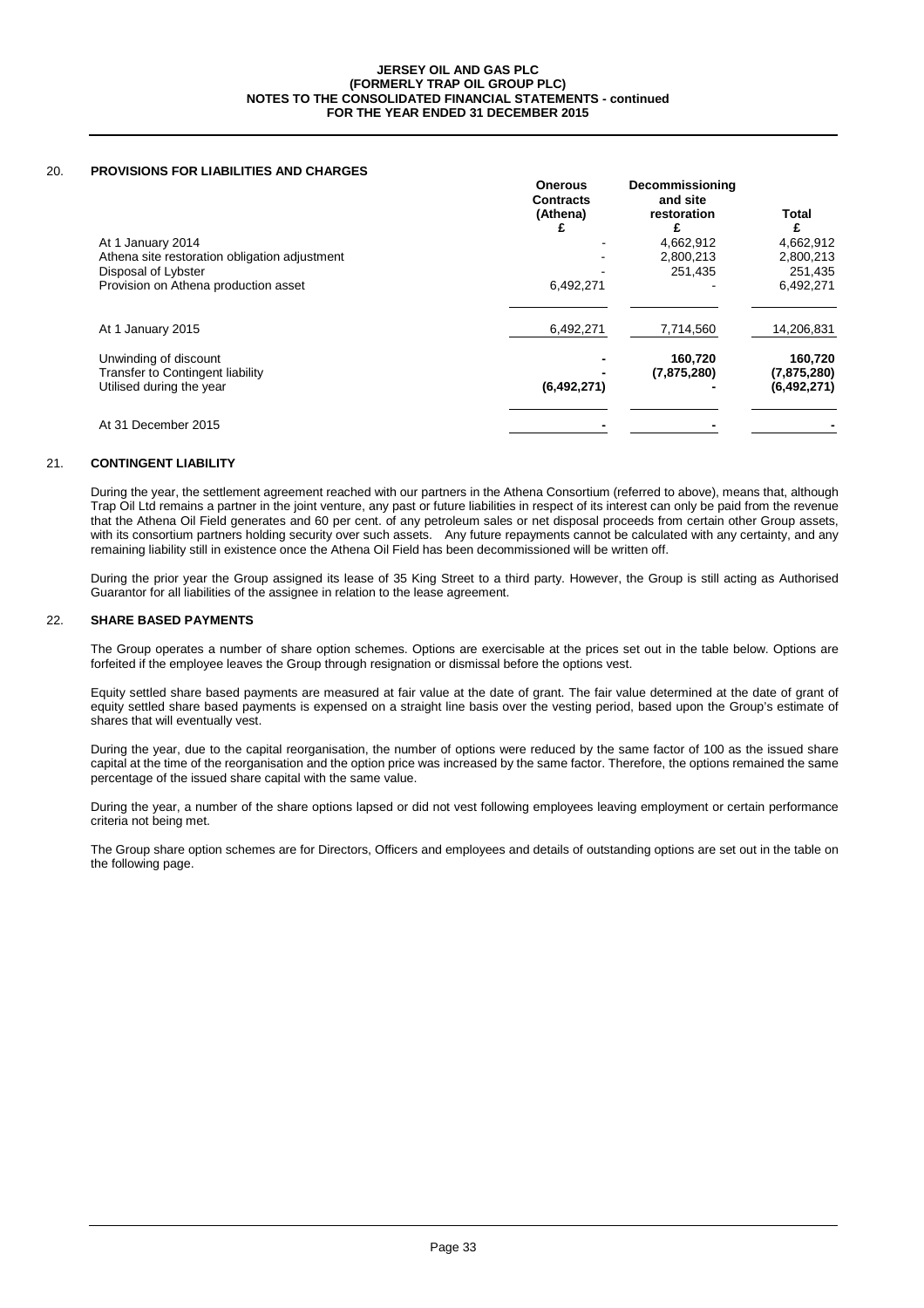## 22. **SHARE BASED PAYMENTS continued**

| Date Of Grant          | <b>Exercise price</b><br>pence | <b>Vesting date</b> | <b>Expiry date</b> | No. of shares<br>for which<br>options<br>outstanding at<br>1 Jan 2015                           | 14 Aug 2015<br>Reconstruction | <b>Options</b><br>lapsed/non<br>vesting during<br>the year | No. of shares<br>for which<br>options<br>outstanding at<br>31 Dec 2015 |
|------------------------|--------------------------------|---------------------|--------------------|-------------------------------------------------------------------------------------------------|-------------------------------|------------------------------------------------------------|------------------------------------------------------------------------|
| <b>Pre IPO Options</b> |                                |                     |                    |                                                                                                 |                               |                                                            |                                                                        |
| March 2011             | 100                            | Vested              | Mar 2021           | 2,413,836                                                                                       | (2,389,698)                   |                                                            | 24,138                                                                 |
|                        |                                |                     |                    | Under the Trap Oil Group plc Unapproved Share Option Plan 2011 and Individual Option Agreements |                               |                                                            |                                                                        |
| Mar 2011               | 4.300                          | Vested              | Mar 2021           | 1,269,385                                                                                       | (1,256,691)                   | (6,885)                                                    | 5,809                                                                  |
| Mar 2011               | 4,300                          | Mar 2014            | Mar 2021           | 627,409                                                                                         | (621, 135)                    | (1, 919)                                                   | 4,355                                                                  |
| Mar 2011               | 4,300                          | Mar 2015            | Mar 2021           | 627,409                                                                                         | (621, 135)                    | (465)                                                      | 5,809                                                                  |
| Jul 2011               | 4,300                          | Jul 2011            | Jul 2021           | 52,823                                                                                          | (52,300)                      |                                                            | 523                                                                    |
| Jul 2011               | 4,300                          | Jul 2012            | Jul 2021           | 52,823                                                                                          | (52, 300)                     |                                                            | 523                                                                    |
| Jul 2011               | 4,300                          | Jul 2014            | Jul 2021           | 52,823                                                                                          | (52, 300)                     |                                                            | 523                                                                    |
| Dec 2011               | 2,712                          | Dec 2012            | Dec 2021           | 165,000                                                                                         | (163, 350)                    |                                                            | 1,650                                                                  |
| Dec 2011               | 2,712                          | Dec 2014            | Dec 2021           | 165,000                                                                                         | (163, 350)                    |                                                            | 1,650                                                                  |
| Dec 2011               | 2,712                          | Dec 2015            | Dec 2021           | 300,000                                                                                         | (297,000)                     | (3,000)                                                    |                                                                        |
| May 2013               | 1,500                          | May 2014            | May 2023           | 1,083,333                                                                                       | (1,072,500)                   | (1, 333)                                                   | 9,500                                                                  |
| May 2013               | 1,500                          | May 2015            | May 2023           | 1,083,333                                                                                       | (1,072,500)                   | (1, 333)                                                   | 9,500                                                                  |
| May 2013               | 1,500                          | May 2015            | May 2023           | 1,083,334                                                                                       | (1,072,501)                   | (10,833)                                                   |                                                                        |
|                        |                                |                     |                    |                                                                                                 |                               | Total                                                      | 63,980                                                                 |

During the year no options were exercised or granted.

## 23. **COMMITMENTS**

|                                                                   |        | <b>Capital Commitments</b> |                          | <b>Operating leases</b> |
|-------------------------------------------------------------------|--------|----------------------------|--------------------------|-------------------------|
|                                                                   | 2015   | 2014                       | 2015                     | 2014                    |
| No later than 1 year                                              |        | 4.600.000                  | 10.000                   |                         |
| Later than 1 year and no later than 5 years<br>Later than 5 years | ۰<br>٠ | -<br>$\,$                  | $\overline{\phantom{a}}$ | 82,500                  |
|                                                                   |        |                            |                          |                         |
|                                                                   | ۰      | 4,600,000                  | 10.000                   | 82.500                  |

The Group leased an office at 85 Gresham Street under a non-cancellable operating lease agreement. The lease expired in February 2016 and this was not renewed.

### 24. **RELATED PARTY DISCLOSURES AND ULTIMATE CONTROLLING PARTY**

The Group and Company do not have an ultimate controlling party, or parent Company.

### **Related Undertakings**

|                            |         |                  |                  | Amount due to/(from) subsidiaries |                          |
|----------------------------|---------|------------------|------------------|-----------------------------------|--------------------------|
|                            |         | <b>County of</b> | <b>Principal</b> | 2015                              | 2014                     |
| <b>Subsidiary</b>          | % owned | Incorporation    | Activity         |                                   |                          |
| Predator Oil Ltd           | 100%    | England & Wales  | Non Trading      | 211.676                           | (7, 595)                 |
| Trap Oil Ltd               | 100%    | England & Wales  | Oil Exploration  |                                   | $\overline{\phantom{a}}$ |
| Trap Oil & Gas Ltd         | 100%    | Scotland         | Non Trading      | -                                 |                          |
| Trap Petroleum Ltd         | 100%    | Scotland         | Non Trading      |                                   |                          |
| Trap Exploration (UK) Ltd  | 100%    | Scotland         | Non Trading      |                                   |                          |
| Jersey Oil & Gas E & P Ltd | 100%    |                  | Management       | -                                 |                          |
|                            |         | Jersev           | services         |                                   |                          |

The balances outstanding at the end of the year from Trap Oil Limited £68,251,398 (2014: £36,403,124) and Jersey Oil & Gas E&P Ltd £160,882 have been, given the doubt over the ability of the subsidiaries to continue as going concerns, impaired to £nil.

During the year, the Company also made sales to Trap Oil Limited amounting to £1,040,704 (2014: £4,059,439).

## 25. **EVENTS AFTER THE REPORTING PERIOD**

## **Relinquishment of Exploration Licences**

The Group and Company do not have an ultimate controlling party, or parent Company.

#### Liberator

Based on significant ongoing licence fees, management took the decision on 6 January 2016 to relinquish all interests in Licence P.1610, Block 12/23a ("Liberator"). As a result the Company has therefore forgone its 10 per cent carried interest in this licence.

#### Licence P.1989

In January 2016 the Company entered into a sale and purchase agreement (the "SPA") with Azinor Catalyst Limited ("Catalyst") for the farm-out of its 50 per cent. interest in Seaward Production Licence P.1989 Blocks 14/11, 12 & 16 (the "Licence").The balancing 50 per cent. interest in the Licence was held by Norwegian Energy Company UK Limited ("Noreco") and under the terms of the SPA Catalyst agreed to acquire 100 per cent. of the Licence from both Trap Oil and Noreco, and to be appointed as Operator.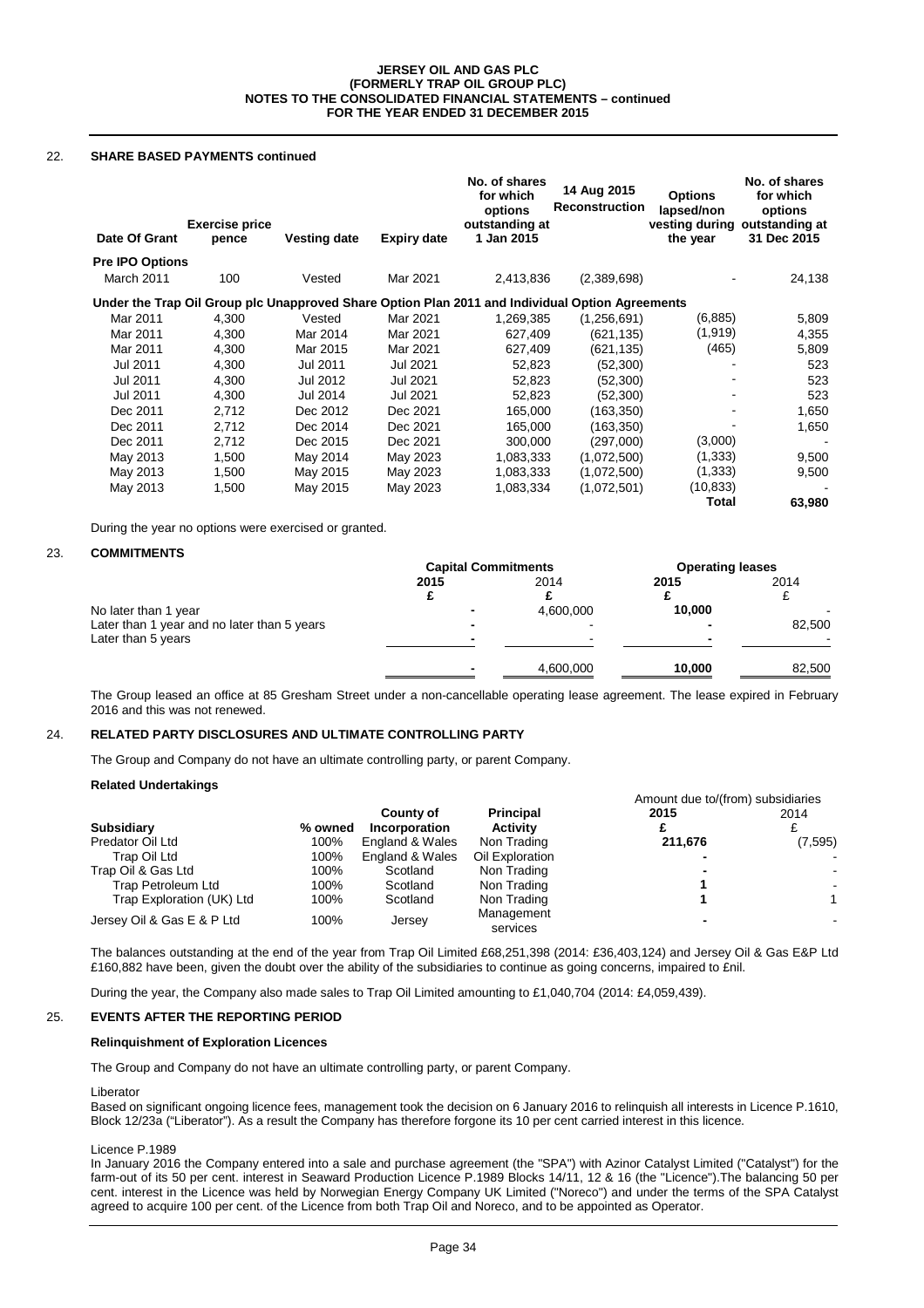# 25. **EVENTS AFTER THE REPORTING PERIOD – continued**

By way of consideration, Catalyst will undertake certain firm work commitments, as set out in the terms of the Licence. These terms include the drill-or-drop obligation in respect of an exploration well and a commitment to make certain payments to each of the Company and Noreco contingent on the occurrence of certain future events, namely:

- US\$2m within 90 days of the date when an exploration well, drilled within the Licence area, exceeds a threshold of net-pay with a vertical extent of no less than twenty metres of sands with a hydrocarbon saturation above sixty per cent. and a permeability cut-off of 1mD; and
- a further US\$2m within 90 days of the date when a Field Development Plan in respect of the aforementioned exploration well is approved by the Secretary of State for Energy and Climate Change.

#### Romeo

Effective 11 February 2016, a decision by the joint venture partners was made to relinquish Licence P.1666, Block 30/11c ("Romeo"). Relinquishment of this licence interest will remove further cost exposure for Jersey Oil & Gas.

## 26. **NOTES TO THE CONSOLIDATED STATEMENT OF CASH FLOWS**

### **RECONCILIATION OF LOSS BEFORE TAX TO CASH USED IN OPERATIONS**

|                                                       | 2015<br>£     | 2014<br>£      |
|-------------------------------------------------------|---------------|----------------|
| Loss for the year before tax                          | (1,430,078)   | (44, 405, 973) |
| Adjusted for:                                         |               |                |
| Amortisation, impairments, depletion and depreciation | 5,901,697     | 33,595,239     |
| Onerous contract provision                            |               | 6,492,271      |
| Loss on disposal of available for sale assets         |               | 215,346        |
| Share based payments (net)                            |               | 58.433         |
| Finance costs                                         | 164.399       | 240,567        |
| Finance income                                        | (13,037)      | (19,029)       |
| Other payables                                        |               |                |
|                                                       | 4,622,981     | (3,823,146)    |
| Decrease in inventories                               | 858.060       | 391,539        |
| Decrease in trade and other receivables               | 9,798,988     | 1,986,512      |
| (Decrease)/Increase in trade and other payables       | (19,444,008)  | 473.052        |
| Cash used in operations                               | (4, 163, 979) | (972, 043)     |

#### **CASH AND CASH EQUIVALENTS**

The amounts disclosed on the Statement of Cash Flows in respect of Cash and cash equivalents are in respect of these statements of financial position amounts:

| Year ended 2015           |               | 31 Dec 2015          | 1 Jan 2015     |
|---------------------------|---------------|----------------------|----------------|
|                           |               |                      |                |
| Cash and cash equivalents |               | 862,910              | 7,074,282      |
| Year ended 2014           |               |                      |                |
|                           |               | 31 Dec 2014          | 1 Jan 2014     |
| Cash and cash equivalents |               | 7,074,282            | 16,088,908     |
|                           |               | Analysis of net cash |                |
|                           | At 1 Jan 2015 | cash flow            | At 31 Dec 2015 |
|                           |               |                      |                |
| Cash and cash equivalents | 7,074,282     | (6,211,372)          | 862,910        |
| Net cash                  | 7,074,282     | (6,211,372)          | 862,910        |

## 27. **AVAILABILITY OF THE ANNUAL REPORT 2015**

A copy of these results will be made available for inspection at the Company's registered office during normal business hours on any weekday. The Company's registered office is at 10 The Triangle, ng2 Business Park, Nottingham NG2 1AE. A copy can also be downloaded from the Company's website at www.jerseyoilandgas.com. Jersey Oil and Gas plc is registered in England and Wales with registration number 7503957.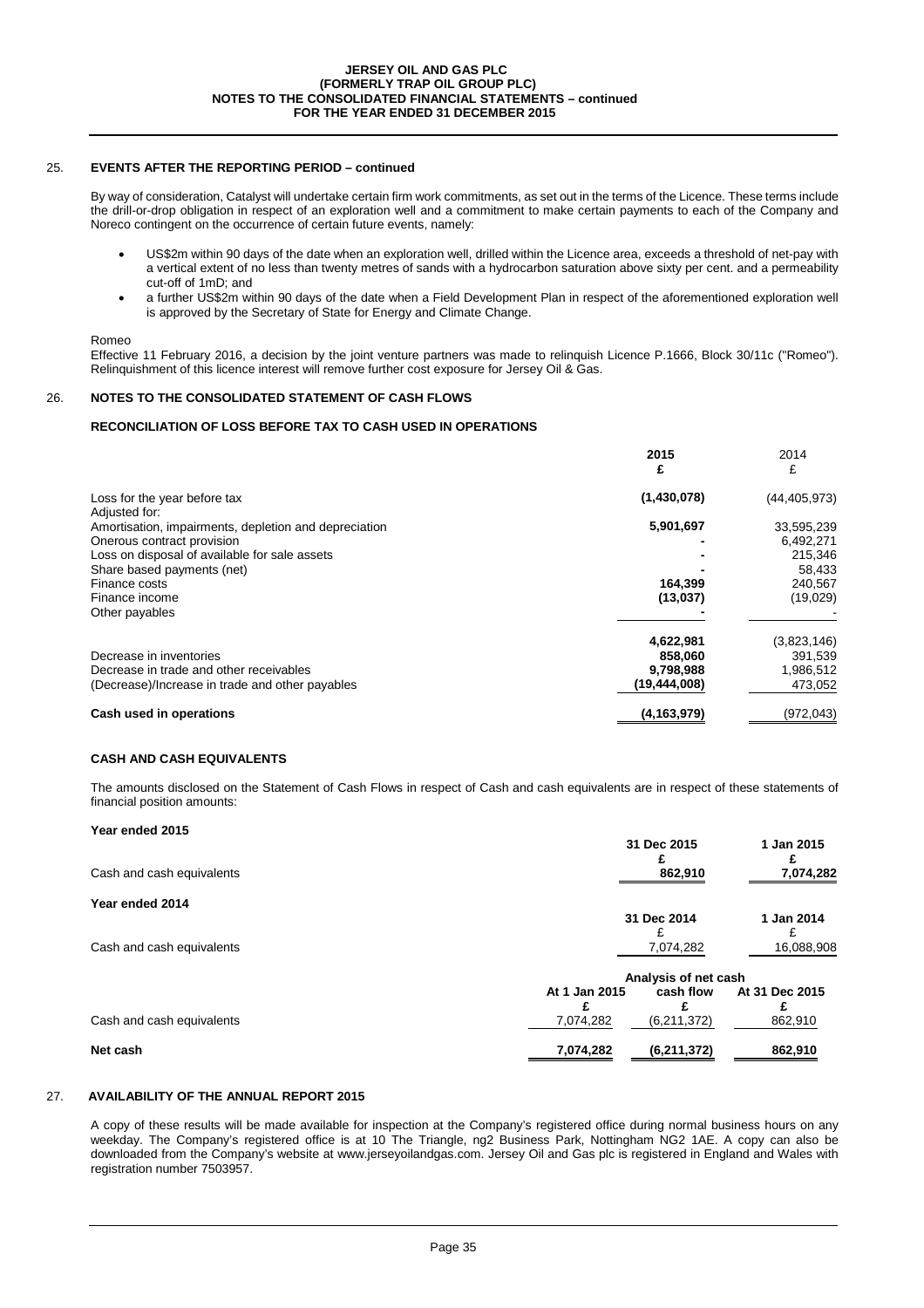Independent Auditors' report to the members of Jersey Oil and Gas plc.

## **Report on the Parent Company financial statements**

#### **Our opinion**

In our opinion, Jersey Oil and Gas Plc's company financial statements (the "financial statements"):

- give a true and fair view of the state of the company's affairs as at 31 December 2015 and of its cash flows for the year then ended;
- have been properly prepared in accordance with International Financial Reporting Standards ("IFRSs") as adopted by the European Union and as applied in accordance with the provisions of the Companies Act 2006; and
- have been prepared in accordance with the requirements of the Companies Act 2006.

#### **Emphasis of matter - Going concern**

In forming our opinion on the financial statements, which is not modified, we have considered the adequacy of the disclosures made in note 2 to the consolidated financial statements concerning the group's and company's ability to continue as a going concern. The group and company have insufficient financial resources to continue in operation other than in the short term in the absence of additional funding and/or revenue streams from producing assets. The directors are therefore continuing to assess a number of potential funding sources and potential acquisition of producing UK North Sea assets. However, there is uncertainty both as to the ability of the group and company to secure such further funding and/or to acquire producing assets. These conditions, along with the other matters explained in note 2 to the consolidated financial statements, indicate the existence of a material uncertainty which may cast significant doubt about the group's and company's ability to continue as a going concern. The financial statements do not include the adjustments that would result if the group and company were unable to continue as a going concern.

#### **What we have audited**

The financial statements, included within the Annual Report, comprise:

- the Company Statement of Financial Position as at 31 December 2015;
- the Company Statement of Cash Flows for the year then ended;
- the Company Statement of Changes in Equity for the year then ended; and
- the notes to the financial statements, which include a summary of significant accounting policies and other explanatory information.

The financial reporting framework that has been applied in the preparation of the financial statements is IFRSs as adopted by the European Union, and applicable law, and as applied in accordance with the provisions of the Companies Act 2006.

In applying the financial reporting framework, the directors have made a number of subjective judgements, for example in respect of significant accounting estimates. In making such estimates, they have made assumptions and considered future events.

#### **Opinion on other matter prescribed by the Companies Act 2006**

In our opinion, the information given in the Strategic Report and the Report of the Directors for the financial year for which the financial statements are prepared is consistent with the financial statements.

## **Other matters on which we are required to report by exception**

### **Adequacy of accounting records and information and explanations received**

Under the Companies Act 2006 we are required to report to you if, in our opinion:

- we have not received all the information and explanations we require for our audit; or
- adequate accounting records have not been kept by the company, or returns adequate for our audit have not been received from branches not visited by us; or
- the financial statements are not in agreement with the accounting records and returns.

We have no exceptions to report arising from this responsibility.

#### **Directors' remuneration**

Under the Companies Act 2006 we are required to report to you if, in our opinion, certain disclosures of directors' remuneration specified by law are not made. We have no exceptions to report arising from this responsibility.

#### **Responsibilities for the financial statements and the audit**

#### **Our responsibilities and those of the Directors**

As explained more fully in the Statement of Directors' Responsibilities set out on page 15, the directors are responsible for the preparation of the financial statements and for being satisfied that they give a true and fair view.

Our responsibility is to audit and express an opinion on the financial statements in accordance with applicable law and International Standards on Auditing (UK and Ireland) ("ISAs (UK & Ireland)"). Those standards require us to comply with the Auditing Practices Board's Ethical Standards for Auditors.

This report, including the opinions, has been prepared for and only for the company's members as a body in accordance with Chapter 3 of Part 16 of the Companies Act 2006 and for no other purpose. We do not, in giving these opinions, accept or assume responsibility for any other purpose or to any other person to whom this report is shown or into whose hands it may come save where expressly agreed by our prior consent in writing.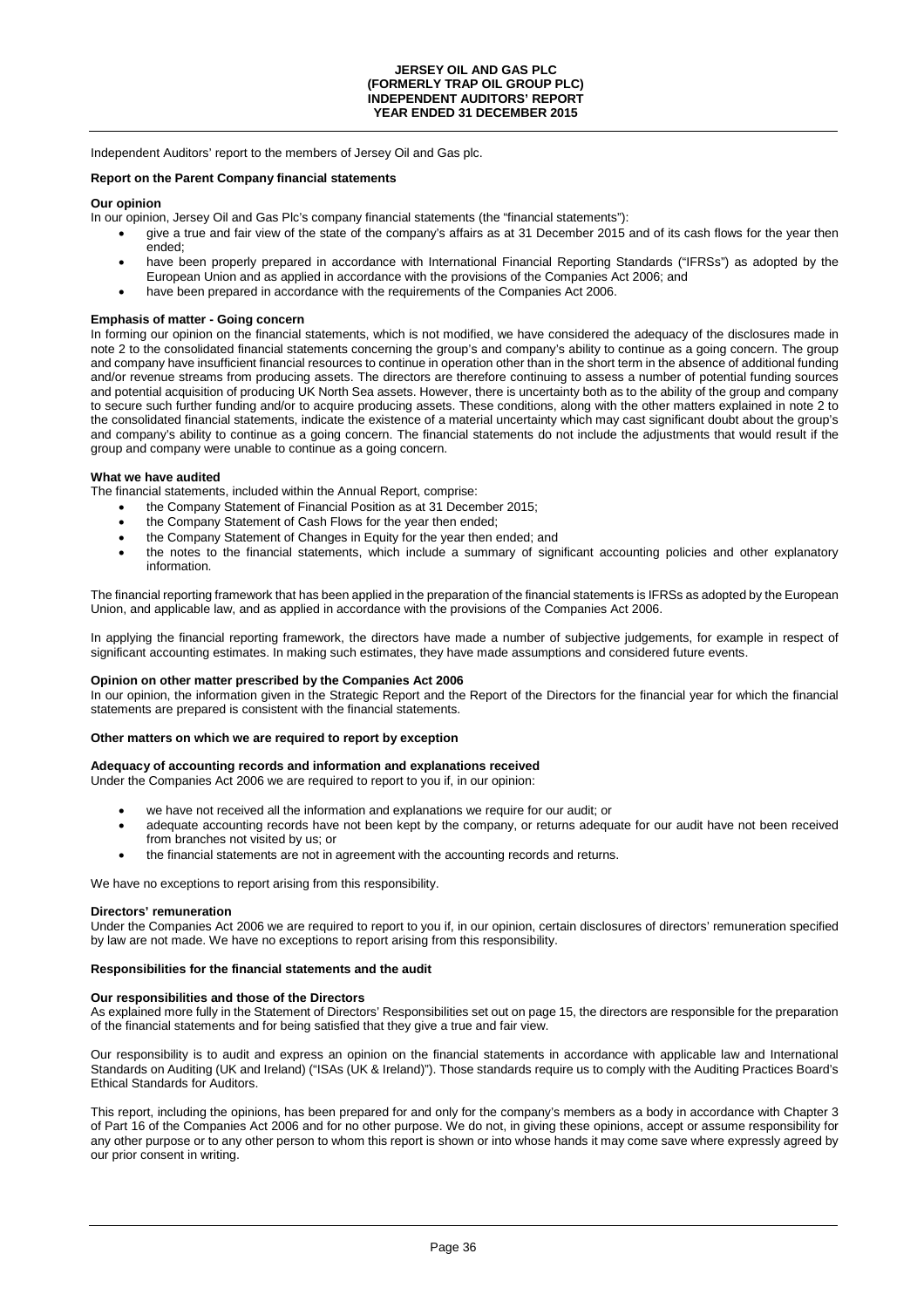## **What an audit of financial statements involves**

We conducted our audit in accordance with ISAs (UK & Ireland). An audit involves obtaining evidence about the amounts and disclosures in the financial statements sufficient to give reasonable assurance that the financial statements are free from material misstatement, whether caused by fraud or error. This includes an assessment of:

- whether the accounting policies are appropriate to the company's circumstances and have been consistently applied and adequately disclosed;
- the reasonableness of significant accounting estimates made by the directors; and
- the overall presentation of the financial statements.

We primarily focus our work in these areas by assessing the directors' judgements against available evidence, forming our own judgements, and evaluating the disclosures in the financial statements.

We test and examine information, using sampling and other auditing techniques, to the extent we consider necessary to provide a reasonable basis for us to draw conclusions. We obtain audit evidence through testing the effectiveness of controls, substantive procedures or a combination of both.

In addition, we read all the financial and non-financial information in the Annual Report to identify material inconsistencies with the audited financial statements and to identify any information that is apparently materially incorrect based on, or materially inconsistent with, the knowledge acquired by us in the course of performing the audit. If we become aware of any apparent material misstatements or inconsistencies we consider the implications for our report.

#### **Other matter**

We have reported separately on the group financial statements of Jersey Oil and Gas Plc for the year ended 31 December 2015. That report includes an emphasis of matter.

**Richard Spilsbury** (Senior Statutory Auditor) for and on behalf of PricewaterhouseCoopers LLP Chartered Accountants and Statutory Auditors Aberdeen 24 April 2016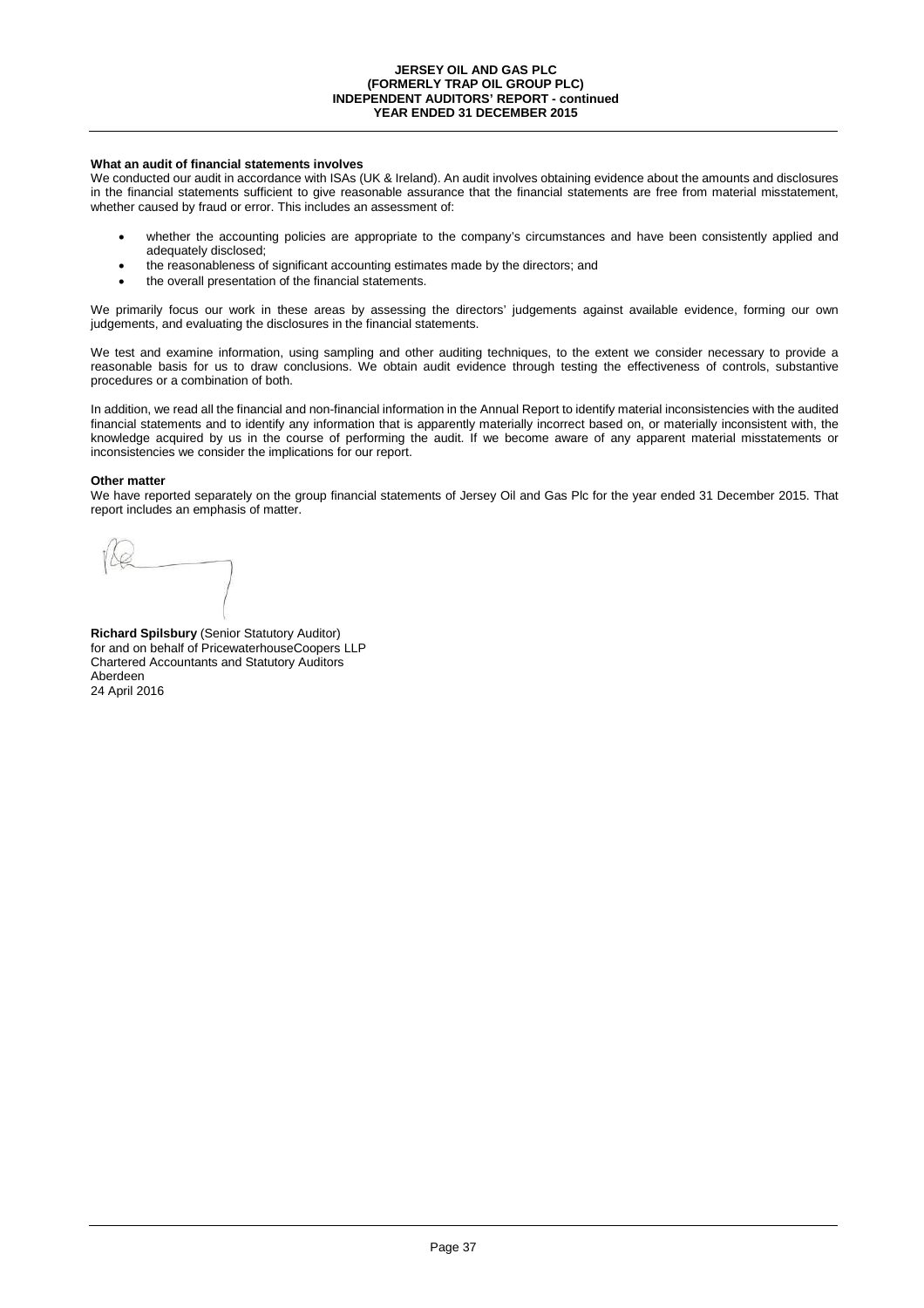#### **JERSEY OIL AND GAS PLC (FORMERLY TRAP OIL GROUP PLC) COMPANY STATEMENT OF FINANCIAL POSITION AS AT 31 DECEMBER 2015**

|                                                                                                                         | <b>Note</b>   | 2015<br>£                                              | 2014<br>£                                              |
|-------------------------------------------------------------------------------------------------------------------------|---------------|--------------------------------------------------------|--------------------------------------------------------|
| <b>NON-CURRENT ASSETS</b><br>Property, plant and equipment<br>Investments                                               | 4<br>5        |                                                        | 112,735                                                |
|                                                                                                                         |               |                                                        | 112,735                                                |
| <b>CURRENT ASSETS</b><br>Trade and other receivables<br>Cash and cash equivalents                                       | $\frac{6}{7}$ | 35,309<br>743,622<br>778,931                           | 554,291<br>1,806,896<br>2,361,187                      |
| <b>TOTAL ASSETS</b>                                                                                                     |               | 778,931                                                | 2,473,922                                              |
| <b>EQUITY</b><br>Called up share capital<br>Share premium account<br>Share options reserve<br><b>Accumulated losses</b> | 8             | 2,331,767<br>69,569,979<br>1,381,128<br>(72, 828, 837) | 2,271,693<br>68,321,083<br>1,786,420<br>(70, 718, 116) |
| <b>TOTAL EQUITY</b>                                                                                                     |               | 454,037                                                | 1,661,080                                              |
| <b>LIABILITIES</b><br><b>NON-CURRENT LIABILITIES</b><br>Trade and other payables                                        | 9             | 324,894                                                | 812,842                                                |
| <b>TOTAL LIABILITIES</b>                                                                                                |               | 324,894                                                | 812,842                                                |
| <b>TOTAL EQUITY AND LIABILITIES</b>                                                                                     |               | 778,931                                                | 2,473,922                                              |

The financial statements on pages 38 to 43 were approved by the Board of Directors and authorised for issue on 22 April 2016. They were signed on its behalf by S J Richardson Brown – Chief Financial Officer.

Company Registration Number: 07503957

The notes on pages 41 to 43 are an integral part of these financial statements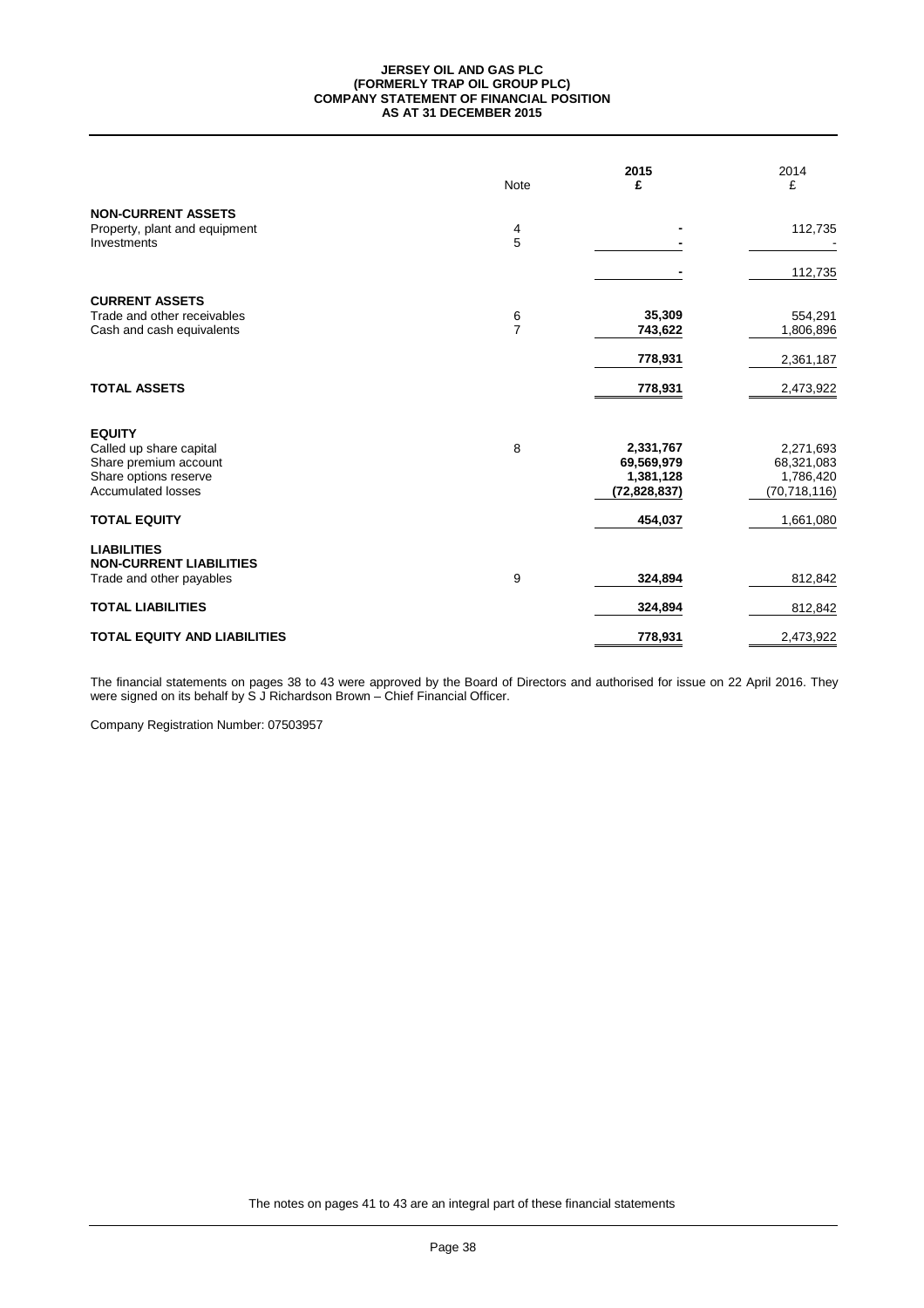### **JERSEY OIL AND GAS PLC (FORMERLY TRAP OIL GROUP PLC) COMPANY STATEMENT OF CHANGES IN EQUITY FOR THE YEAR ENDED 31 DECEMBER 2015**

|                                                 | Called up<br>share<br>capital<br>£ | <b>Share</b><br>premium<br>account<br>£ | <b>Share</b><br>options<br>reserve<br>£ | <b>Accumulated</b><br><b>losses</b><br>£ | Total<br>equity |
|-------------------------------------------------|------------------------------------|-----------------------------------------|-----------------------------------------|------------------------------------------|-----------------|
| At 1 January 2014                               | 2,271,693                          | 68,321,083                              | 2,575,467                               | (34, 442, 284)                           | 38,725,959      |
| Total comprehensive loss and loss for the year  |                                    |                                         |                                         | (37, 123, 312)                           | (37, 123, 312)  |
| Lapsed options                                  |                                    |                                         | (847, 480)                              | 847,480                                  |                 |
| Transactions with owners (share based payments) |                                    |                                         | 58,433                                  |                                          | 58,433          |
| At 31 December 2014                             | 2,271,693                          | 68,321,083                              | 1,786,420                               | (70, 718, 116)                           | 1,661,080       |
| Total comprehensive loss and loss for the year  |                                    |                                         |                                         | (2,516,013)                              | (2,516,013)     |
| Lapsed options                                  |                                    |                                         | (405, 292)                              | 405,292                                  |                 |
| Issue of Share capital                          | 60,074                             | 1,248,896                               |                                         |                                          | 1,308,970       |
| Transactions with owners (share based payments) |                                    |                                         |                                         |                                          |                 |
| At 31 December 2015                             | 2,331,767                          | 69,569,979                              | 1,381,128                               | (72, 828, 837)                           | 454,037         |

The notes on pages 41 to 43 are an integral part of these financial statements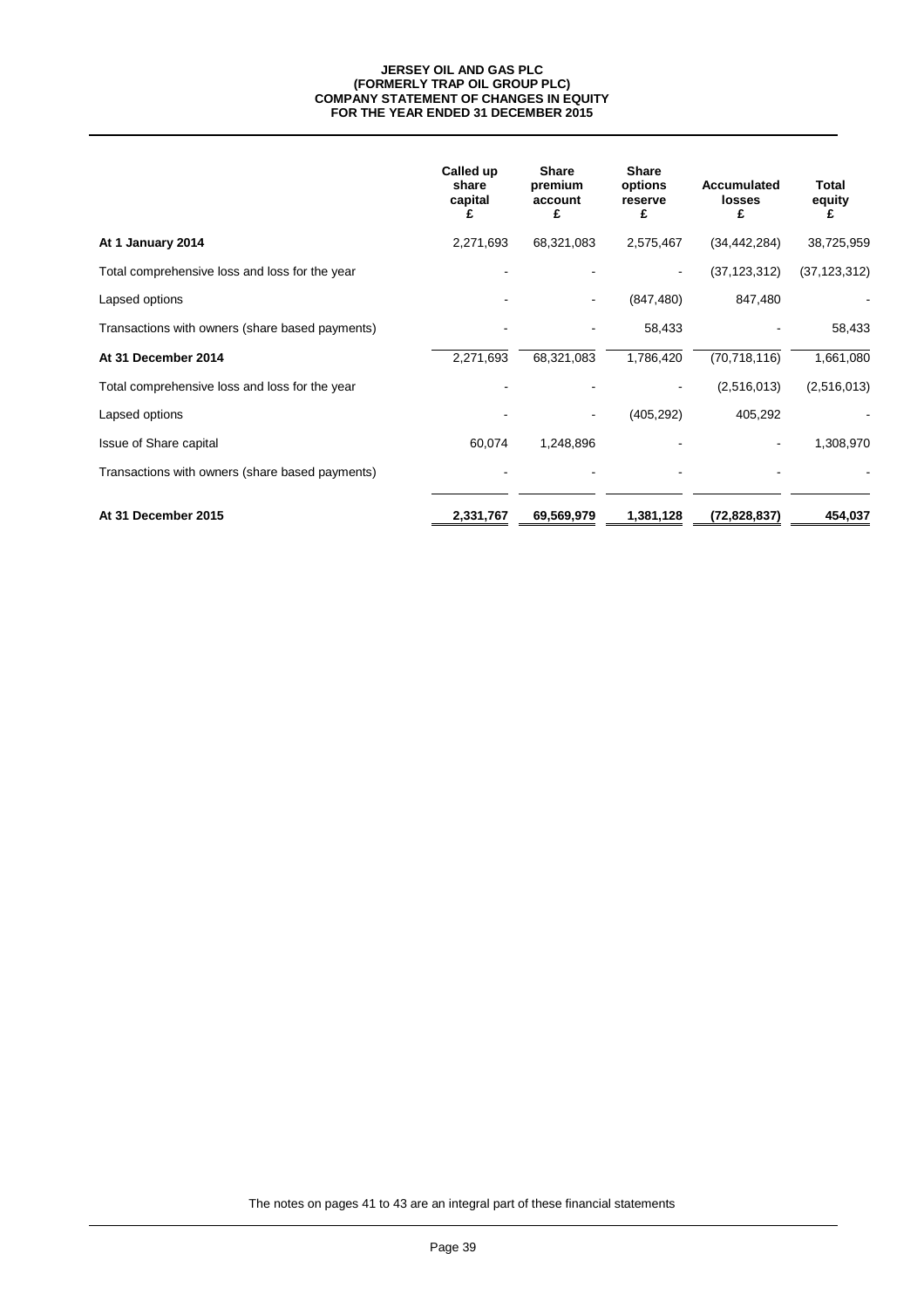### **JERSEY OIL AND GAS PLC (FORMERLY TRAP OIL GROUP PLC) COMPANY STATEMENT OF CASH FLOWS FOR THE YEAR ENDED 31 DECEMBER 2015**

|                                                                                                                                                        | Note | 2015<br>£                              | 2014<br>£                   |
|--------------------------------------------------------------------------------------------------------------------------------------------------------|------|----------------------------------------|-----------------------------|
| Cash flows from operating activities<br>Cash generated from operations                                                                                 | 11   | (687,917)                              | 176,298                     |
| Net cash (used in)/generated from operating activities                                                                                                 |      | (687, 917)                             | 176,298                     |
| Cash flows from investing activities<br>Purchase of property, plant and equipment<br>Interest received<br>Net cash generated from investing activities | 4    | 3,253<br>3,253                         | (36,924)<br>40,181<br>3,257 |
| Cash flows from financing activities<br>Proceeds from share issue<br>Loans to subsidiary companies<br>Net cash used in financing activities            |      | 813,970<br>(1, 192, 580)<br>(378, 610) | (1,658,882)<br>(1,658,882)  |
| Decrease in cash and cash equivalents                                                                                                                  | 11   | (1,063,274)                            | (1,479,327)                 |
| Cash and cash equivalents at beginning of year                                                                                                         | 11   | 1,806,896                              | 3,286,223                   |
| Cash and cash equivalents at end of year                                                                                                               | 11   | 743,622                                | 1,806,896                   |

The notes on pages 41 to 43 are an integral part of these financial statements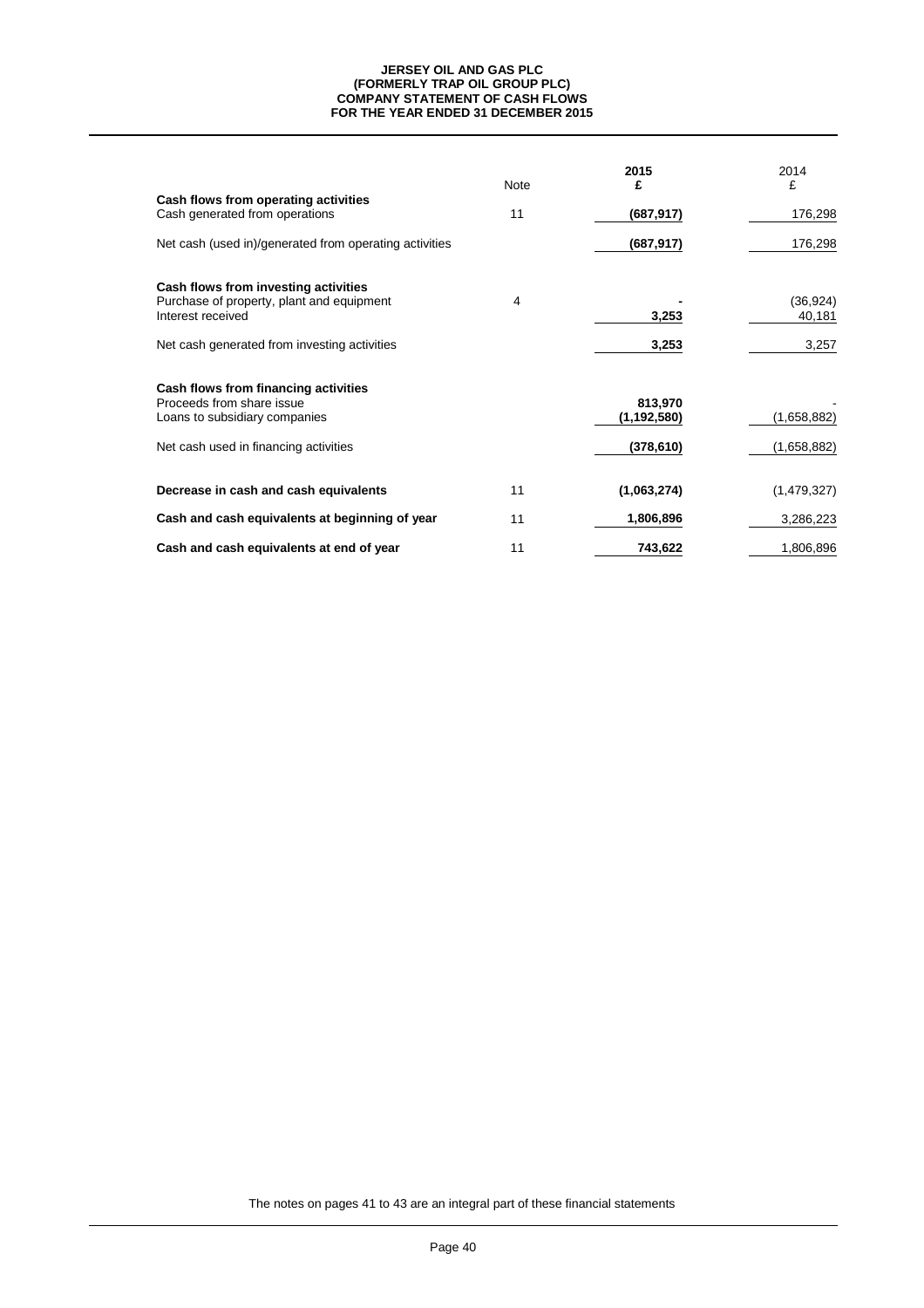## 1. **SIGNIFICANT ACCOUNTING POLICIES**

The separate financial statements of the Company are presented as required by the Companies Act 2006. As permitted by that Act, the separate financial statements have been prepared in accordance with International Financial Reporting Standards.

These financial statements have been prepared under the historic cost convention, in accordance with International Financial Reporting Standards and IFRS IC interpretations as adopted by the European Union ("IFRSs") and with those parts of the Companies Act 2006 applicable to companies reporting under IFRS. The financial statements have been prepared on a going concern basis. The significant accounting judgements and estimates are consistent with those set out in note 2 to the consolidated financial statements. The principal accounting policies adopted are consistent with those set out in note 2 to the consolidated financial statements. The financial risk management for the Company is consistent with those set out in note 4 to the consolidated financial statements. These policies have been consistently applied to all the periods presented, unless otherwise stated.

Investments in subsidiaries are stated at cost less, and where appropriate, provisions for impairment.

## 2. **EMPLOYEES AND DIRECTORS**

The Directors' total emoluments, are included in the aggregate of directors' emoluments disclosed in the consolidated financial statements of the ultimate parent company (note 5).

## 3. **LOSS OF PARENT COMPANY**

As permitted by Section 408 of the Companies Act 2006, the Statement of Comprehensive Loss of the parent Company is not presented as part of these financial statements.

The parent Company's loss for the year was £2,516,013 (2014: £37,123,312).

Auditor's remuneration is disclosed in note 8 in the consolidated financial statements.

## 4. **PROPERTY, PLANT AND EQUIPMENT**

|                                                                             | <b>Office</b><br>equipment<br>£ |
|-----------------------------------------------------------------------------|---------------------------------|
| <b>COST</b><br>At 1 January 2014<br>Additions                               | 218,105<br>36,924               |
| At 31 December 2014                                                         | 255,029                         |
| Additions                                                                   |                                 |
| At 31 December 2015                                                         | 255,029                         |
| <b>ACCUMULATED DEPRECIATION</b><br>At 1 January 2014<br>Charge for the year | 64,007<br>78,287                |
| At 31 December 2014                                                         | 142,294                         |
| Charge for the year                                                         | 112,735                         |
| At 31 December 2015                                                         | 255,029                         |
| <b>NET BOOK VALUE</b><br>At 31 December 2015                                |                                 |
| At 31 December 2014                                                         | 112,735                         |
| At 1 January 2014                                                           | 154,098                         |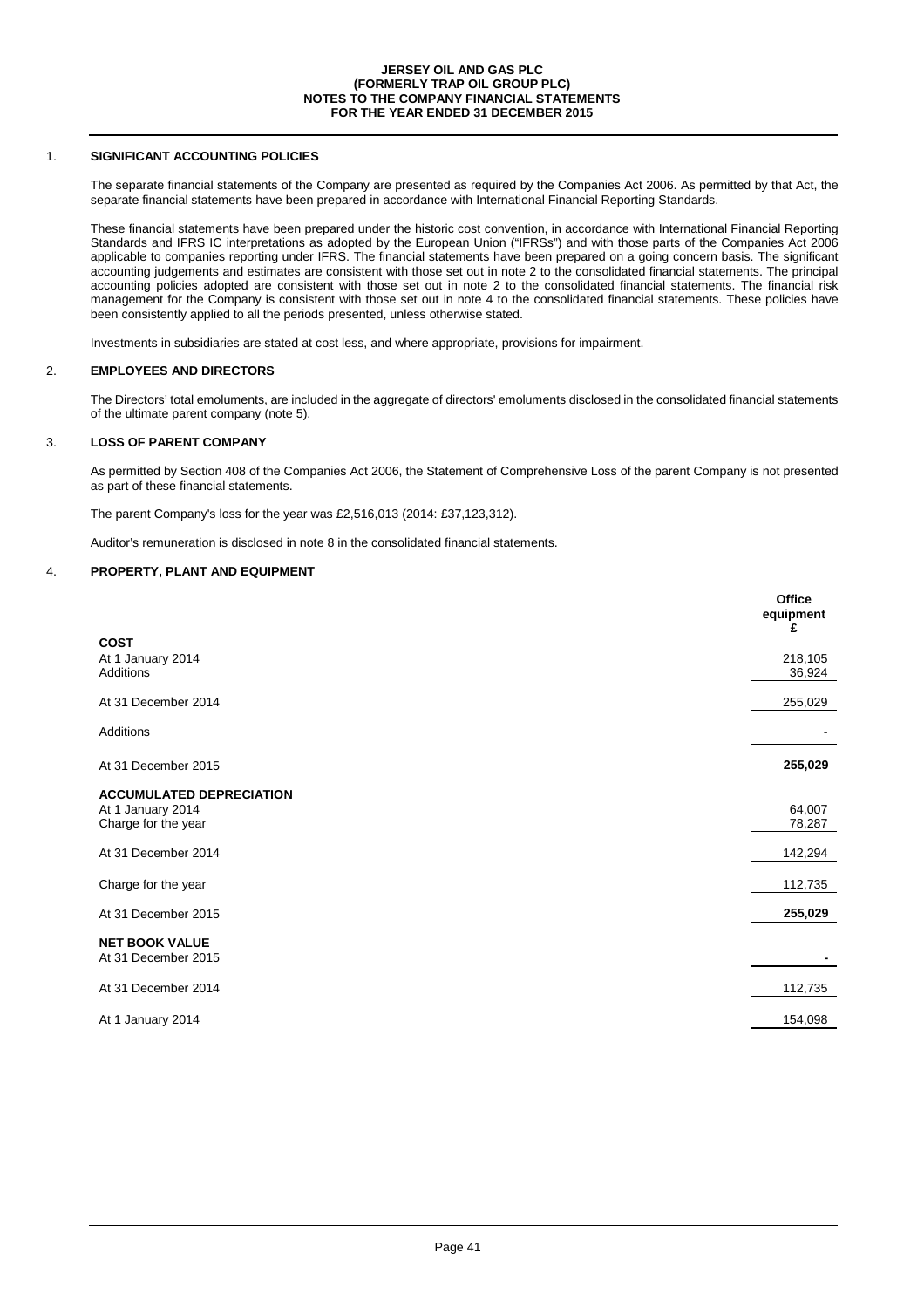## 5. **INVESTMENTS**

| At 1 January 2014        | Shares in<br>Group<br>undertakings<br>£<br>9,998 |
|--------------------------|--------------------------------------------------|
| Impairments              | (9,998)                                          |
| At 31 December 2014      | -                                                |
| Additions<br>Impairments | 495,000<br>(495,000)                             |
| At 31 December 2015      |                                                  |

During the year the company purchased 100% of the issued share capital of Jersey Oil & Gas E & P Ltd for £495,000. At the year end this investment was reviewed and impaired to £nil. Further details are disclosed in note 14 of the consolidated financial statements.

## 6. **TRADE AND OTHER RECEIVABLES**

|                   | 2015<br>£ | 2014<br>£ |
|-------------------|-----------|-----------|
| Current:          |           |           |
| Other receivables |           | 264,629   |
| Value Added Tax   | 24,083    | 78,256    |
| Prepayments       | 11,226    | 211,406   |
|                   | 35,309    | 554,291   |

## 7. **CASH AND CASH EQUIVALENTS**

|              | 2015    | 2014     |
|--------------|---------|----------|
|              | -       | ~        |
| Cash at bank | 743,622 | ,806,896 |
|              |         |          |

## 8. **CALLED UP SHARE CAPITAL**

| Issued and fully paid:                 |       |         |           |           |
|----------------------------------------|-------|---------|-----------|-----------|
| Number:                                | Class | Nominal | 2015      | 2014      |
|                                        |       | Value   |           |           |
| 8,391,477 (2014: 227,169,331) Ordinary |       | 1p      | 2,331,767 | 2,271,693 |
|                                        |       |         |           |           |

## 9. **TRADE AND OTHER PAYABLES**

.

|                                  | 2015    | 2014<br>£ |
|----------------------------------|---------|-----------|
| Current:                         |         |           |
| Amounts due to group undertaking | 211,678 |           |
| Trade payables                   | 4,584   | 120,788   |
| Other payables                   | 19,393  | 35,227    |
| Accrued expenses                 | 89,239  | 656,827   |
|                                  | 324,894 | 812,842   |

# 10. **RELATED PARTY DISCLOSURES AND ULTIMATE CONTROLLING PARTY**

The Group and Company do not have an ultimate controlling party, or parent Company.

|                            |         |                      |                        | Amount due to/(from) subsidiaries |                |
|----------------------------|---------|----------------------|------------------------|-----------------------------------|----------------|
|                            |         | County of            | <b>Principal</b>       | 2015                              | 2014           |
| Subsidiary                 | % owned | <b>Incorporation</b> | Activity               |                                   |                |
| Predator Oil Ltd           | 100%    | England & Wales      | Non Trading            | (211, 676)                        | (7,595)        |
| Trap Oil Ltd               | 100%    | England & Wales      | Oil Exploration        |                                   |                |
| Trap Oil & Gas Ltd         | 100%    | Scotland             | Non Trading            |                                   | -              |
| Trap Petroleum Ltd         | 100%    | Scotland             | Non Trading            |                                   | $\blacksquare$ |
| Trap Exploration (UK) Ltd  | 100%    | Scotland             | Non Trading            |                                   | 1              |
| Jersey Oil & Gas E & P Ltd | 100%    | Jersey               | Management<br>services |                                   |                |